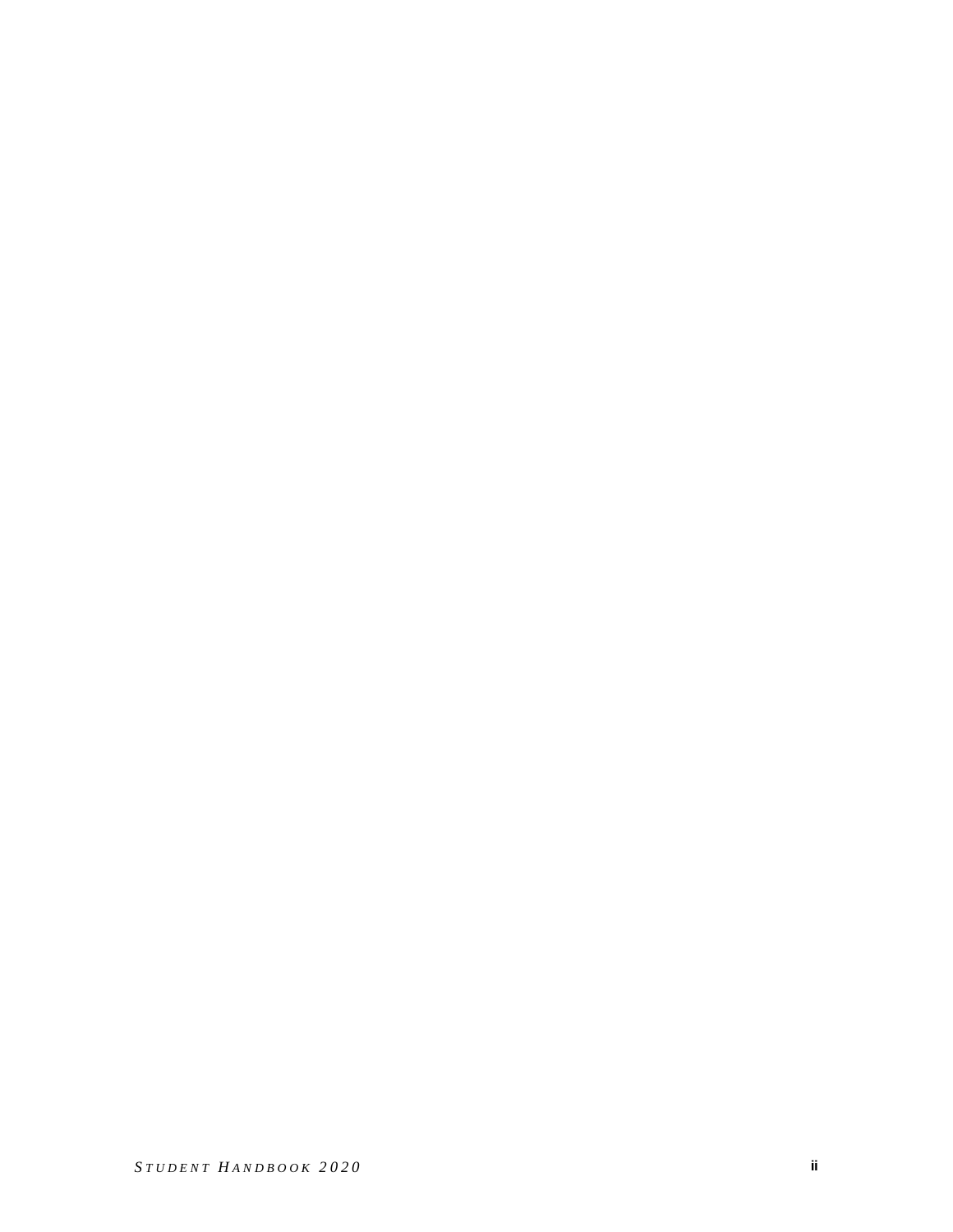### **Copyright Notice and Disclaimer**

The information contained in this work is the exclusive property of the Centre for Nursing Studies. This work is protected under Canadian copyright law. No part of this work may be reproduced or transmitted for any purposes, in any form or by any means, electronic or mechanical, including photocopying and recording, or by any information storage or retrieval system, except as expressly permitted in writing by the Centre for Nursing Studies.

Copyright 2020 Centre for Nursing Studies. All rights reserved.

Lead Institution is Centre for Nursing Studies, Eastern Health.

The Centre for Nursing Studies reserves the right to deviate from what appears in this booklet. Changes may be made in the academic program, policies, procedures or schedules.

Changes may be made in order to serve what the Centre for Nursing Studies considers to be in the best interests of the academic or student community.

The Centre for Nursing Studies thereby disclaims liability to any person who may suffer loss as a result of reliance upon information contained in the Handbook.

.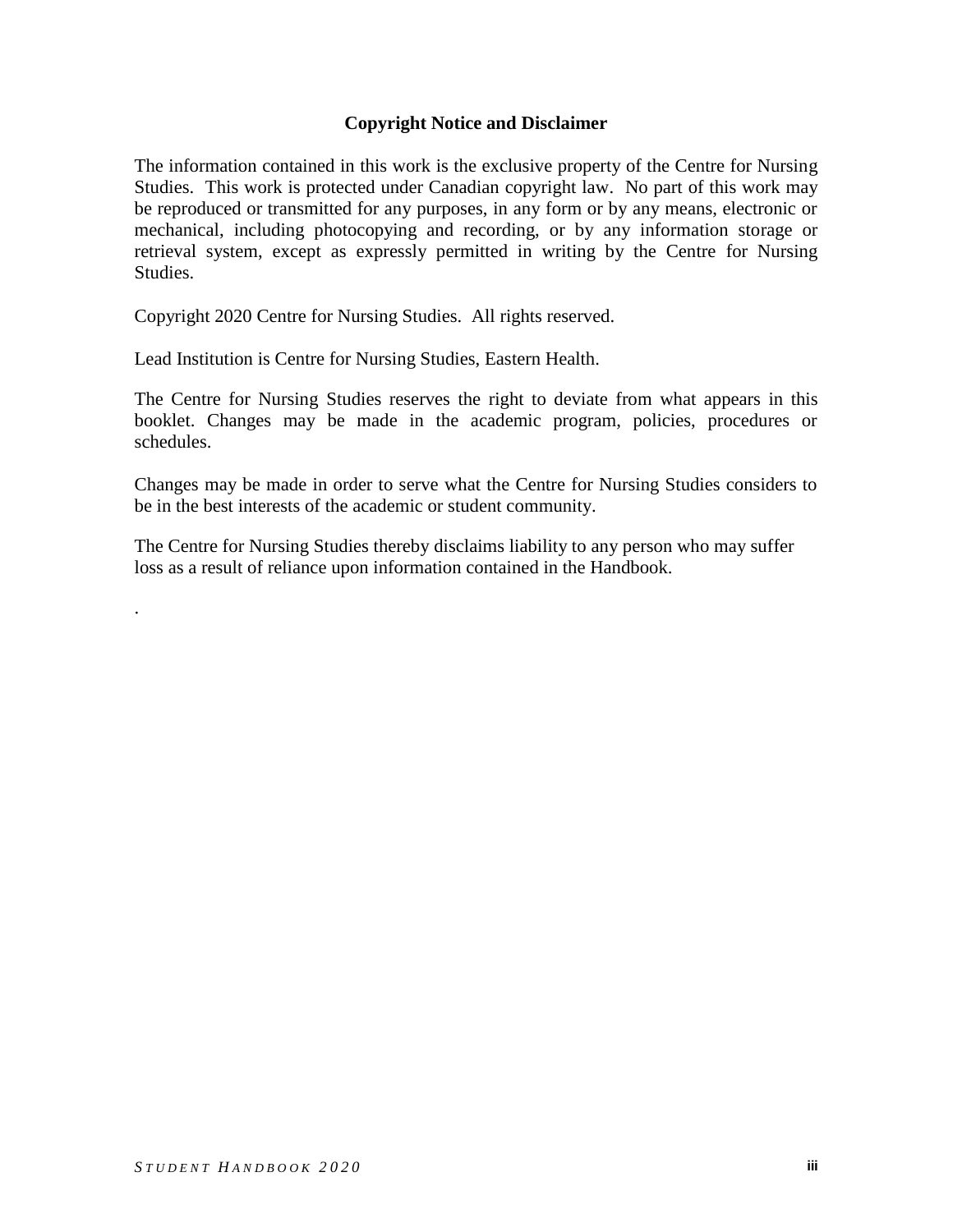|  | <b>TABLE OF CONTENTS</b> |
|--|--------------------------|
|--|--------------------------|

| 1.1 |                                                                  |
|-----|------------------------------------------------------------------|
| 1.2 |                                                                  |
| 1.3 |                                                                  |
| 1.4 |                                                                  |
| 1.5 |                                                                  |
|     | 2. BACHELOR OF NURSING (COLLABORATIVE)                           |
|     |                                                                  |
| 2.1 |                                                                  |
| 2.2 |                                                                  |
| 2.3 |                                                                  |
| 2.4 |                                                                  |
| 2.5 |                                                                  |
| 2.6 |                                                                  |
| 2.7 |                                                                  |
|     |                                                                  |
| 3.1 |                                                                  |
| 3.2 |                                                                  |
| 3.3 |                                                                  |
| 3.4 |                                                                  |
| 3.5 |                                                                  |
| 3.6 |                                                                  |
| 3.7 |                                                                  |
| 3.8 |                                                                  |
|     | 3.8.1                                                            |
|     |                                                                  |
|     | 3.8.3                                                            |
|     |                                                                  |
| 3.9 |                                                                  |
|     |                                                                  |
|     |                                                                  |
| 4.1 |                                                                  |
| 4.2 |                                                                  |
| 4.3 |                                                                  |
| 4.4 |                                                                  |
| 4.5 | Student Decision Making in the Event of a Failed Nursing Grade23 |
| 4.6 | Examinations (Term Tests, Midterms and Final Examinations)  .25  |
|     |                                                                  |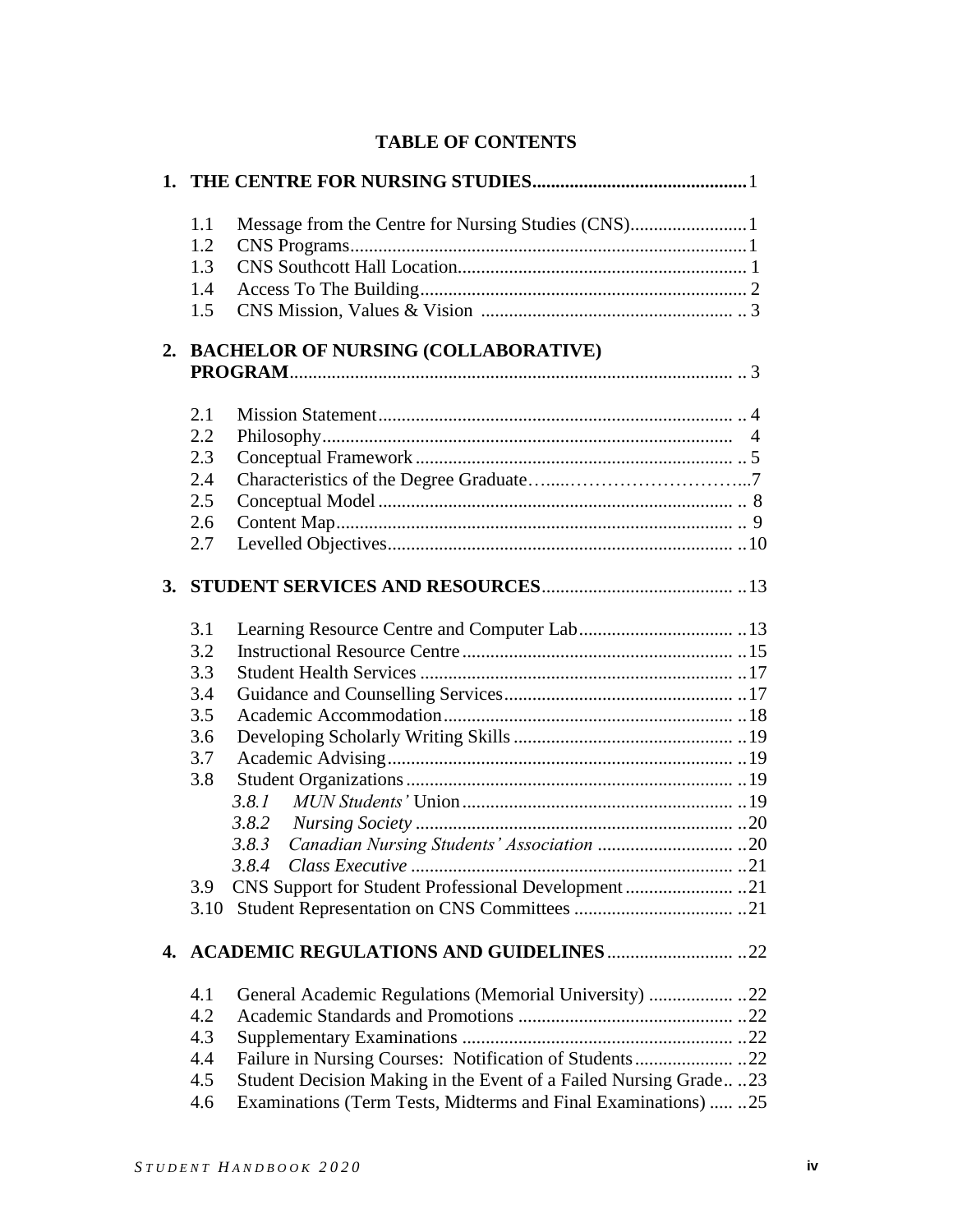|    |      | 4.6.1                                                               |  |
|----|------|---------------------------------------------------------------------|--|
|    |      | CNS Regulations Governing the Writing of Examinations 25<br>4.6.2   |  |
|    |      | 4.6.3                                                               |  |
|    |      | 4.6.4                                                               |  |
|    | 4.7  |                                                                     |  |
|    | 4.8  |                                                                     |  |
|    | 4.9  |                                                                     |  |
|    | 4.10 |                                                                     |  |
|    |      | 4.10.1 Applicants from the 4-Year Stream Applying for a Transfer to |  |
|    |      |                                                                     |  |
|    |      | 4.10.2 Regular 4-Year Stream Students who have Failed Courses 29    |  |
|    | 4.11 | Transfer to a Partner Site Delivering the BN (Collaborative)        |  |
|    |      |                                                                     |  |
|    | 4.12 | Guidelines for Students Returning to the Program after a Period of  |  |
|    |      |                                                                     |  |
|    | 4.13 |                                                                     |  |
|    | 4.14 |                                                                     |  |
|    | 4.15 |                                                                     |  |
|    | 4.16 | Students Conducting Surveys as Part of Nursing Courses 31           |  |
|    | 4.17 |                                                                     |  |
|    |      |                                                                     |  |
|    |      |                                                                     |  |
| 5. |      |                                                                     |  |
|    |      |                                                                     |  |
|    |      |                                                                     |  |
|    | 5.1  |                                                                     |  |
|    | 5.2  | Registration and Start Dates for Clinical Courses 33                |  |
|    | 5.3  |                                                                     |  |
|    | 5.4  |                                                                     |  |
|    | 5.5  |                                                                     |  |
|    | 5.6  |                                                                     |  |
|    | 5.7  |                                                                     |  |
|    | 5.8  | BN Student Medication Administration Policy34                       |  |
|    | 5.9  |                                                                     |  |
|    | 5.10 |                                                                     |  |
|    |      | 5.10.1 Process for a Replacement Meditech Password36                |  |
|    | 5.11 |                                                                     |  |
|    | 5.12 |                                                                     |  |
|    | 5.13 |                                                                     |  |
|    | 5.14 |                                                                     |  |
|    | 5.15 |                                                                     |  |
|    | 5.16 |                                                                     |  |
|    | 5.17 |                                                                     |  |
|    | 5.18 | Evaluation of Student Clinical Performance (Nursing Practice        |  |
|    |      |                                                                     |  |
|    | 5.19 |                                                                     |  |
|    | 5.20 |                                                                     |  |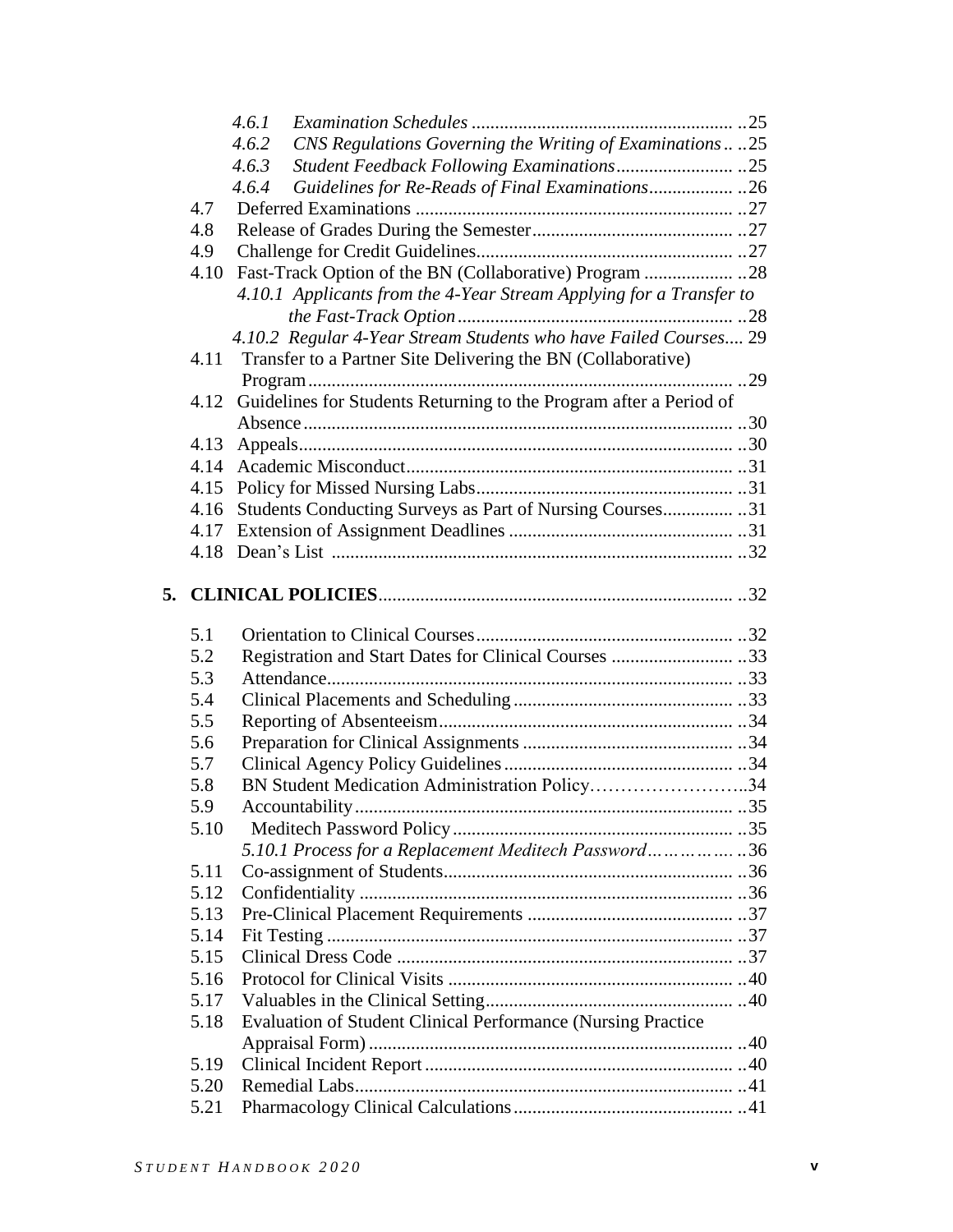|    | 5.22 |                                                                 |
|----|------|-----------------------------------------------------------------|
| 6. |      |                                                                 |
|    | 6.1  |                                                                 |
|    | 6.2  |                                                                 |
|    | 6.3  | Cancellation of Learning Experiences Due to Adverse Weather  47 |
|    | 6.4  |                                                                 |
|    | 6.5  |                                                                 |
|    | 6.6  |                                                                 |
|    |      | 6.6.1                                                           |
|    |      | 6.6.2                                                           |
|    |      | 6.6.3                                                           |
|    |      |                                                                 |
|    | 6.7  |                                                                 |
|    | 6.8  |                                                                 |
|    | 6.9  |                                                                 |
|    | 6.10 |                                                                 |
|    | 6.11 |                                                                 |
|    | 6.12 |                                                                 |
|    | 6.13 |                                                                 |
|    | 6.14 |                                                                 |
|    | 6.15 |                                                                 |
|    | 6.16 |                                                                 |
|    | 6.17 |                                                                 |
|    | 6.18 |                                                                 |
|    | 6.19 |                                                                 |
|    | 6.20 |                                                                 |
|    | 6.21 |                                                                 |
|    | 6.22 |                                                                 |

# **APPENDICES**

| Appendix A: Guidelines for Centre for Nursing Studies BN Students |  |
|-------------------------------------------------------------------|--|
|                                                                   |  |
|                                                                   |  |
|                                                                   |  |
| Appendix D: Assessment Technologies InstituteCourse Inclusions 57 |  |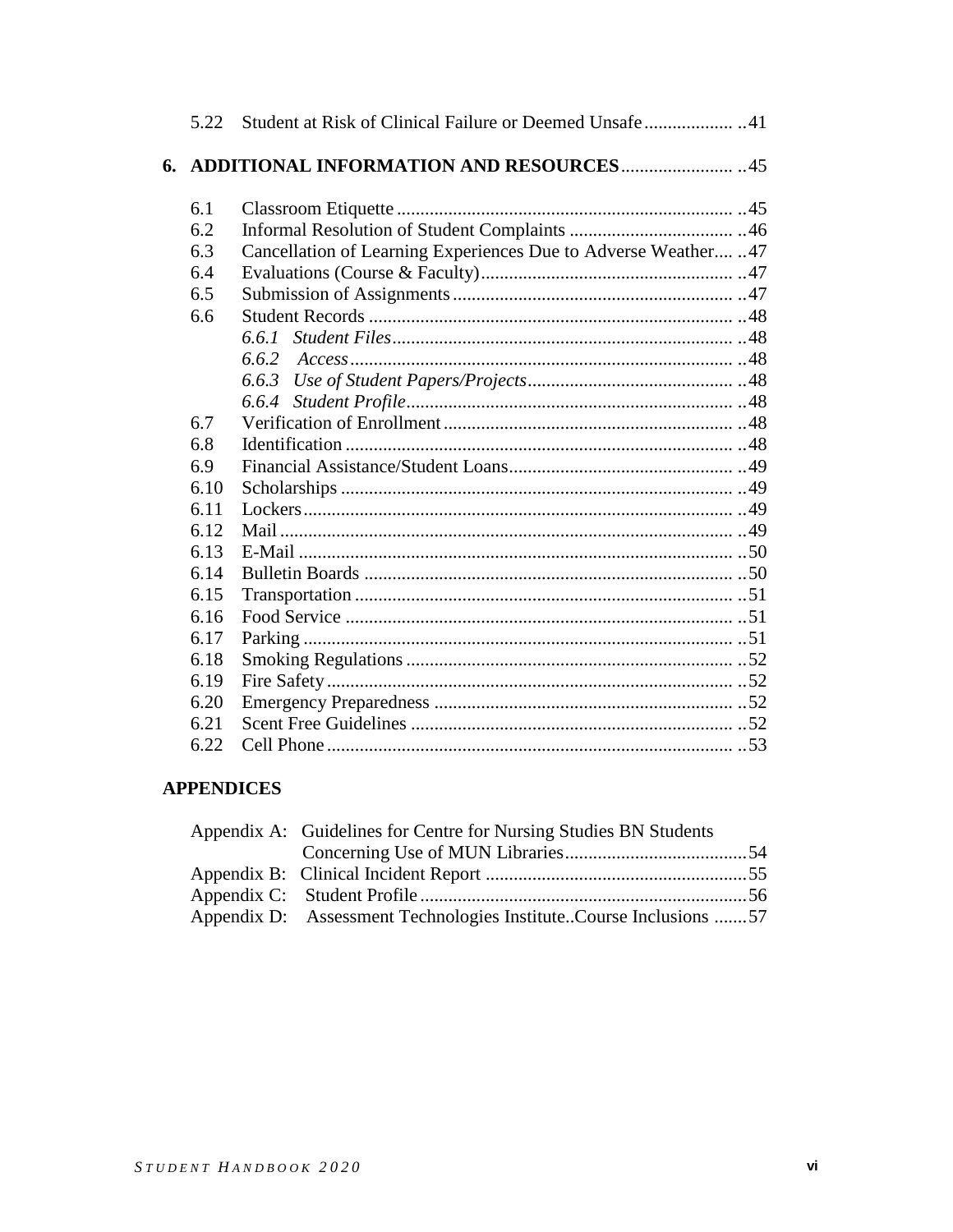### **1. THE CENTRE FOR NURSING STUDIES**

### **1.1 MESSAGE FROM THE CENTRE FOR NURSING STUDIES**

Welcome to the Centre for Nursing Studies (CNS) and the Bachelor of Nursing (BN) (Collaborative) Program.

The information in this handbook is designed to facilitate your adjustment to the nursing program. It provides a concise reference source for both students and faculty. Presented is general information regarding the organization of the school, the philosophy and conceptual framework from which the curriculum is developed, and the services/resources available to students.

The handbook outlines the policies and procedures governing curriculum activities. Included are academic, clinical and professional standards which students are expected to meet to successfully complete the nursing program.

### **1.2 CNS PROGRAMS**

The Centre for Nursing Studies, established in 1996, is operated by Eastern Health.

An innovative baccalaureate curriculum was developed through the collaborative efforts of all schools of nursing in the province and implemented in the 1996-97 academic year. The BN (Collaborative) Program is delivered through a consortium partnership with Memorial University of Newfoundland and Western Memorial Health Care Board. It is designed to maximize the personnel, educational and material resources of basic nursing programs and to enhance the opportunities for individuals to be prepared at the baccalaureate level for entry into professional nursing practice.

The BN (Collaborative) Program was awarded a seven year accreditation status by the Canadian Association of Schools of Nursing (CASN) and full approval from the Association of Registered Nurses of Newfoundland and Labrador (ARNNL) in 2015.

In addition to the four year Bachelor of Nursing (Collaborative) Program, the CNS offers a Practical Nursing Program and Continuing Education Programs for RNs and LPNs.

## **1.3 SOUTHCOTT HALL LOCATION**

The CNS is housed at the Miller Centre Site, operated by Eastern Health.

This site includes the Miller Centre, the Department of Veterans Affairs (DVA) Pavilion and Southcott Hall.

The CNS occupies seven floors of Southcott Hall: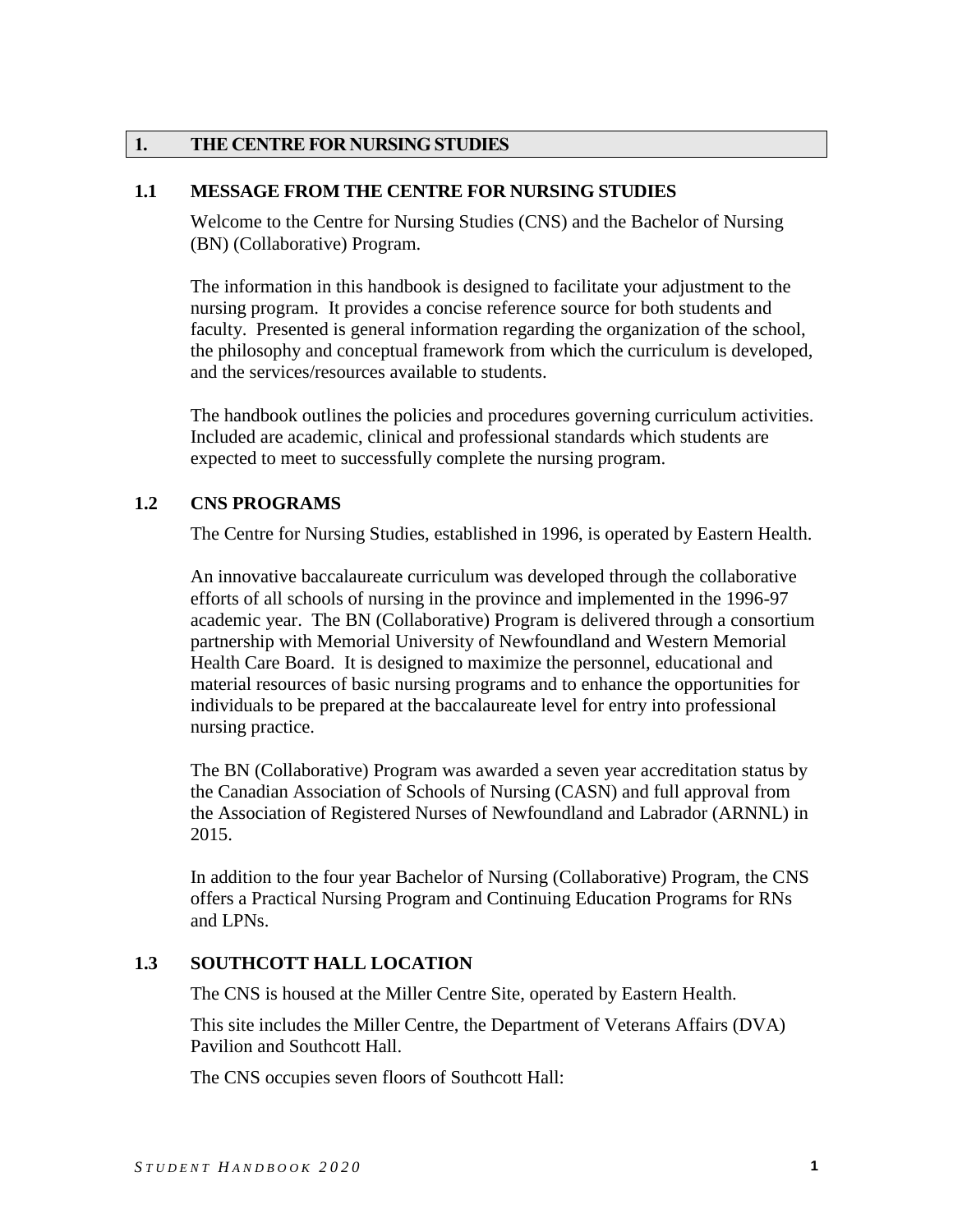- Basement Level Student lockers and Lounges, Records Room and Conference Room, Nursing Skills Labs
- Ground Floor Classrooms, the Learning Resource Centre (LRC), CNS Mailroom and Office of the CNS Operations Officer
- First Floor Classrooms, Computer Labs and Nursing Skills Labs
- Second Floor Conference rooms, Nursing Society Office, International Nursing Office and Faculty offices
- Ninth Floor Nursing Skills Labs and Faculty offices
- Tenth Floor Faculty, Secretarial and Administrative offices
- Eleventh Floor Faculty, Secretarial, Administrative offices and the Research **Office**

The allocation of classroom, lab and conference room space for each year of the program will be posted at the beginning of each semester.

Once the master schedule for the semester has been posted, additional booking requests will be handled as follows:

- Classroom Space Administrative Assistant to the Director (Office 1031)
- Lab Space Instructional Resource Centre (IRC) Coordinator (Office 1118)
- Conference Room Space Learning Resource Centre (LRC)

## **1.4 ACCESS TO THE BUILDING**

Access to the CNS may be gained via the main entrance to Southcott Hall, Monday to Friday 0600 – 1800. **All students entering the building after 1800 must use the main entrance of the Miller Centre and must sign in and sign out with security personnel. This also includes anyone staying late after 1800. Security can be reached at 746-1494.**

Students are reminded that access to the LRC, IRC and mailroom will only be provided during the hours when staff and/or student proctors are available. Students may gain access to the CNS Mailroom for drop off purposes only until midnight of each day when the Miller Centre entrance is locked. Students are requested not to ask security personnel to provide access to these areas after the designated hours.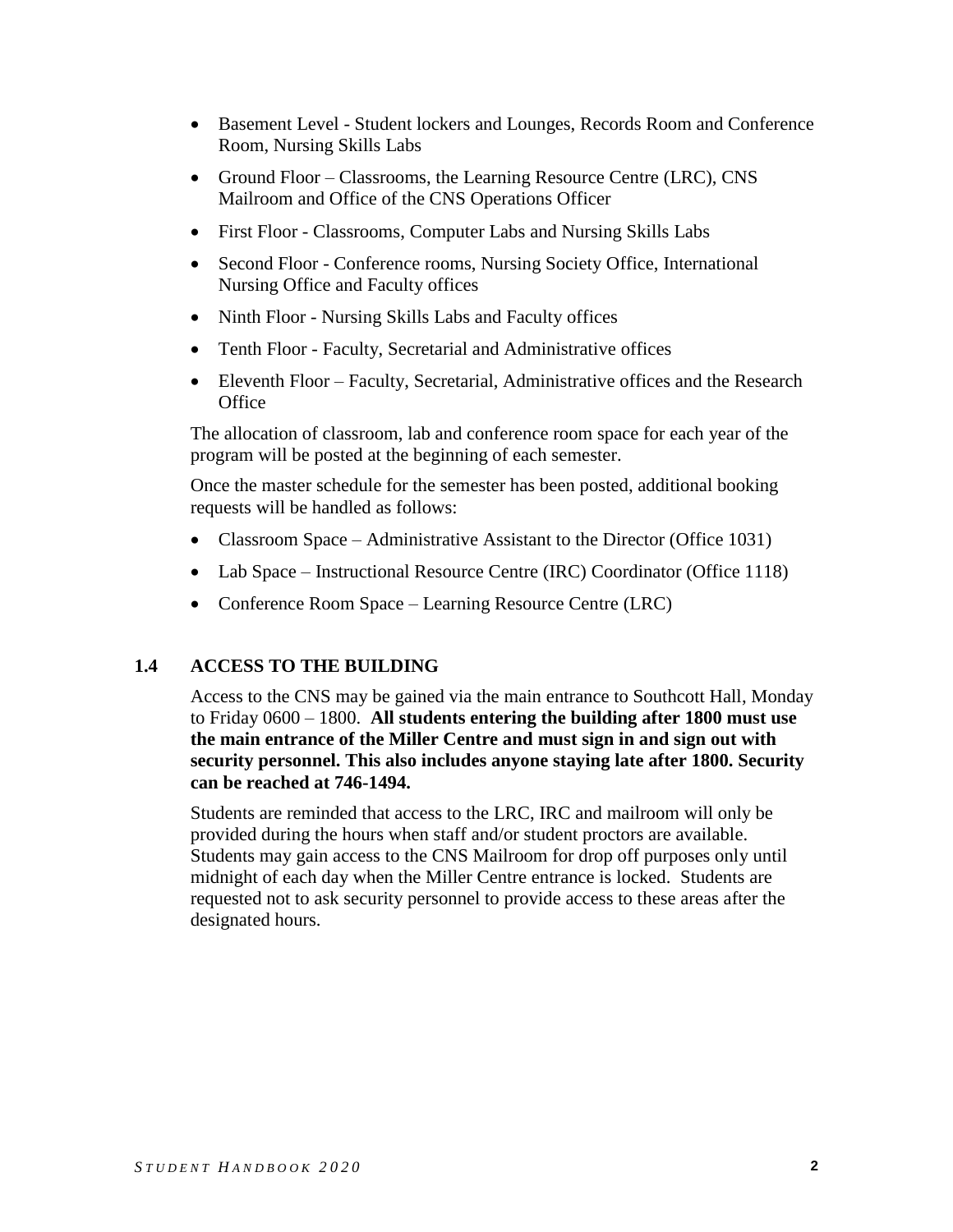## **1.5 MISSION, VALUES & VISION OF THE CENTRE FOR NURSING STUDIES**

### **Our Mission**

The Centre for Nursing Studies will deliver a continuum of nursing education programs that prepare highly competent practitioners and leaders through a commitment to excellence in teaching, practice, research and other forms of scholarship.

### **Our Vision**

To enhance excellence and leadership in nursing education, innovation, partnerships, research and other forms of scholarship.

#### **Our Values**

#### *Collaboration*

Collaboration is the guiding principle in our approach to education, research and other forms of scholarship, practice, and international development.

#### *Diversity*

We respect diversity and foster inclusion among students, faculty, staff and partners.

#### *Excellence*

Excellence is a means of assuring we prepare the highest quality practitioners and leaders.

### *Professionalism*

We embody professionalism through continuous learning and the highest standards of integrity, ethical behavior, accountability, and transparency.

### *Respect*

Respect is the foundation of all our interactions.

## **2. BN(COLLABORATIVE)PROGRAM**

The Centre for Nursing Studies, Memorial University School of Nursing and Western Regional School of Nursing support the highest standards of academic and professional ethics. Ethical behaviour encompasses integrity, conduct, respect, and professionalism. It also means that students will take responsibility for their learning and pursue academic goals in an honest and engaged manner to reflect the principles, values, and expectations that are espoused as members of the Schools of Nursing and future nurse professionals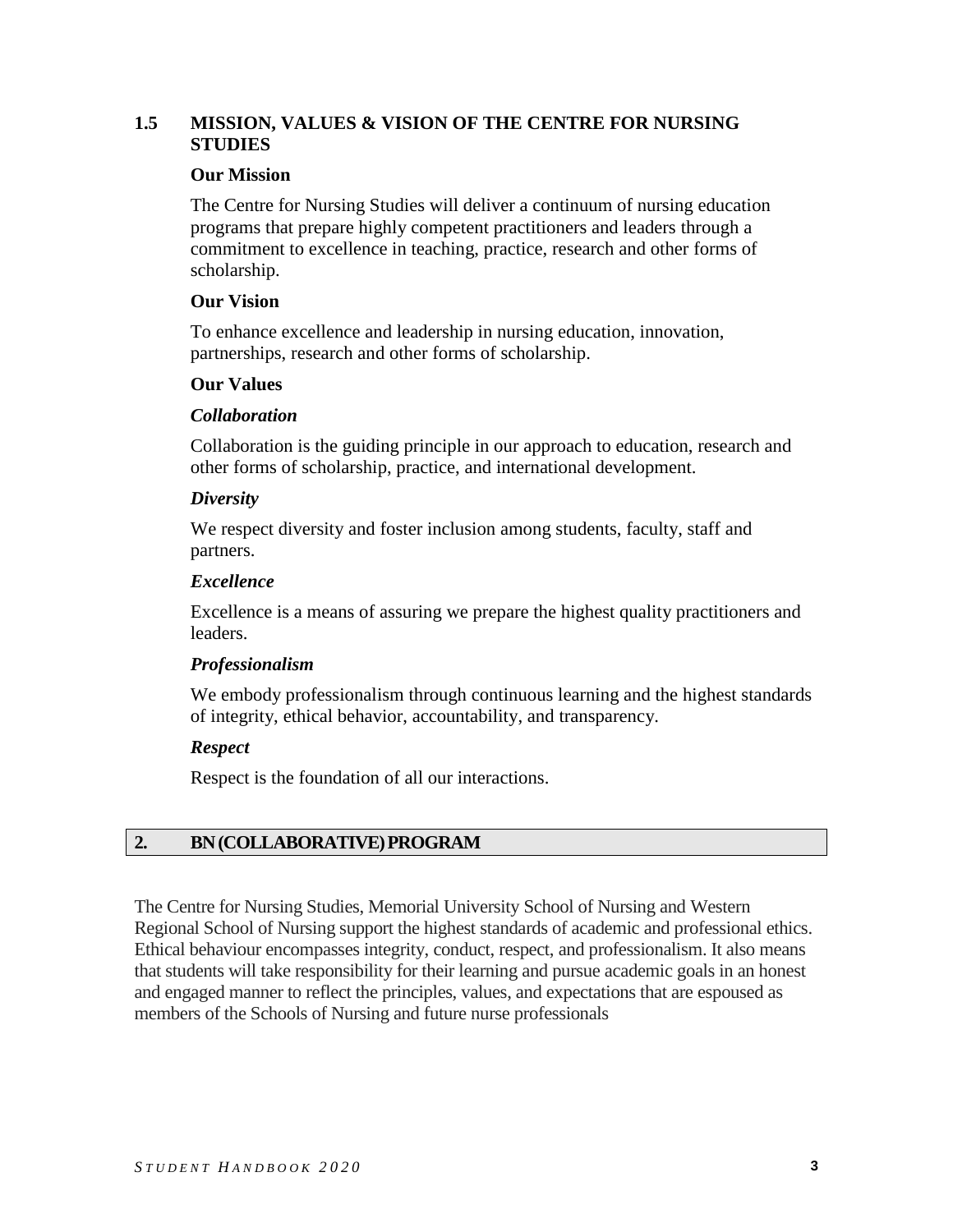### **2.1 MISSION STATEMENT**

The mission of the BN (Collaborative) Nursing Program is to prepare competent entry-level nurses to practise in a variety of settings in a changing health care environment. The program fosters life-long learning, a spirit of inquiry and the pursuit of excellence. The program reflects the collaborative efforts of the province's three Schools of Nursing: The Centre for Nursing Studies, Memorial University of Newfoundland School of Nursing, and Western Regional School of Nursing.

## **2.2 PHILOSOPHY**

The philosophy is comprised of the following: beliefs about person, society, environment, health, nursing, and nursing education.

### *Person*

A person is an integrated, distinct, and unique whole with biological, psychological, social, cultural, and spiritual dimensions. Each person has inherent value, worth and dignity, and possesses the potential for self-determination and self-reliance within her/his own ability. A person has the right to be fully informed and to make decisions and choices. Persons include clients/individuals, families, groups, communities, and populations.

### *Society*

Society is the composite of persons sharing a variety of values, interests, needs, and goals that change over time. Society unfolds from a heritage of human interaction and transition. It influences and is influenced by nursing practice and health care.

### *Environment*

Environment is inclusive of social and physical components, surroundings, and circumstances of the person as well as the political, cultural, and economic structures of the global environment.

## *Health*

Health is a dynamic process of physical, mental, spiritual, and social well-being. It is a resource for everyday living and is influenced by a person's beliefs, values, attitudes, and the determinants of health (Federal, Provincial and Territorial Advisory Committee on Population Health, 1994). Wellness and illness are dimensions of health.

## *Nursing*

Nursing is an evidence-informed practice profession grounded in the integration of art and science. The art of nursing is reflected in nurses' behaviours, relationships, and attitudes. The science of nursing is based on the body of knowledge of the discipline of nursing and its synthesis with the natural, social, and behavioural sciences. Nursing focuses on the interrelationship between persons, society, environment, and health in achieving health outcomes.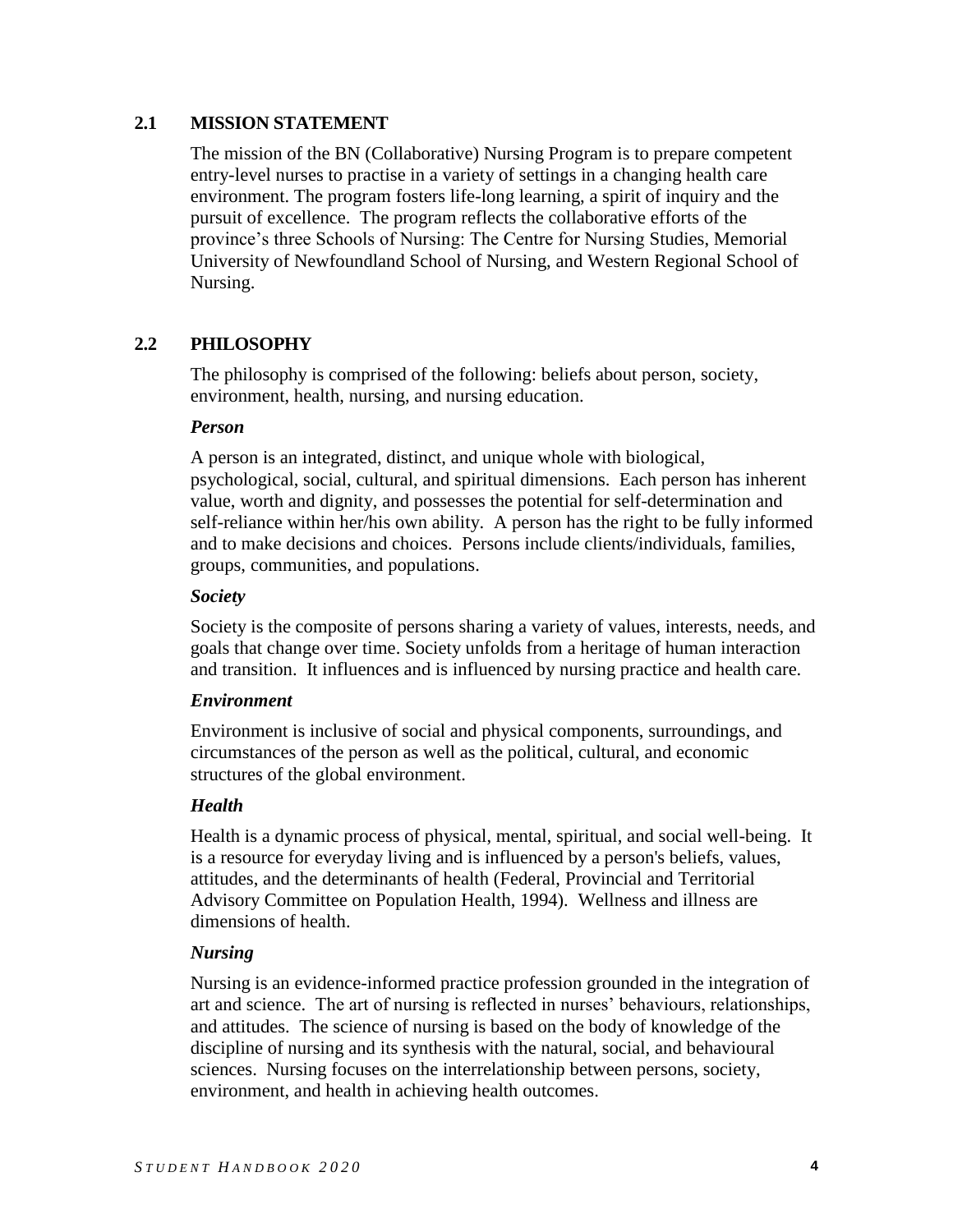Caring, a central concept in nursing is interpreted to include competence, conscience, commitment, confidence, and compassion (Roach, 1992). Caring involves the development of empowering relationships that preserve, protect, and enhance human dignity (Canadian Community Health Nursing Standards of Practice, 2003).

#### *Nursing Education*

Nursing education is the preparation of graduates with knowledge, values, attitudes, and skills that are necessary for professional practice and with a foundation for continued learning at advanced levels of education (CASN, 2004).

### **2.3 CONCEPTUAL FRAMEWORK**

The conceptual framework of the BN (Collaborative) program consists of curriculum, teaching and learning, and nursing practice.

#### *Curriculum*

The curriculum is an organized and sequential plan of educational opportunities. While nursing knowledge is a major emphasis, the arts and sciences enhance the broad knowledge base required. The curriculum builds on and incorporates previously learned concepts and reflects the principles of primary health care (WHO, 2008). It is informed by evidence and grounded in nursing's values, knowledge, theories and practice. The curriculum also provides the basis for further education.

The curriculum addresses health issues that affect persons across the lifespan and in a variety of practice settings. The initial focus is on the wellness dimension of health, beginning with health promotion and health protection, then progressing to include health maintenance, rehabilitation, restoration, and palliation. The curriculum prepares the student to understand and work within the dynamic relationships among person, health, society, environment, and nursing.

Opportunities are provided to enable students to acquire the competencies (knowledge, values, attitudes and skills) required for entry-level practice. Critical thinking skills including professional reflection, self-evaluation, ethical decisionmaking, and clinical judgment are facilitated progressively throughout the curriculum. Technological competence is enhanced through use of information technologies and infrastructure.

The curriculum emphasizes the development of partnerships among students, educators, and others, e.g., healthcare professionals, throughout the educational process. Interprofessional learning, consistent with primary health care, is facilitated through the development of professional relationships with other health team members and other sectors of society.

The program prepares students to apply beginning research skills and utilize knowledge informed by evidence**.** Students are prepared to advance the profession and to provide leadership in a changing system of health care. Students are also taught to identify and respond to emerging nursing and health issues.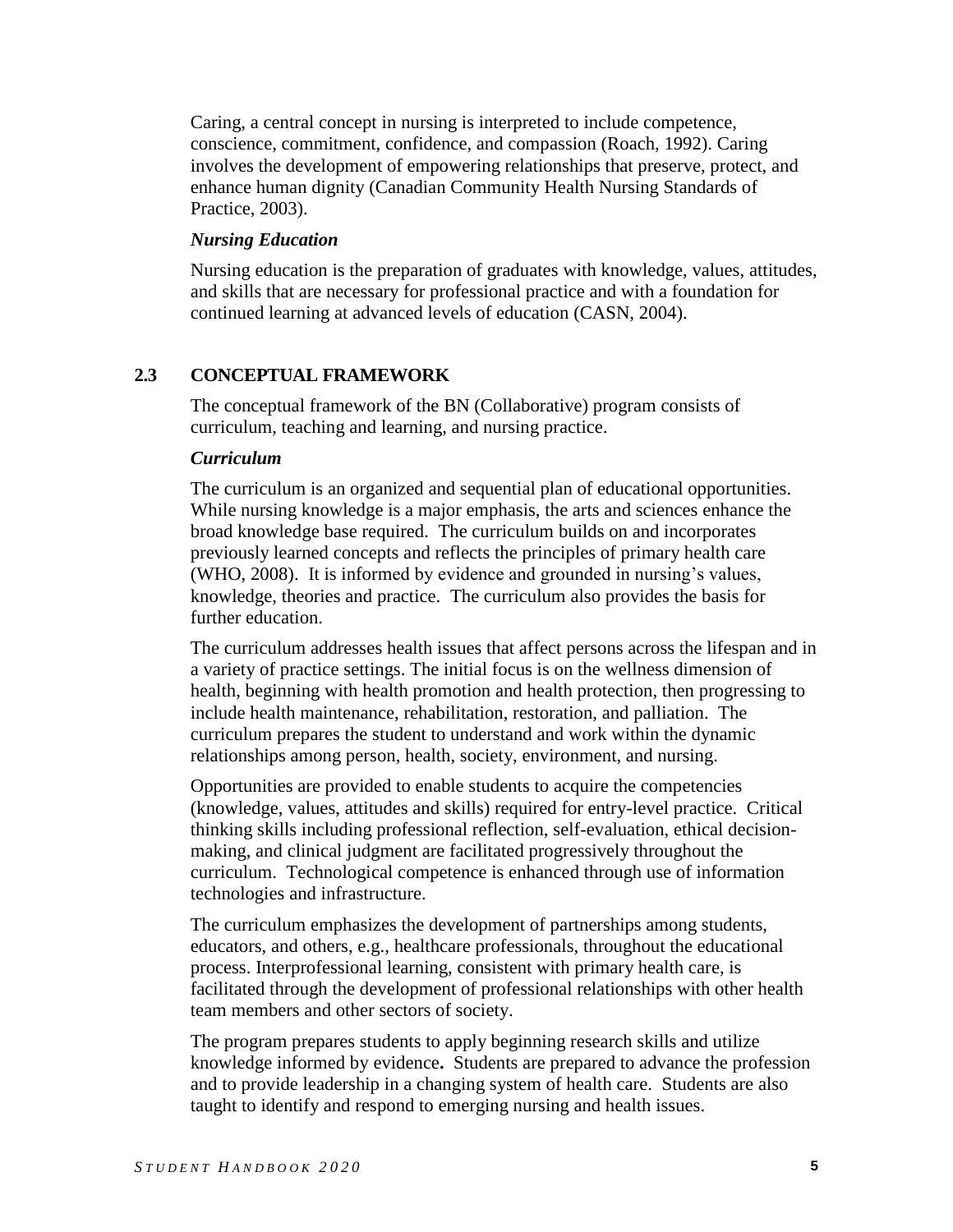### *Teaching and Learning*

Teaching and learning are dynamic lifelong growth processes. They are reciprocal and interactive, characterized by creativity and flexibility, and meet the diverse and changing needs of the students, the nursing profession, and health needs of society.

Students, educators, and others are partners in the educational process. The program uses a participatory/collaborative approach to nursing education that provides direction for the teaching and learning experiences. The humanistic educational climate fosters caring, respect for self and others, autonomy, critical thinking, and a spirit of inquiry.

Throughout the program students are active participants, are responsible for the discovery of knowledge, and are accountable to communicate this with others. Further student responsibilities include availing of learning opportunities, seeking and utilizing feedback throughout their learning process, and integrating competencies required for entry-level practice in nursing. Students internalize the values, ethics, and behaviours endorsed in the ARNNL Standards of Practice, and understand that continued learning is essential for professional nursing practice.

Educators facilitate knowledge discovery and professional socialization by guiding, mentoring, role modeling, and challenging students to be self directed, reflective, and creative. Educators acknowledge diverse student life experiences and support individual learning styles. A variety of strategies and supportive structures are used to foster teaching and learning and professional development of the student. Educators have the responsibility to ensure that evaluation practices and standards are consistent with university policies, and with national and provincial nursing education standards.

### *Nursing Practice*

The goal of nursing practice is to assist persons across the lifespan in a variety of practice settings to achieve their desired health outcomes. Nurses assist persons to recognize and develop their capacity for self-determination and self-reliance. The provision of safe holistic care to persons requires clinical reasoning, critical thinking, technological competence, effective communication skills, and a commitment to lifelong learning.

Nursing practice requires collaborative relationships and partnerships with persons, health team members, and other sectors of the community in the performance of nursing roles. Nurses also collaborate with persons in the mobilization of communities toward healthy development and capacity building. Nursing roles include direct caregiver, educator, counsellor, advocate, facilitator, coordinator of care, researcher, and leader. These roles require the nurse to be aware of the changing social, cultural, economic, technological, environmental, and political contexts of health care in Canada and globally. The presence of role models is essential to the professional socialization of students.

Professional standards and competencies, legal standards and the CNA code of ethics guide nurses' practice. Nurses are accountable to society for safe, ethical, competent and effective nursing care. Nurses advocate for quality work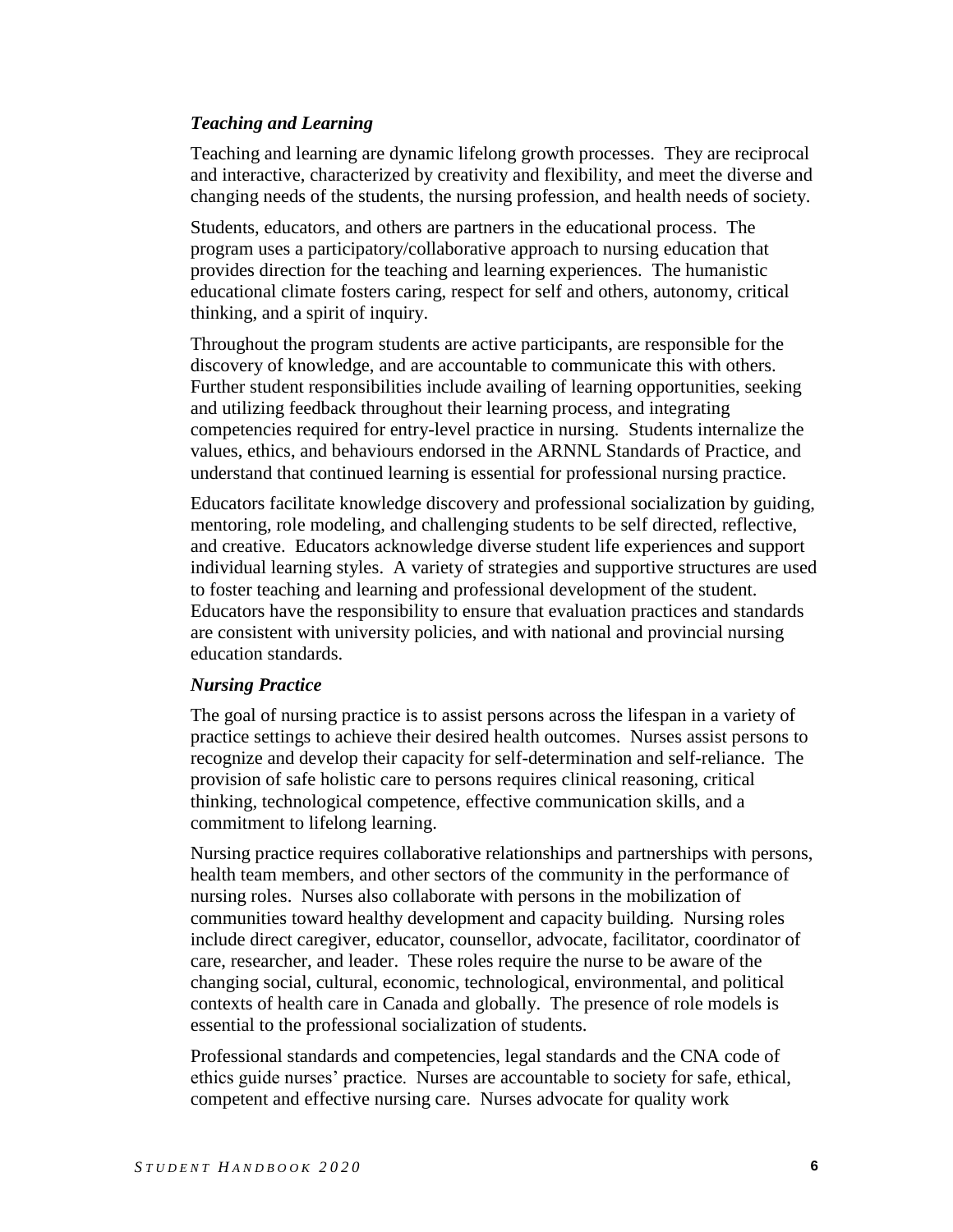environments and patient safety. Nurses practice independently and interprofessionally, advancing the profession of nursing and influencing changes in health care.

## **2.4 CHARACTERISTICS OF THE DEGREE GRADUATE**

The BN (Collaborative) Program is designed to prepare graduates who will function as beginning practitioners within a variety of health care settings. The graduate is prepared to assume the roles of direct care giver, educator, counselor, advocate, and facilitator, coordinator of care, researcher, leader and member of the nursing profession. The program prepares the graduate to develop the competencies which include knowledge, values, attitudes and skills required to:

- 1. Practice holistic nursing within a variety of settings, by collaborating with individuals, families, groups and communities, to assist them to achieve health and well-being through health promotion, illness and injury prevention, maintenance, restoration and palliation.
- 2. Practice the caring ethic as an integral dimension of nursing.
- 3. Create a caring environment through effective communication with individuals, families, groups and communities.
- 4. Develop an approach to the care of individuals, families, groups and communities which reflects a synthesis of concepts and theories of sciences, humanities and nursing.
- 5. Create a personal framework for nursing practice.
- 6. Provide competent nursing care to meet the health related needs of individuals, families, groups and communities.
- 7. Use management and leadership skills to co-ordinate and enhance health care within society.
- 8. Foster the extension of nursing knowledge through use of and participation in nursing research.
- 9. Use critical thinking to assist individuals, families, groups and communities to achieve health and well being.
- 10. Participate in interprofessional practice among the different health care providers participating in the delivery of health care.
- 11. Appraise how nursing roles emerge as the needs of society evolve.
- 12. Practice nursing in relation to legal, ethical and professional standards.
- 13. Accept responsibility for lifelong personal and professional growth using formal and informal strategies for the continuous discovery of knowledge.
- 14. Recognize the contributions of the nursing profession in global health affairs.
- 15. Accept responsibility for the promotion of change in health care in response to social, cultural, political, and economic factors.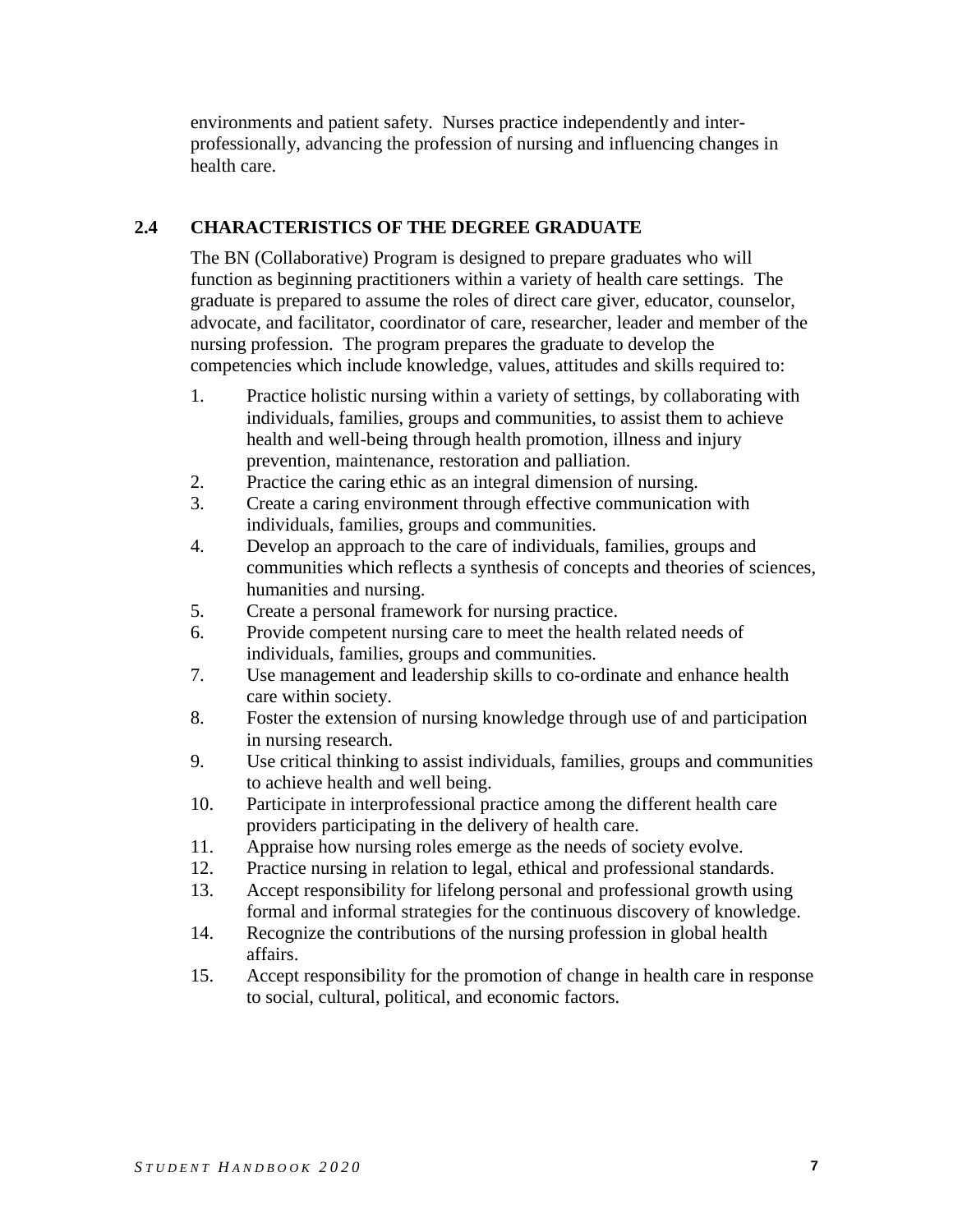# **2.5 CONCEPTUAL MODEL**

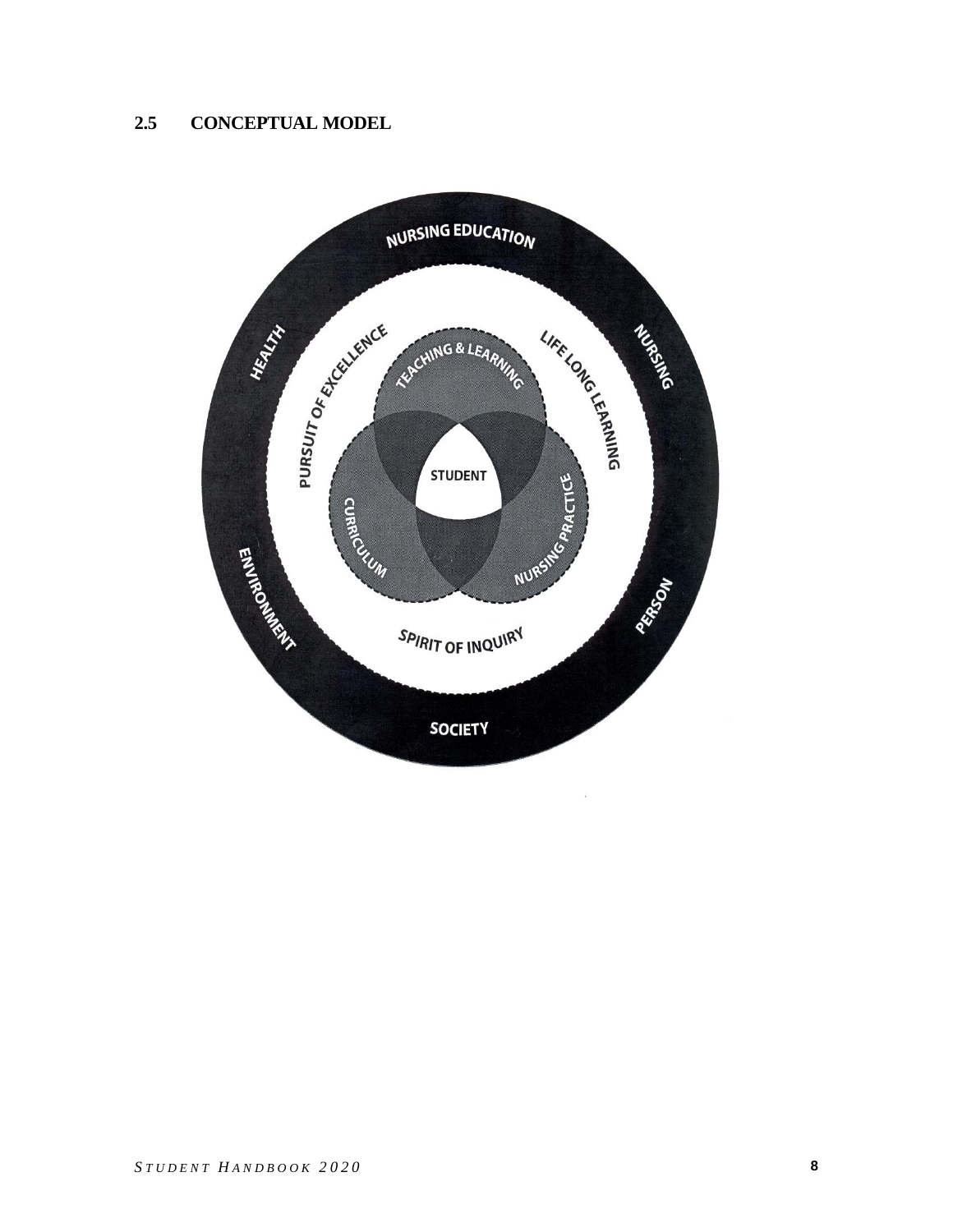## **2.6 CONTENT MAP BACHELOR OF NURSING (COLLABORATIVE) PROGRAM**

| <b>FALL</b>                                                                                                                                                                                                                                                                                  | <b>WINTER</b>                                                                                                                                                                                                                                                                                                                                              | <b>SPRING</b>                                       |
|----------------------------------------------------------------------------------------------------------------------------------------------------------------------------------------------------------------------------------------------------------------------------------------------|------------------------------------------------------------------------------------------------------------------------------------------------------------------------------------------------------------------------------------------------------------------------------------------------------------------------------------------------------------|-----------------------------------------------------|
| 1002 Anatomy and Physiology I<br>(Lab)<br>1003 Developing Therapeutic<br>Relationships (Lab)<br>1004 Introduction to Nursing<br>3 credit hours in English<br>Biochemistry 1430 (Lab)                                                                                                         | 1012 Anatomy and Physiology II<br>(Lab)<br>1014 Health Assessment (Lab)<br>1015 Health Promotion Throughout<br>the Lifespan (Lab)<br>1016 Healthy Aging<br>1017 Fundamental Psychomotor<br>Competencies (Lab)<br>1520 Extended Practice I (96 hours)                                                                                                       |                                                     |
| 2002 Nursing Concepts for the Care<br>of Women and the Childbearing<br>Family<br>2003 Pathophysiology (Tutorial)<br>2004 Pharmacology and Nutritional<br>Therapies (Lab)<br>2502 Nursing Practice for the Care<br>of Women and the Childbearing<br>Family (Lab)<br>3 credit hours in English | Psychology 1000<br>2014 Community Health Nursing<br>Theory (Seminar)<br>2514 Community Health Nursing<br>Practice I<br>2017 Intermediate Psychomotor<br>Skills (Lab)<br>Biology 3053 (Lab)<br>Statistics 1510 or 2500 or<br>equivalent, or Education 2900 (Lab)<br>3 credit hours in Sociology/<br>Anthropology<br>2520 Extended Practice II<br>(96 hours) |                                                     |
| 3001 Nursing Concepts for Mental<br>Health (Seminar)<br>3501 Nursing Practice for Mental<br>Health<br>3104 Nursing Research<br>3012 Nursing Concepts for Children,<br>Adolescents and Young Adults<br>3 credit hours chosen from<br>Philosophy 2500-2599 or Religious<br>Studies 2610        | 3014 Nursing Concepts for Middle<br>and Older Adult<br>3113 Nursing Leadership and<br>Management<br>3514 Nursing Practice with Middle<br>and Older Adults (Lab)<br>3513 Nursing Practice with<br>Children, Adolescents and Young<br>Adults<br>3 credit hours in Business                                                                                   | 3523 Extended Practice<br>III $(320 \text{ hours})$ |
| 4103 Issues in Nursing & Health<br>Care<br>4100 Advanced Concepts and Skills<br>(Seminar)<br>4501 Community Health Nursing<br>Practice II<br>3 credit hours in Political Science                                                                                                             | 4512 Community Health Practicum<br>(160 hours)<br>4516 Consolidated Practicum (400<br>hours)                                                                                                                                                                                                                                                               | <b>Award of BN Degree</b>                           |

**NOTE: These courses will be offered during the same year at all sites, but the semester of course offering may**  vary with each site. An additional 6 credit hours must be completed for the degree requirement.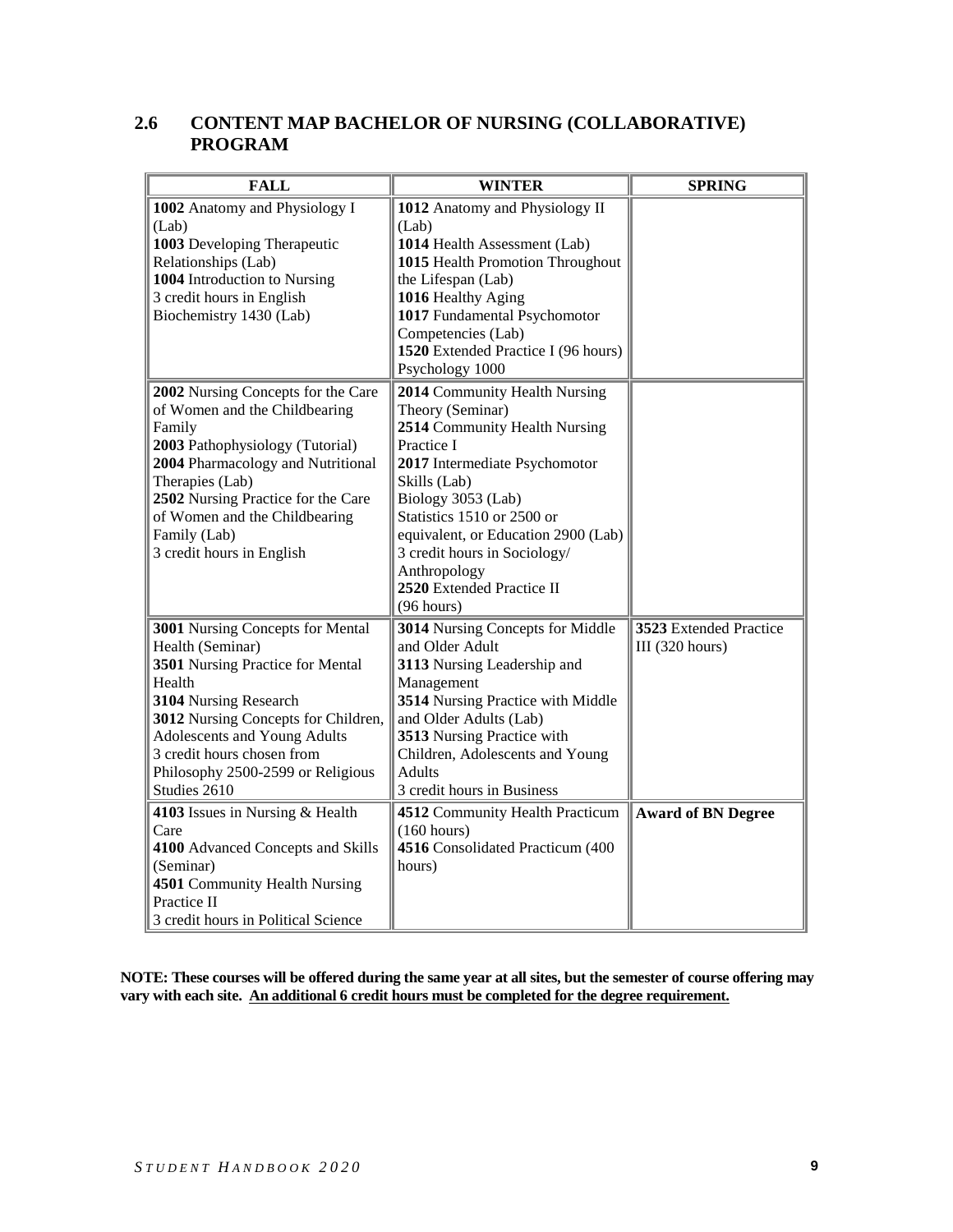# **2.7 LEVELLED OBJECTIVES**

| Year 1                                        | Year 2                                    | Year 3                                       | Year 4                             |
|-----------------------------------------------|-------------------------------------------|----------------------------------------------|------------------------------------|
| 1. Practice holistic                          | 1. Practice holistic                      | 1. Practice holistic                         | 1. Practice holistic               |
| nursing by                                    | nursing within a                          | nursing within a                             | nursing within a                   |
| collaborating with                            | variety of settings by                    | variety of settings by                       | variety of settings                |
| individuals within the                        | collaborating with                        | collaborating with                           | by collaborating                   |
| context of family, to                         | individuals, families,                    | individuals, families,                       | with individuals,                  |
| assist them to achieve                        | groups and                                | groups and                                   | families, groups                   |
| health and well-being                         | communities, to                           | communities to assist                        | and communities to                 |
| through health                                | assist them to achieve                    | them to achieve                              | assist them to                     |
| promotion and                                 | health and well-being                     | health and well-being                        | achieve health and                 |
| protection.                                   | through health                            | through health                               | well-being through                 |
|                                               | promotion, protection<br>and maintenance. | promotion,<br>protection,                    | health promotion,                  |
|                                               |                                           | maintenance,                                 | prevention,<br>maintenance,        |
|                                               |                                           | restoration, and                             | restoration and                    |
|                                               |                                           | palliation.                                  | palliation.                        |
|                                               |                                           |                                              |                                    |
|                                               |                                           |                                              | 2. Practice the                    |
| 2. Discuss caring as<br>an integral dimension | 2. Demonstrate<br>commitment to caring    | 2. Integrate the<br>caring ethic as an       | caring ethic as an                 |
| of nursing.                                   | as an integral                            | integral dimension of                        | integral dimension                 |
|                                               | dimension of nursing.                     | nursing.                                     | of nursing.                        |
|                                               |                                           |                                              |                                    |
| 3. Create a caring                            | 3. Create a caring                        | 3. Create a caring                           | 3. Create a caring                 |
| environment through                           | environment through                       | environment through                          | environment                        |
| use of effective                              | effective                                 | effective                                    | through effective                  |
| communication skills<br>with individuals.     | communication with                        | communication with<br>individuals, families, | communication<br>with individuals, |
|                                               | individuals, families,<br>groups and      | groups, and                                  | families, groups                   |
|                                               | communities.                              | communities.                                 | and communities.                   |
|                                               |                                           |                                              |                                    |
| 4. Apply concepts                             | 4. Analyze concepts                       | 4. Integrate concepts                        | 4. Develop an                      |
| and theories of                               | and theories of                           | and theories of                              | approach to the                    |
| nursing, arts, and                            | nursing, arts, and                        | nursing, arts, and                           | care of individuals,               |
| sciences in the care of                       | sciences in the care of                   | sciences in the care of                      | families, groups                   |
| individuals.                                  | individuals, families,                    | individuals, families,                       | and communities                    |
|                                               | groups, and                               | groups, and<br>communities.                  | which reflects a                   |
|                                               | communities.                              |                                              | synthesis of<br>concepts and       |
|                                               |                                           |                                              | theories of nursing,               |
|                                               |                                           |                                              | sciences, and                      |
|                                               |                                           |                                              | humanities.                        |
|                                               |                                           | 5. Analyze the                               | 5. Create a                        |
| 5. Explain the<br>conceptual                  | 5. Apply concepts of<br>the conceptual    | conceptual                                   | personal                           |
| framework of the                              | framework of the                          | framework of the                             | framework for                      |
| collaborative                                 | collaborative                             | collaborative                                | nursing practice.                  |
| program.                                      | program to guide                          | program in relation to                       |                                    |
|                                               | nursing practice.                         | conceptual                                   |                                    |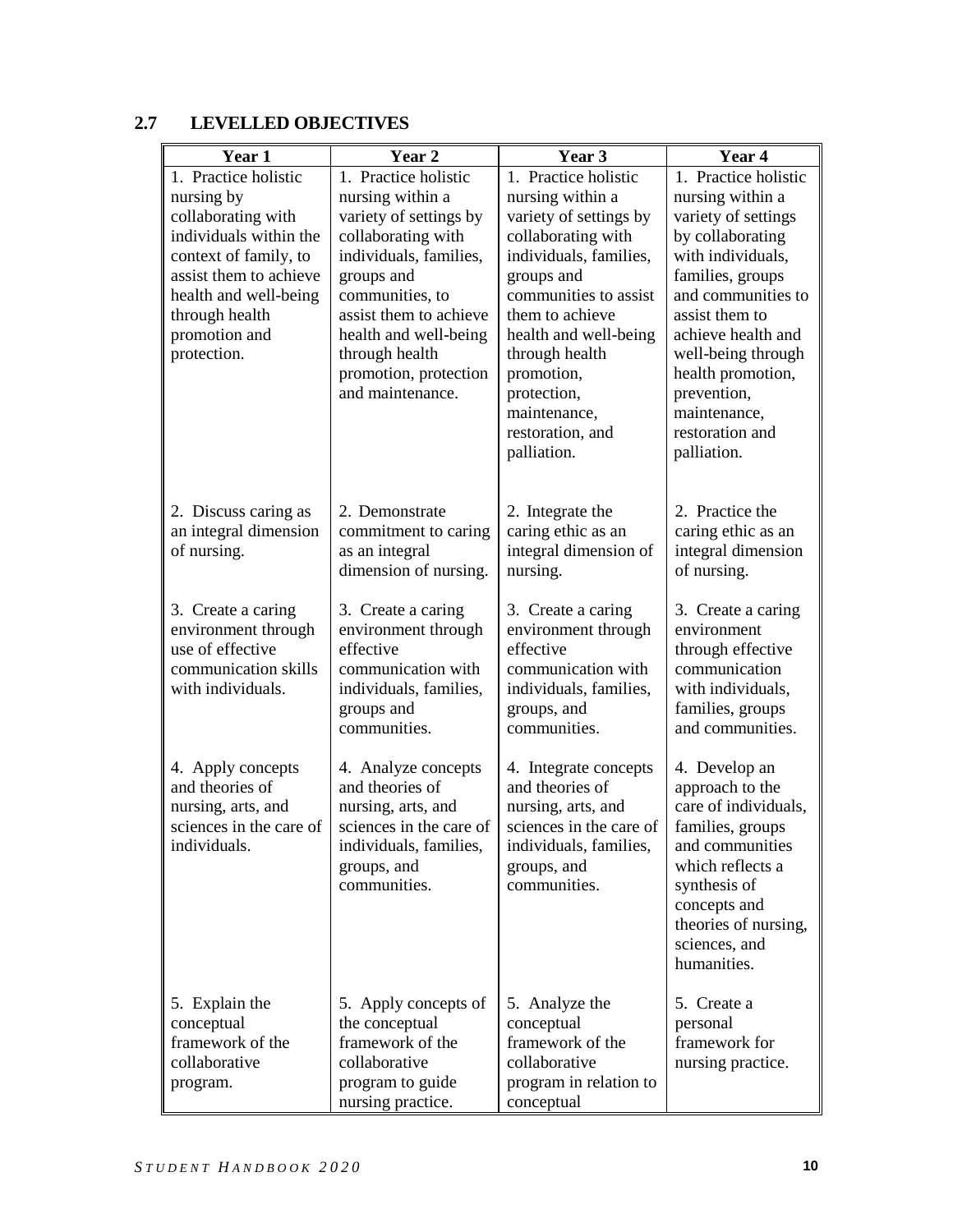| Year 1                                                                                                               | Year <sub>2</sub>                                                                                                                              | Year 3                                                                                                                                                                                         | Year 4                                                                                                                                 |
|----------------------------------------------------------------------------------------------------------------------|------------------------------------------------------------------------------------------------------------------------------------------------|------------------------------------------------------------------------------------------------------------------------------------------------------------------------------------------------|----------------------------------------------------------------------------------------------------------------------------------------|
|                                                                                                                      |                                                                                                                                                | frameworks for<br>nursing practice.                                                                                                                                                            |                                                                                                                                        |
| 6. Provide competent<br>nursing care to<br>individuals through<br>health promotion and<br>protection.                | 6. Provide competent<br>nursing care to<br>individuals, families,<br>groups, and<br>communities through<br>health promotion and<br>protection. | 6. Provide competent<br>nursing care to<br>individuals, families,<br>groups, and<br>communities through<br>health promotion,<br>protection,<br>maintenance,<br>restoration, and<br>palliation. | 6. Provide<br>competent nursing<br>care to meet the<br>health related needs<br>of individuals,<br>families, groups<br>and communities. |
| 7. Establish priorities<br>in the organization of<br>care in collaboration<br>with individuals.                      | 7. Establish priorities<br>in the organization of<br>care in collaboration<br>with individuals,<br>families, groups, and<br>communities.       | 7. Use management<br>and leadership skills<br>to coordinate care<br>with individuals,<br>families, groups, and<br>communities.                                                                 | 7. Use<br>management and<br>leadership skills to<br>coordinate and<br>enhance health care<br>within society.                           |
| 8. Articulate a<br>beginning<br>understanding of the<br>relationship between<br>nursing research and<br>practice.    | 8. Use nursing<br>research literature to<br>identify rationale to<br>identify rationale for<br>nursing practice.                               | 8. Analyze nursing<br>research literature as<br>it relates to nursing<br>practice.                                                                                                             | 8. Foster the<br>extension of<br>nursing knowledge<br>through use of and<br>participation in<br>nursing research.                      |
| 9. Develop<br>beginning critical<br>thinking skills to<br>assist individuals to<br>achieve health and<br>well-being. | 9. Apply critical<br>thinking skills to<br>assist individuals,<br>families, groups, and<br>communities to<br>achieve health and<br>well-being. | 9. Use critical<br>thinking to assist<br>individuals, families,<br>groups and<br>communities to<br>achieve health and<br>well-being.                                                           | 9. Use critical<br>thinking to assist<br>individuals,<br>families, groups<br>and communities to<br>achieve health and<br>well-being.   |
| 10. Demonstrate an<br>understanding of the<br>roles and<br>relationships of<br>interprofessional<br>team members.    | 10. Participate in<br>collegial relationships<br>as a team member in<br>a learning<br>environment.                                             | 10. Collaborate in<br>collegial relationships<br>with members of the<br>interdisciplinary<br>health care team.                                                                                 | 10. Participate in<br>interprofessional<br>practice with health<br>care providers in<br>the delivery of<br>health care.                |
| 11. Explain the roles<br>of the professional<br>nurse.                                                               | 11. Recognize how<br>nursing roles emerge<br>in relation to health<br>care situations.                                                         | 11. Assume<br>appropriate nursing<br>roles in relation to<br>health care situations.                                                                                                           | 11. Appraise how<br>nursing roles<br>emerge as the<br>needs of society<br>evolve.                                                      |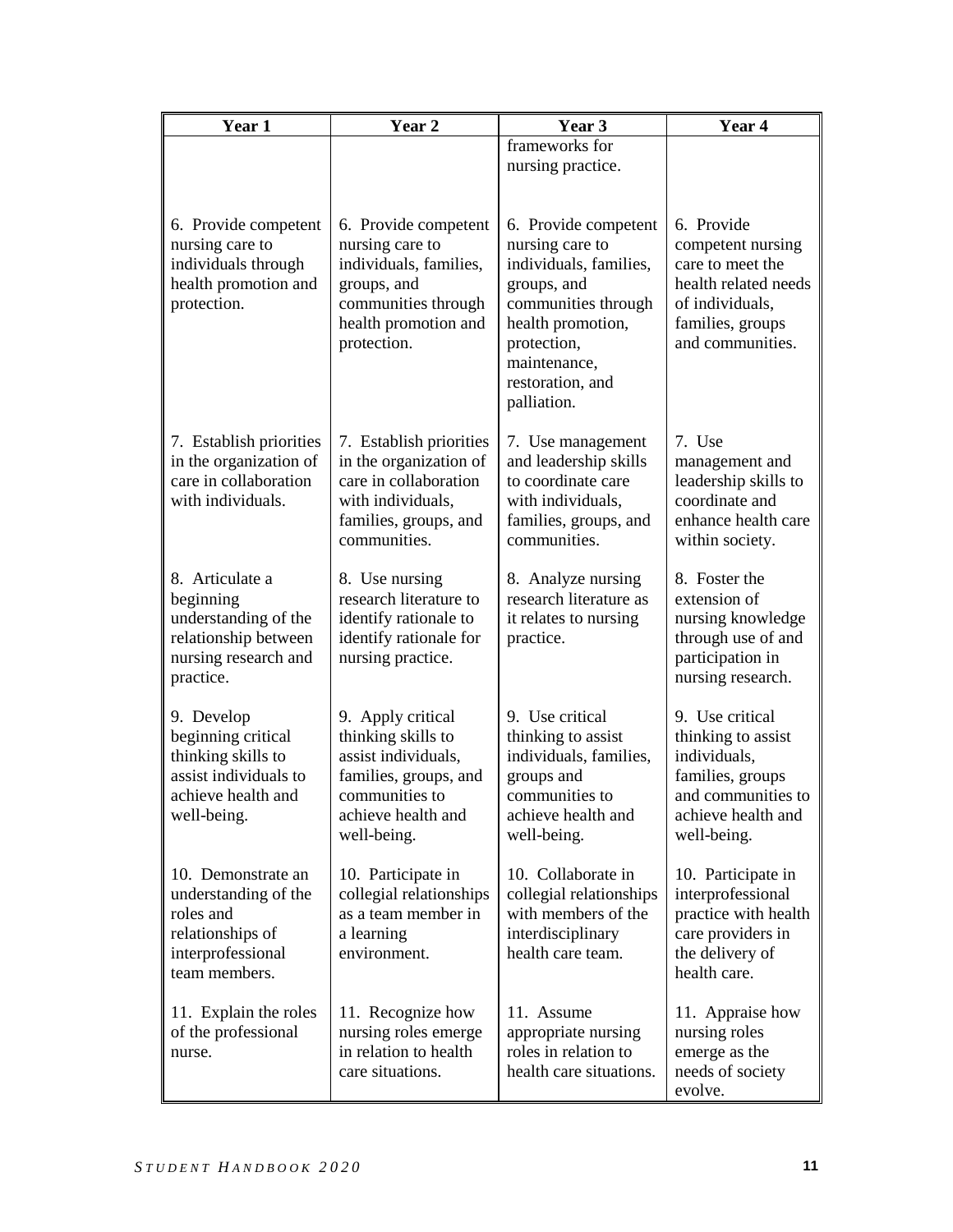| Year 1                                                                                                                                                           | Year 2                                                                                                                                                           | Year 3                                                                                                                                                  | Year 4                                                                                                                                                                             |
|------------------------------------------------------------------------------------------------------------------------------------------------------------------|------------------------------------------------------------------------------------------------------------------------------------------------------------------|---------------------------------------------------------------------------------------------------------------------------------------------------------|------------------------------------------------------------------------------------------------------------------------------------------------------------------------------------|
| 12. Discuss the legal,<br>ethical and<br>professional<br>standards that guide<br>the practice of<br>nursing.                                                     | 12. Apply the legal,<br>ethical and<br>professional<br>standards that guide<br>the practice of<br>nursing                                                        | 12. Analyze nursing<br>practice in relation to<br>legal, ethical and<br>professional<br>standards.                                                      | 12. Practice<br>nursing in relation<br>to legal, ethical and<br>professional<br>standards.                                                                                         |
| 13. Demonstrate,<br>with guidance, self<br>direction in learning.                                                                                                | 13. Demonstrate<br>personal and<br>professional growth<br>through self-directed<br>learning.                                                                     | 13. Accept<br>responsibility for<br>lifelong personal and<br>professional growth<br>through self-directed<br>learning.                                  | 13. Accept<br>responsibility for<br>lifelong personal<br>and professional<br>growth using<br>formal and<br>informal strategies<br>for the continuous<br>discovery of<br>knowledge. |
| 14. Articulate a<br>beginning knowledge<br>of the components of<br>the Canadian health<br>care system.                                                           | 14. Analyze the<br>factors that impact<br>the Canadian health<br>care system.                                                                                    | 14. Discuss the<br>interrelationship<br>between nursing and<br>the health care<br>system.                                                               | 14. Recognize the<br>contributions of the<br>nursing profession<br>in global health<br>affairs.                                                                                    |
| 15. Identify current<br>social, cultural,<br>political,<br>technological, and<br>economic factors<br>which impact on<br>achievement of health<br>and well-being. | 15. Discuss the<br>impact of current<br>social, cultural,<br>political,<br>technological, and<br>economic factors on<br>achievement of health<br>and well-being. | 15. Examine the<br>need to promote<br>change in health care<br>in response to social,<br>cultural, political,<br>technological and<br>economic factors. | 15. Accept<br>responsibility for<br>promotion of<br>change in health<br>care in response to<br>social, cultural,<br>political,<br>technological, and<br>economic factors.          |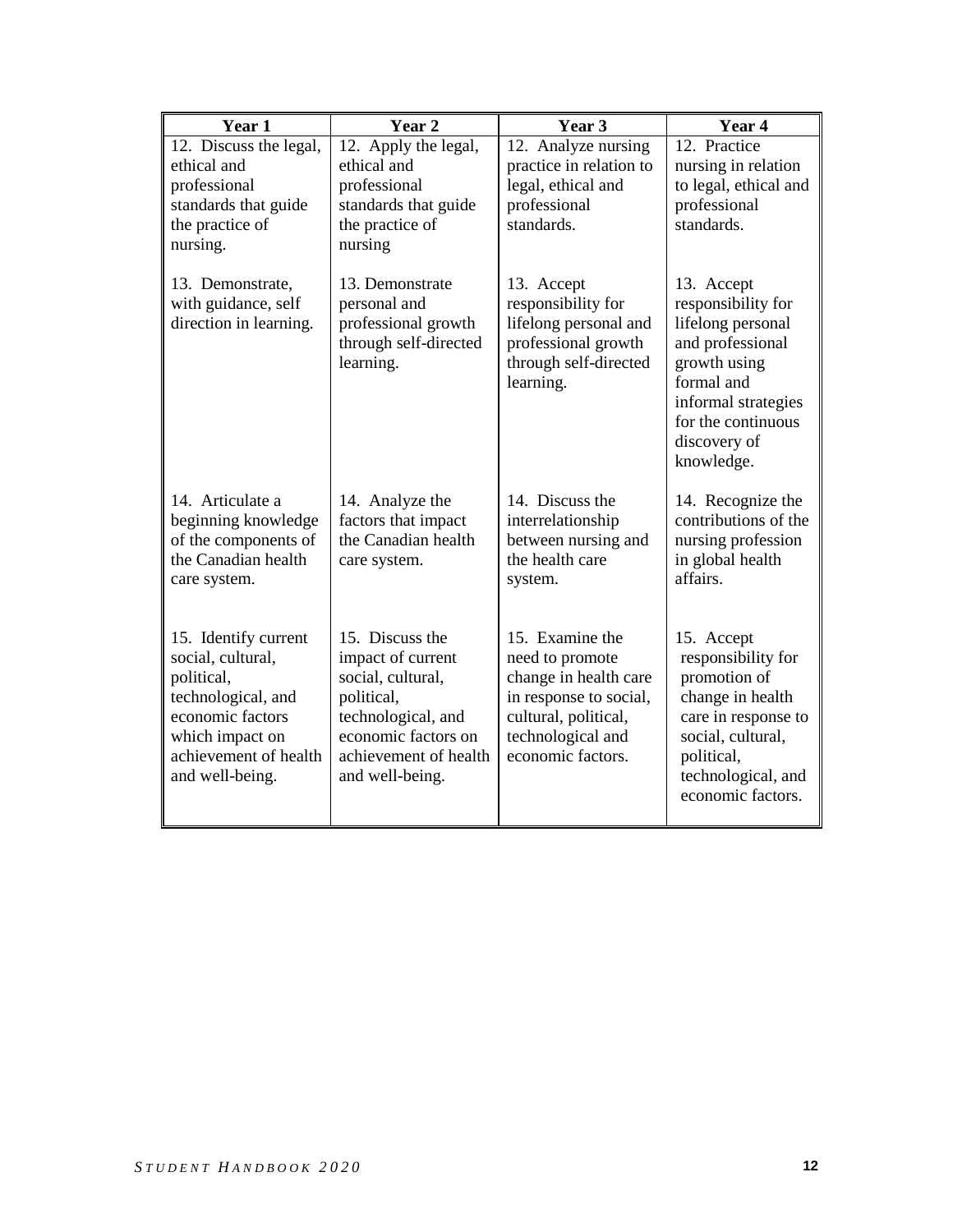#### **3. STUDENTSERVICESANDRESOURCES**

#### **3.1 LEARNING RESOURCE CENTRE AND COMPUTER LAB**

The LRC is comprised of the library on the ground floor of the CNS and the computer lab on the first floor. The LRC provides an expanding collection of books, periodicals, A-V and computer software to support CNS curricula and to foster independent learning.

The LRC is an integral part of the CNS and has a major role in facilitation of its educational programs. Its main objective is to provide quality information services and resources for all LRC clients. Instruction in the use of information resources focuses on equipping students with information retrieval and management skills which will enable them to become independent and lifelong learners.

All CNS students are registered with the LRC and have usage and borrowing privileges. Students will be issued an ID card that must be presented when borrowing materials or booking facilities.

Students are encouraged to make use of all services and resources available through the LRC. There is a wealth of material which can be used for independent and selfpaced learning by students. LRC staff will be happy to assist students with any questions or problems they may have in locating materials, using reference tools, etc. Students are responsible for following all LRC/Computer Lab policies to ensure equitable access to resources and facilities for all students. Students not adhering to policies may have LRC/Computer Lab privileges revoked.

#### *Hours of Operation*

0800-1630 Monday to Friday with some after-hours access to be determined on a semester to semester basis.

Full reference and instructional services are available from 08:30 – 16:30 Monday to Friday. Check with the LRC for exact hours of operation.

### *To Contact Us:*

| <b>Circulation Desk</b>  |                 | 777-8192                                 |
|--------------------------|-----------------|------------------------------------------|
| Reference/Administration | $\sim 10^{-10}$ | 777-8189                                 |
| Computer Lab             |                 | 777-8194                                 |
| E-mail:                  |                 | karen.hutchens@mun.ca; jgarland01@mun.ca |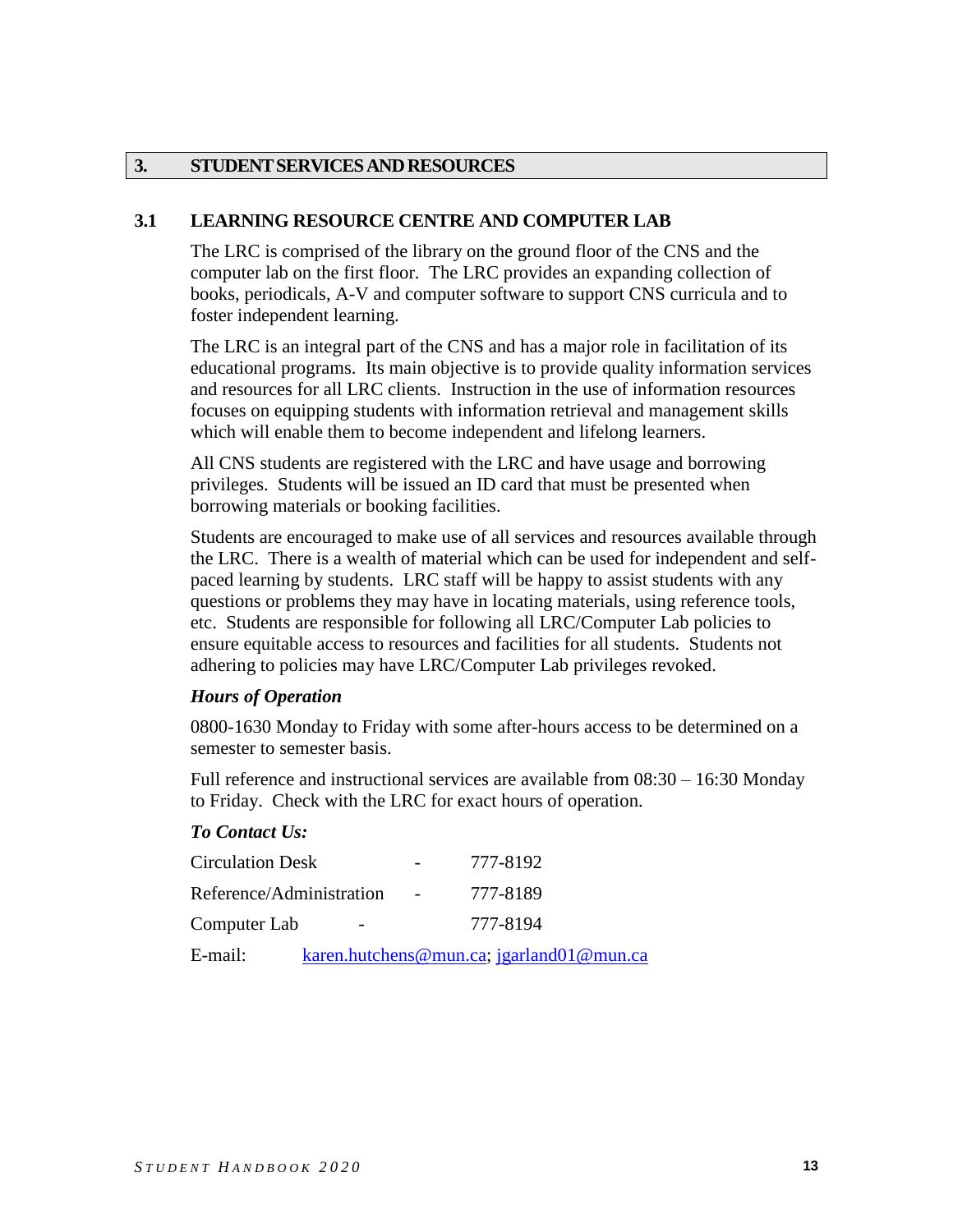## *LRC General Policies*

- Polices in the LRC/Computer Lab are kept to a minimum, as our expectations are that students will use these facilities in a responsible and cooperative manner.
- The noise level should not exceed quiet talking. Students should be considerate of others working or studying.
- All materials must be signed out by staff person or student on duty.
- Borrowed materials should be returned promptly so that others are not deprived of access to them.

### *LRC Circulation Policies*

The library catalogue is now available through the Internet. This means that you can search for books and videos in the CNS library from anywhere. To access:

Go to<http://centrefornursingstudies.ca/Library>Click on Online Catalogue

All materials to be borrowed must be signed out at the Circulation Desk. Borrowed items must be returned by the due date. Students must present CNS ID when borrowing materials or equipment. Students with overdue materials will not be permitted to sign out any materials until overdue items have been returned. Students will be required to pay replacement or repair costs for materials that are lost or damaged.

- Print periodicals (journals and magazines) are for use in the LRC only.
- Books from stacks can be signed out for 2-week or 1-week periods, and may be renewed unless previously reserved.
- Reserve materials are for 2-hour loan and must be used in the LRC. These include articles, books and A-V materials which have been placed on Reserve.

### *LRC Services*

Some of the LRC services which students can avail of:

**Orientation sessions** are provided to all incoming students. These consist of a thorough tour of the LRC/Computer Lab and a review of policies and services.

**Circulation Services** include checking out materials, renewing materials and placing holds or recalls on needed items.

**Reference Services** include provision of information regarding collection holdings, services, etc. They also include instruction in use of all software programs, including the Library Online Catalogue.

**Interlibrary Loans -** Students are responsible for obtaining books and journal articles that are available locally. To obtain materials from outside the province, BN students should check with the Interlibrary Loan Department, Health Sciences Library. The CNS can provide this service at cost. Students should read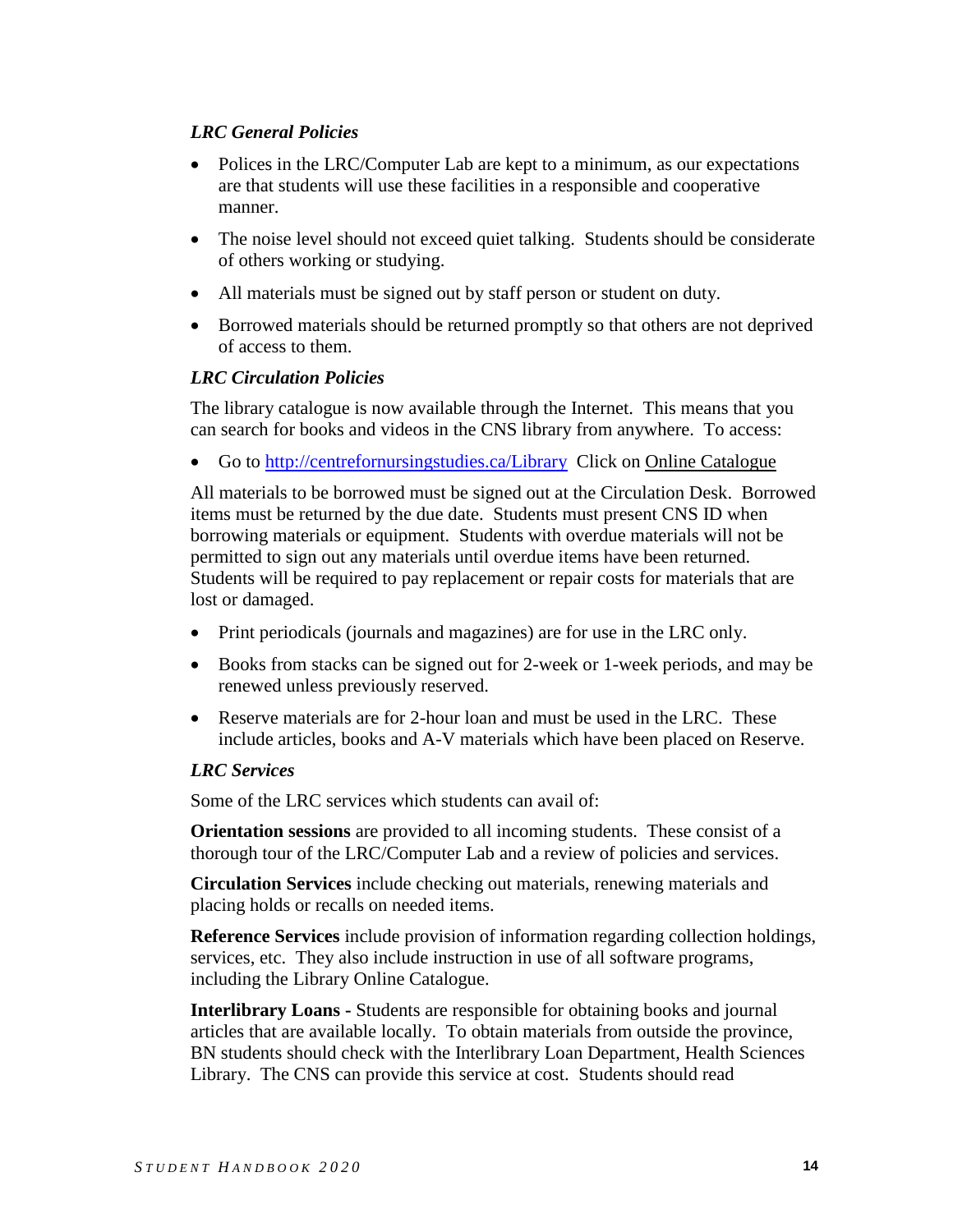Guidelines for Centre for Nursing Studies BN Students Concerning use of MUN Libraries. (Appendix B)

**Access to Photocopying Facilities** – There are three photocopiers available in the LRC. Two photocopies require a photocopier card. Photocopying cards are sold in \$2, \$5 and \$10 amounts and can be purchased in the library. A \$2 refundable deposit is required for cards. There is one coin-operated photocopier. The photocopiers are located in room G23.

**Instruction in the Use of Computerized Reference Tools** will be covered in orientation. Further instruction will be provided by staff during regular LRC hours.

**Access to A-V Equipment** will be available on a limited basis through booking with the LRC. Basic instruction in the use of this equipment will be provided as needed. Borrowing is limited to LRC hours.

### *Computer Lab*

The computer lab is located on the first floor of the CNS. This computer lab is available to all students during LRC hours. Some software programs available to students include word processing, CINAHL, e-mail and Internet access. Four printers are available for students' use. LRC staff provide support to students during LRC hours. Orientation sessions are held to familiarize all new students with the available programs. Lab policies are posted in the Lab and must be adhered to by all students.

### *Study Rooms*

There are four group study rooms available for student use. These rooms can be booked out through Jon Garland at [jgarland01@mun.ca](mailto:jgarland01@mun.ca) for use between 8:30 am and 4:30 pm Monday through Friday. These rooms can be used for a maximum of two hours per group.

## **3.2 INSTRUCTIONAL RESOURCE CENTRE**

For nursing, it is important that the academic program is complemented by practice and experience in real and/or simulated settings. The IRC provides opportunity for simulated learning in both psychomotor competencies and interpersonal skills. IRC staff consists of IRC Coordinator, Simulation Lead and 2 Nursing Instructors. Offices are located on ninth floor.

### *Facilities and Equipment Available*

The IRC is located on the first, ninth and basement floors of the CNS. The IRC rooms simulate both a hospital and clinic environment.

The IRC has various clinical equipment and teaching aids that will be useful resources for student practice and community use. This equipment may be signed out for student use on a short term basis. There is one high fidelity simulator, as well as three medium fidelity and various task trainers.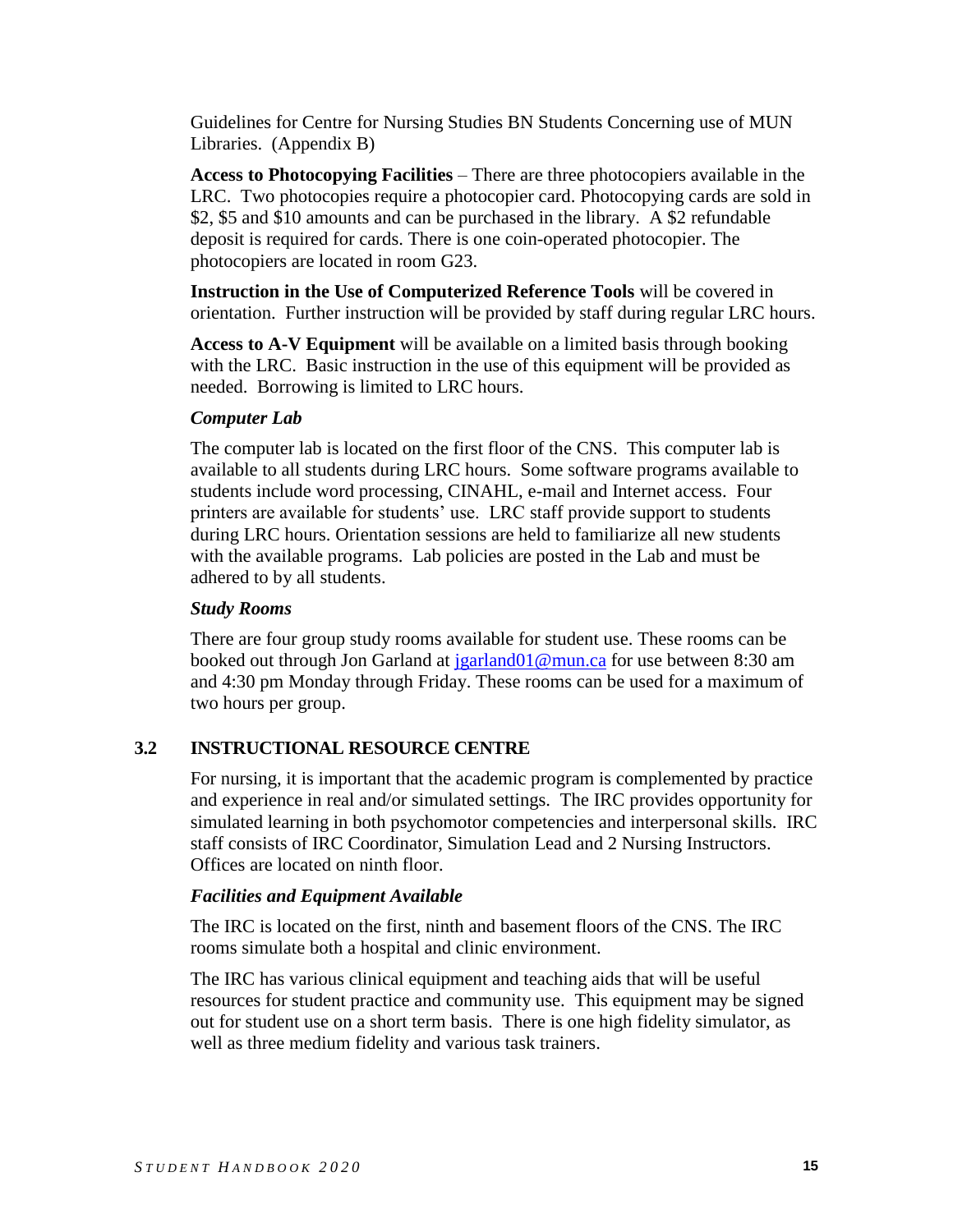## *Lab Policies*

- Students who do not comply with the following lab policies will be asked to leave the lab setting.
- Students must dress professionally for lab activities.
- In order to avoid congestion in the lab and outside the lab rooms, students MUST keep coats and book bags in their lockers. **Do not sit or leave coats and bags in the corridor outside the lab rooms. Avoid leaving coats or bags in chairs or by elevators**, **as these behaviors pose a safety risk**.
- You may bring water but no coffee cups or food is permitted in the lab.
- Lab rooms and stations must be tidied before leaving the room.
- Students must come prepared for their lab.
- Please carefully handle and respect the lab equipment.
- Cell phones or electronic messaging and listening devices must be turned off in the lab and stored away.

### *Dress Code*

The IRC simulates a professional clinical environment. Proper attire and footwear for lab activities is required in the lab setting. Please refer to your course outline for required dress.

### *Practice Rooms and Hours*

Practice rooms will be set up on the first and ninth floors**. Students must bring their lab kits when using practice rooms. Equipment and supplies not contained in student lab kits will be available in the designated lab rooms.**  These rooms will have supplies and equipment set up that correspond to the lab topic for that week. In order to accommodate all students prior to lab practicums, students are required to sign up for practice times.

### *Lab Supplies*

**Students must bring lab kits to required labs**. Please do not discard any reusable materials/supplies in the lab. Return all supplies to the original package when you have finished practicing. Needles and sharps must be disposed of in a sharps container. Needles are not to be reused and are only for practice on mannequins.

### *Returning Students*

Students who have been away from clinical can seek remedial help for clinical skills. These sessions will be based on the students' individual learning needs.

## *Policies for Borrowing and Lending of Equipment*

Students must fill out a request form (obtained from table opposite Rm. 921) and give to the IRC Coordinator. The form should be filled out **24 hours** before the equipment is needed. Equipment can be borrowed for one night or a weekend.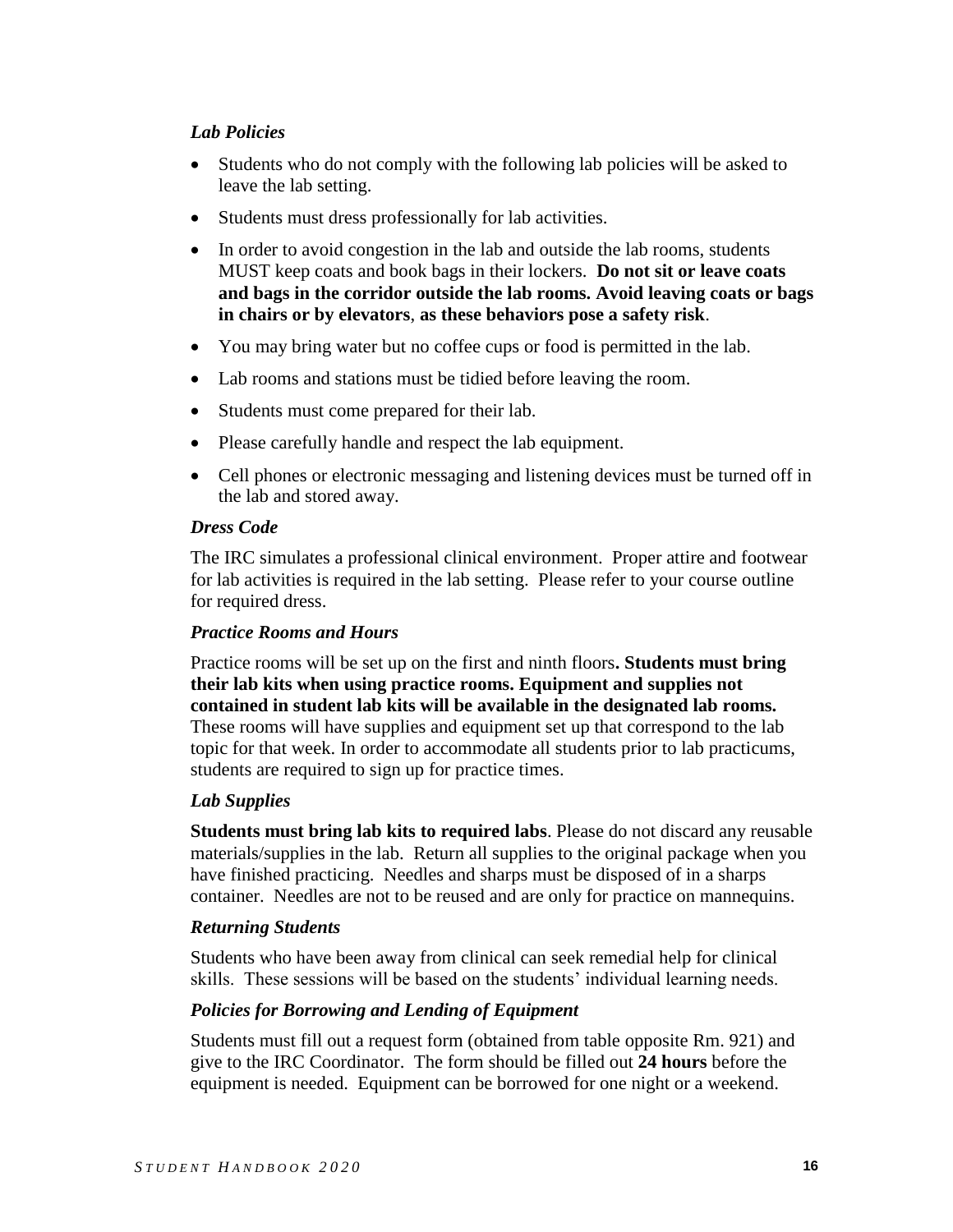Students may be able to borrow equipment for a longer period depending on demand for the item at that particular time. Equipment will be held until 1200.

Equipment must be picked up and returned to the IRC Coordinator. Students take responsibility for the safe return of equipment. If the equipment is damaged the student may have to replace the item.

## *Missed Labs*

Students are expected to attend all the psychomotor skills labs.

## **3.3 STUDENT HEALTH SERVICES**

The Student Wellness and Counselling Centre, located on the fifth floor of the University Centre (Smallwood Student Center, 864-8500) holds regular clinics and provides the same services you would expect from your family physician, with an emphasis on wellness education.

The Student Wellness and Counselling Centre is staffed by a nurse and physician. Appointments are necessary to see the doctor and walk-in patients may be taken if space permits. All services provided are strictly confidential.

Some of the services provided include:

- STD Testing
- HIV Testing
- TB Skin Tests
- Pregnancy Testing
- Health Information
- Immunizations

All students are eligible to participate in the MUNSU Student Health and Dental Plans.

## **3.4 GUIDANCE AND COUNSELLING SERVICES**

Guidance and Counselling services are provided by a qualified Guidance Counsellor and are available to all students enrolled at the CNS. The guidance office is located at the CNS, Ground floor, Southcott Hall.

### *Services Offered:*

- **Individual and/or group counselling** is available in personal, academic and career planning areas.
- **Small group sessions** *designed to meet identified student needs include the following:*
	- Study Skills, Exam Writing Strategies, Resume Writing, Developing Clinical Confidence, Dealing with Death and Dying, Mindfulness Based Stress Management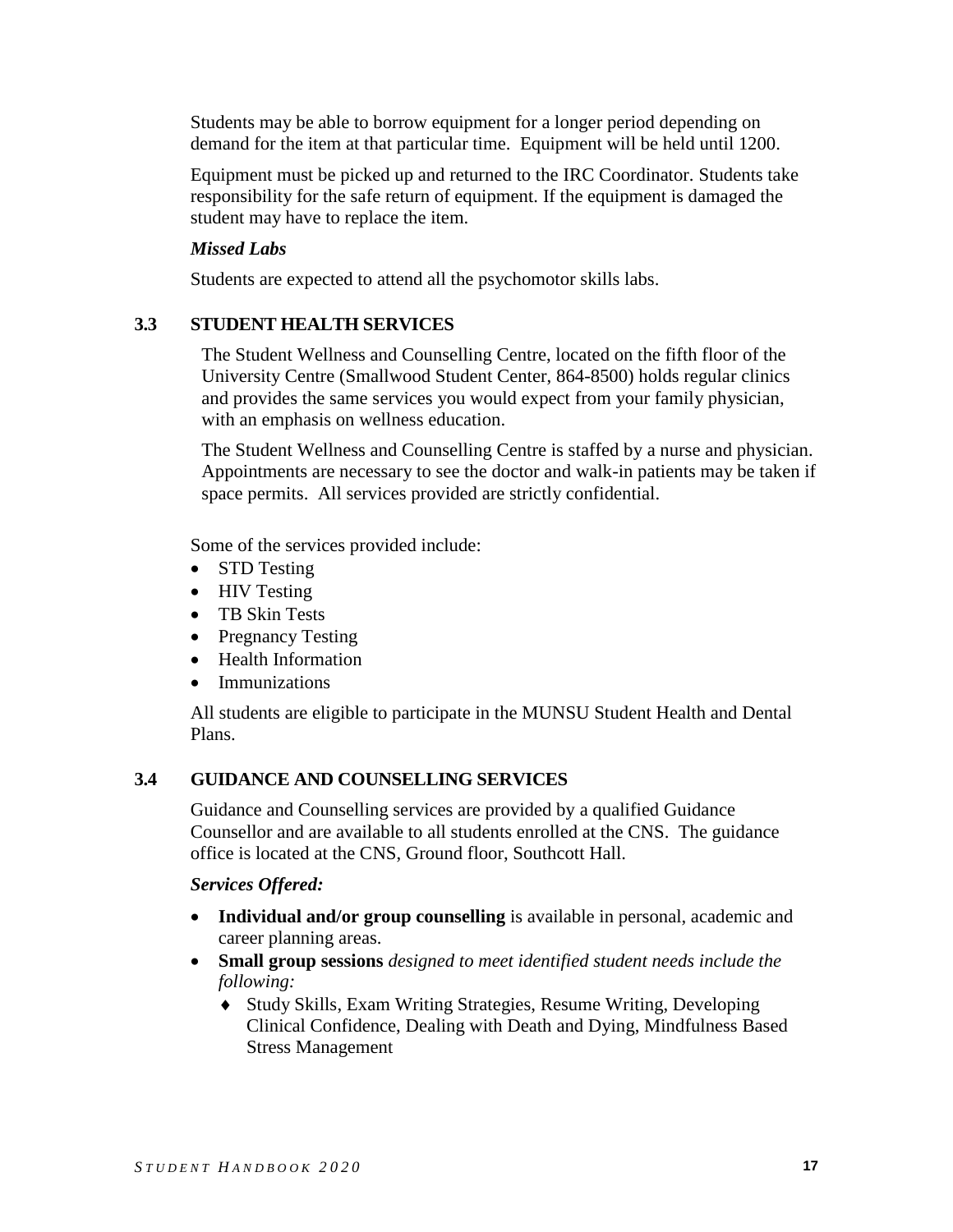- **Career exploration services** are available to any prospective students who think they might benefit from counselling in terms of decision-making regarding nursing as a career.
- **Ongoing assessment and program development** to meet new need areas identified by students and/or faculty.

#### *Accessing Services*

An open door, drop-in policy is encouraged. However, in order to ensure a specific appointment time, advance booking is recommended. This may be done in either of the following ways:

- Telephone or email:
- Dawn Lanphear (777-8187) [dawn.lanphear@mun.ca](mailto:dawn.lanphear@mun.ca)
- Write the word "booked" beside a designated time slot on a schedule posted on the Guidance Counsellor's office door.

Group sessions will be advertised on student bulletin boards. Advance sign-up is recommended as attendance is limited.

### *Utilization of Services*

Student utilization of these services is generally on a voluntary basis. However, students may also be referred to a Guidance Counsellor by a faculty member. In these instances, students work collaboratively with the Guidance Counsellor and faculty member, if necessary, to develop and implement strategies to help resolve the identified problem area. It is the student's responsibility to set up an appointment time and follow through with the sessions.

### *Confidentiality*

The Guidance and Counselling policy for client/counsellor confidentiality is in accordance with the professional regulations of the Canadian Nurses Association.

### *Other*

Counselling services are also available through Memorial University. The Counselling Centre is located on the  $5<sup>th</sup>$  floor of the University Centre, Room 5000, telephone 864-8874. Office hours Monday-Friday 0900-1700.

## **3.5 ACADEMIC ACCOMMODATION**

The CNS is committed to providing accommodation to all students who selfidentify and have documentation pertaining to a disability. Academic accommodation refers to a change to teaching or evaluation procedures designed to accommodate the particular needs of a student with a disability without compromising academic integrity of the assignment, course, or program. Academic integrity is defined as the demonstration of acquisition of a body of knowledge or the skill normally required for passing a course and/or completing a course or program as determined by the instructor and/or CNS.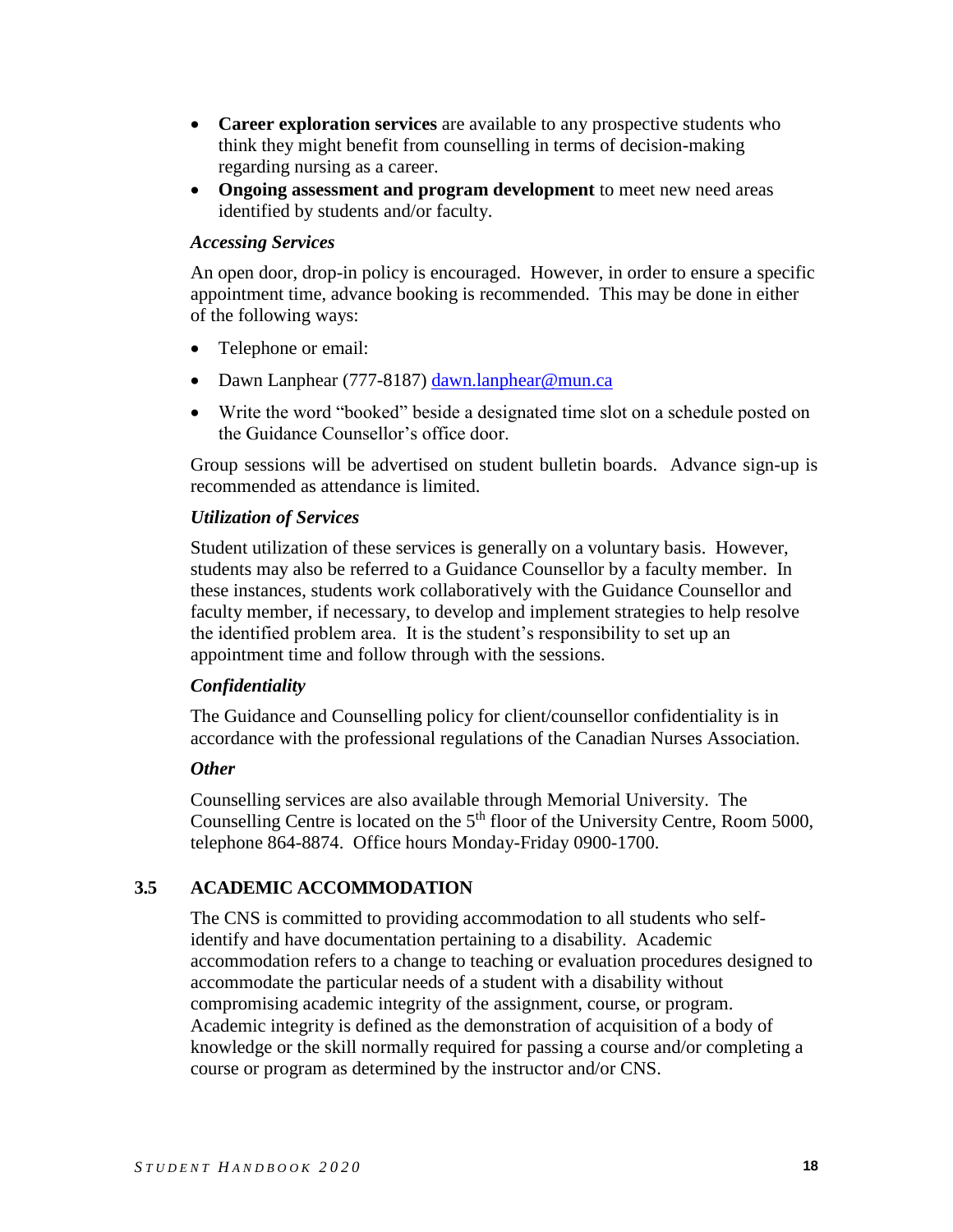As per Memorial University policy, BN (Collaborative) students should contact the Glenn Roy Blundon Centre, University Counseling Centre, with all appropriate documentation, in a timely manner to make a request for accommodation or to request a change in accommodation. Following contact with the Glenn Roy Blundon Centre, Academic Accommodation Request Forms are emailed to the appropriate Program Coordinator. Students are required to discuss their academic accommodation with their instructors, and any others in light of the nature and requirements of the particular assignment, course, or program.

Students can seek the assistance of the CNS Guidance Counselor for support in accessing additional services or agencies available in the community.

Students should consult Memorial University policies for further information related to Accommodations for Students with Disabilities and Procedures for Arranging Student Accommodation.

## **3.6 DEVELOPING SCHOLARLY WRITING SKILLS**

Developing scholarly writing skills is a critical component of the BN (Collaborative) Program. CNS faculty have developed a resource entitled "Handbook for Developing Scholarly Writing Skills" which provides students with guidance in the following areas:

- Improving Writing Skills (including APA Editorial Style)
- Leveling Writing Skills Across the Curriculum
- Identifying Resources to Assist with Writing Assignments

## **3.7 ACADEMIC ADVISING**

Students requiring academic advising should initially contact the appropriate Program Coordinator or the Associate Director, BN (Collaborative) Program, CNS. Program inquiries made at the Office of the Registrar, Memorial University must be directed to the Assistant Registrar responsible for Nursing.

## **3.8 STUDENT ORGANIZATIONS**

Students at the CNS will have the opportunity for participation in a number of student organizations.

### **3.8.1 MUN Students' Union**

The MUN Students' Union (MUNSU), which represents more than 14,000 undergraduate students, is elected each spring by the student body at Memorial. The council exists for the purpose of making students' concerns heard and providing input into all administrative and academic decisions with these concerns in mind.

All students become members of the MUNSU by virtue of the fees paid upon registration.

MUNSU also has affiliation with the Newfoundland and Labrador Federation of Students (NLFS) and the Canadian Federation of Students (CFS).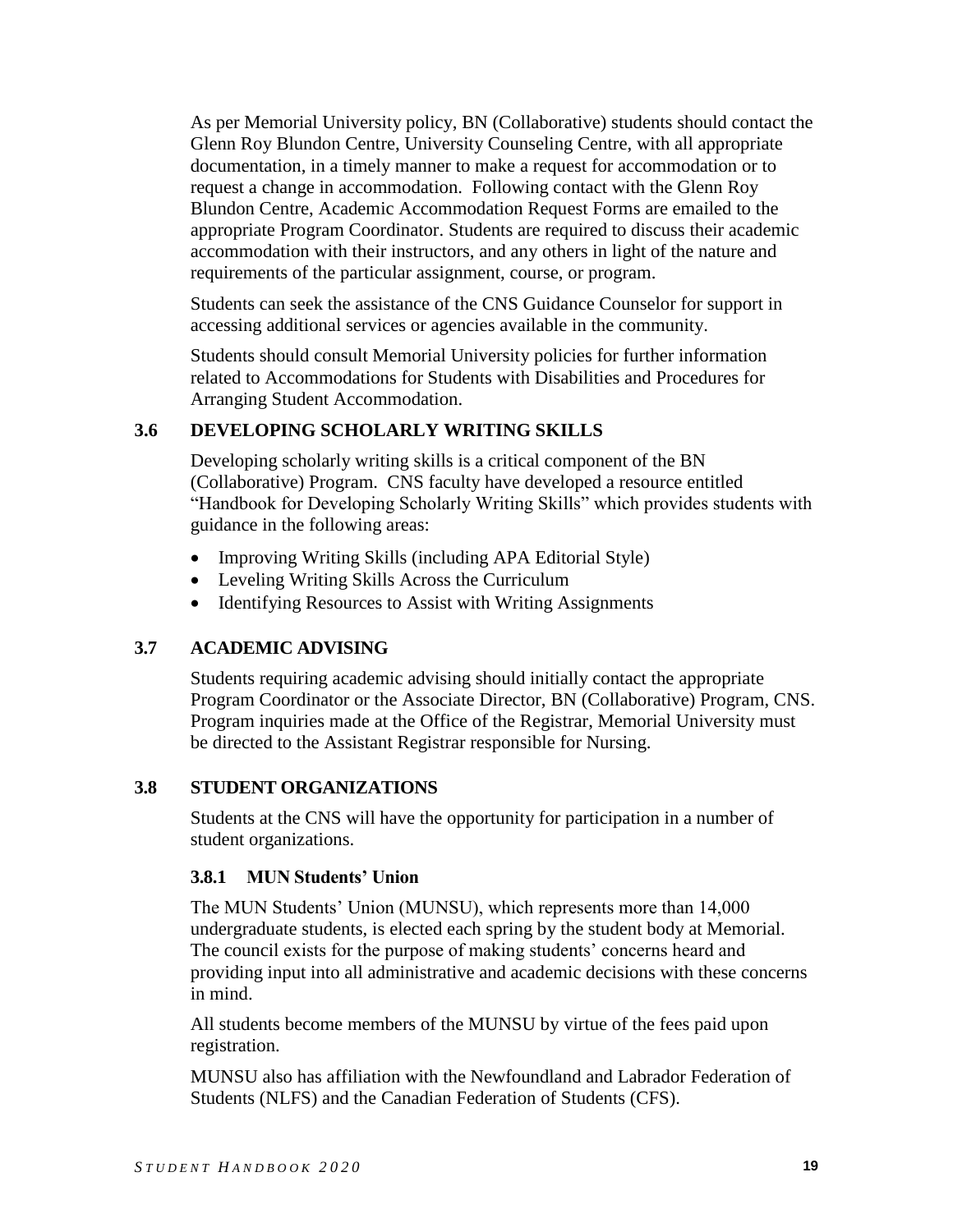### **3.8.2 Nursing Society**

As students within the school of nursing, you will have the opportunity to become members of the Nursing Society that will be recognized by and have representation on the Memorial University of Newfoundland Students Union (MUNSU).

The purposes of the nursing society are to:

- promote interest in extracurricular nursing activities
- promote unity among the nursing student body and to act as a liaison between nursing students, faculty and other student organizations
- provide a forum through which students can express their opinions on issues in nursing
- encourage participation in professional and liberal education

The annual Nursing Society fee is collected in September.

The Nursing Society Constitution is contained in Appendix A of the Student Handbook.

### **3.8.3 Canadian Nursing Students' Association**

The purpose of the organization is to promote professionalism among nursing students. CNSA aims to bring issues of relevance in our field to the attention of student nurses and to make students more aware of the legal, moral, professional, and educational problems that are a large part of nursing and that must be faced now rather than when students become licensed or registered.

### *How does CNSA fulfill this purpose?*

- Provides a communication link among baccalaureate nursing students across Canada
- Acts as the official voice of baccalaureate nursing students
- Provides a medium through which members can express their opinions on nursing issues
- Encourages participation in professional and liberal education
- Maintains a direct link with other organizations concerned with nursing:
- Canadian Nursing Association
- Canadian Association of University Schools of Nursing
- Provincial Nursing Associations
- National Student Nurses Association in the U.S.
- International Council of Nursing
- Enhances the awareness of need for nursing research

The CNS, as a member of the CNSA elects an Official and Associate Delegate to the organization each year.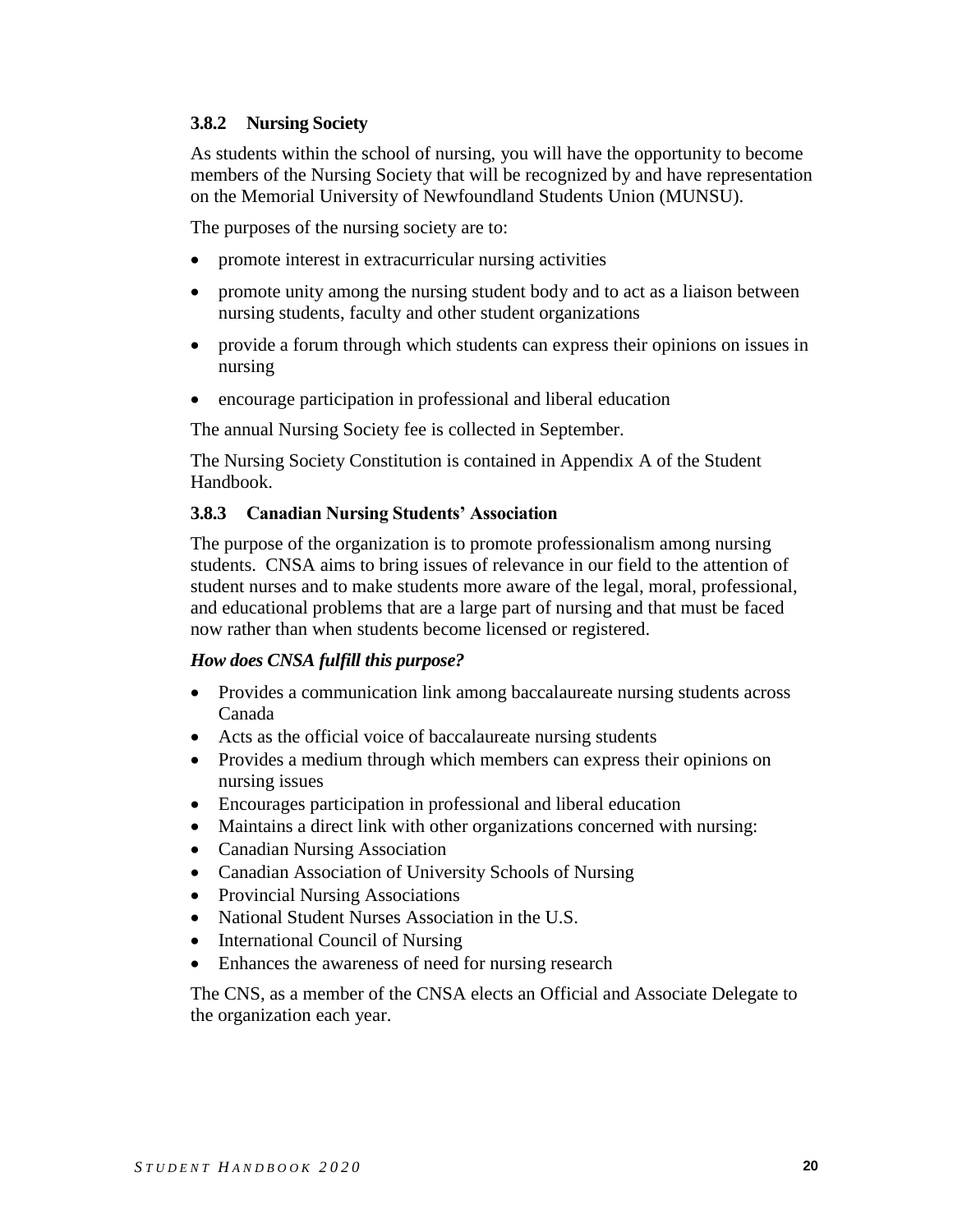### **3.8.4 Class Executive**

Students in each year of the program elect their own class executives who assume responsibility for conducting the affairs of the class and for organizing class activities, fundraising events, etc.

### **3.9 CNS SUPPORT FOR STUDENT PROFESSIONAL DEVELOPMENT**

The faculty of the school are supportive of student efforts to participate in professional development activities. The following guidelines clarify how support of nursing students, who participate in CNSA activities, will be demonstrated.

### *Guidelines:*

- Students will inform their professor/instructors, in writing, of their desire to attend a CNSA conference/activity, not later than **four** weeks prior to the CNSA conference/activity. Since the student may not be able to identify the exact date of the conference in the letter of intent it is important to inform faculty of intent as early as possible in the semester.
- Students attending the conference will normally be excused from clinical during the time period of the CNSA conference/activity without that time being considered missed time.
- Faculty have the right to refuse a request for excused time from clinical if the faculty member has determined that the student's clinical performance is weak.
- Faculty refusing a request for excused clinical time must provide the student with written documentation which supports this refusal.
- The learning experience gained as a result of attending such conferences/activities, may in collaboration with faculty be incorporated as an evaluation component of the course for that student.
- Students will collaborate, as necessary, with LRC instructors for the purpose of rescheduling lab testing/re-testing.
- $\bullet$  It is the student's responsibility to ensure that missed class and /or lab content is acquired independently.
- Students will collaborate, as necessary, with professors to determine appropriate rescheduling of dates for the completion of assignments and/or exams.
- There is a total of \$1000.00 available to support professional activities, to be vetted through the Nursing Society.

## **3.10 STUDENT REPRESENTATION ON CNS COMMITTEES**

The CNS is committed to enabling student representation on standing committees of the school. Faculty value student participation on these committees, which are useful forums for promoting communication among students and faculty.

Student representatives sit on the following committees: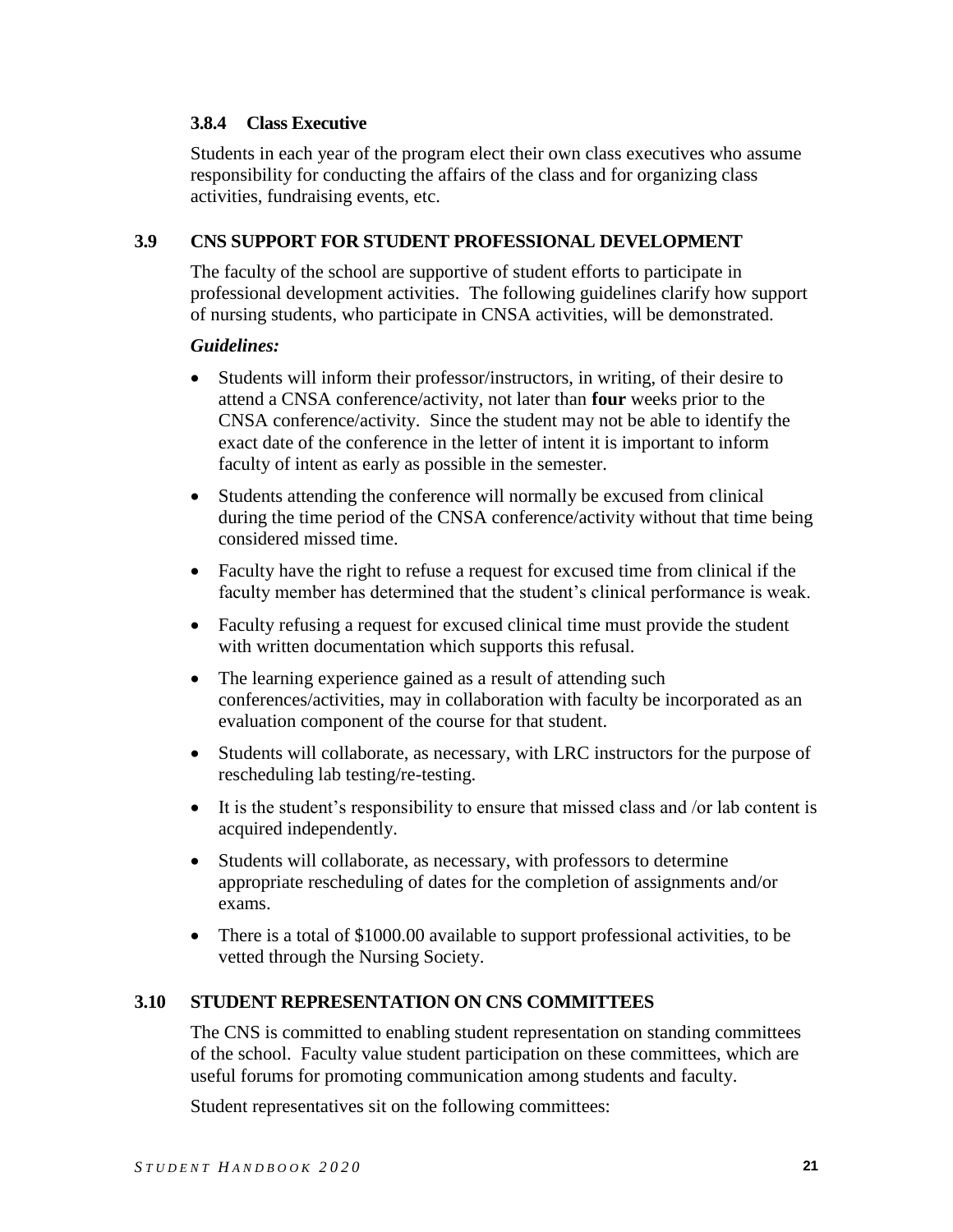- Academic Council
- Undergraduate Studies Committee
- Learning Resource Committee

## **4. ACADEMIC REGULATIONS AND GUIDELINES**

### **4.1 GENERAL ACADEMIC REGULATIONS (MEMORIAL UNIVERSITY)**

The BN (Collaborative) Program is governed by the rules and regulations passed by the Senate of Memorial University. These are outlined in the current University Calendar. Students should become familiar with academic regulations pertaining to their program and are advised to make a point of reading the General Academic Regulations (Undergraduate), in the current University Calendar. These regulations are also readily accessed at the MUN website: [www.mun.ca/regoff/calendar.](http://www.mun.ca/regoff/calendar)

### **4.2 ACADEMIC STANDARDS AND PROMOTIONS**

The general regulations governing the BN (Collaborative) Program are outlined in the School of Nursing section of the current University Calendar. These regulations can also be accessed on the web at [www.mun.ca/regoff/calendar;](http://www.mun.ca/regoff/calendar) go to School of Nursing then Four Year Bachelor of Nursing (Collaborative) Program. These general regulations outline the **"Academic Standards and Promotions"** for the Program.

It is critical that students become familiar with these regulations which outline the passing grade for nursing courses and other requirements related to continuance in the program. Students should note that a grade of at least 65% or a grade of PASS, as appropriate, is required in each of the Nursing courses required for the degree.

## **4.3 SUPPLEMENTARY EXAMINATIONS**

Any student receiving a grade of 60% in a Nursing course is eligible to write a supplementary examination in that course. Only three supplementary examinations in Nursing courses can be written during the program. Further guidelines related to supplementary exams in the BN (Collaborative) Program are outlined in the School of Nursing section of the current University Calendar or at [www.mun.ca/regoff/calendar.](http://www.mun.ca/regoff/calendar)

## **4.4 FAILURE IN NURSING COURSES: NOTIFICATION OF STUDENTS**

The following outlines the process for notification of students who fail a nursing course.

### *Fall Semester Failure*

Students who fail a Fall Semester nursing course will receive their grade via the MUN telephone or web access once grades are officially released by the University.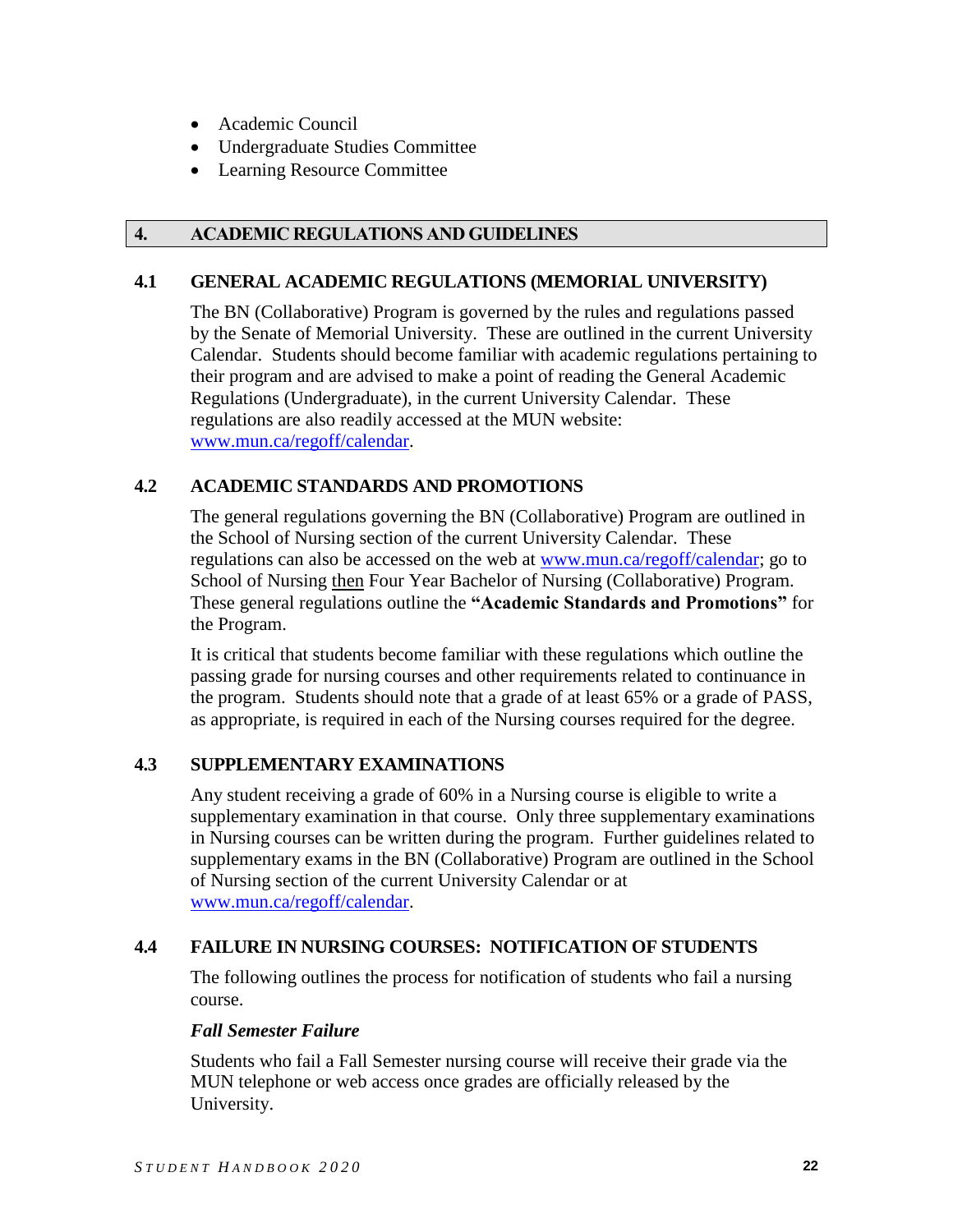### *Winter Semester Failure*

Students who fail a Winter Semester nursing course will receive notification via their MUN e-mail accounts once the grades are approved by the Director. The e-mail notification will also include notification of supplementary exam eligibility or ineligibility.

### *All students should check their MUN e-mail accounts daily for the first week following their last nursing exam.*

Students must not telephone the Associate Director, CNS Registrar or their course leader for their grade.

## **4.5 STUDENT DECISION MAKING IN THE EVENT OF A FAILED NURSING GRADE**

Students *should* initiate appropriate action in response to the knowledge that they have failed a nursing course(s) by attending to the information contained in this document and relevant sections of the current University Calendar (MUN website).

It is strongly recommended that any student who does not have access to the web during the Christmas break should have a copy of the current University Calendar in his/her possession.

#### **What to do in the case of a failure in a nursing course if you are a student in the regular four year stream of the BN (Collaborative) program:**

- 1. ACADEMIC STANDARDS AND PROMOTIONS of the BN (Collaborative) Program identify a passing grade as 65%. Therefore you have failed a nursing course if this grade is not achieved.
- 2. If your grade is 59% or less, you will have to repeat the course next year. If the failed course is a pre-requisite to Winter Semester course(s) NURS 1520 or NURS 2520, you will not be able to take those courses. You can determine pre-requisites by referring to the course list at the end of the School of Nursing section in the University Calendar. Any student in this situation should immediately make an appointment with the appropriate Program Coordinator in order to be advised about a new program of studies plan.
- 3. If your grade is at least 60% through 64%, you **MAY** be eligible for a supplementary exam.
	- Only three supplementary examinations in nursing courses can be written during the program.
	- If you have written fewer than three supplementary exams and your grade is at least 60% through 64%, send the Coordinator an e-mail stating your intent to write a supplementary. There is a fee for writing a supplementary.

Fees can be found on the website<http://www.mun.ca/regoff/calendar/> under University Regulations: **FEES AND CHARGES PERTAINING TO APPEALS.** Please note: CNS students pay their fee to the CNS Business Officer – Office 1032, CNS. This must be paid before the supplementary exam writing date.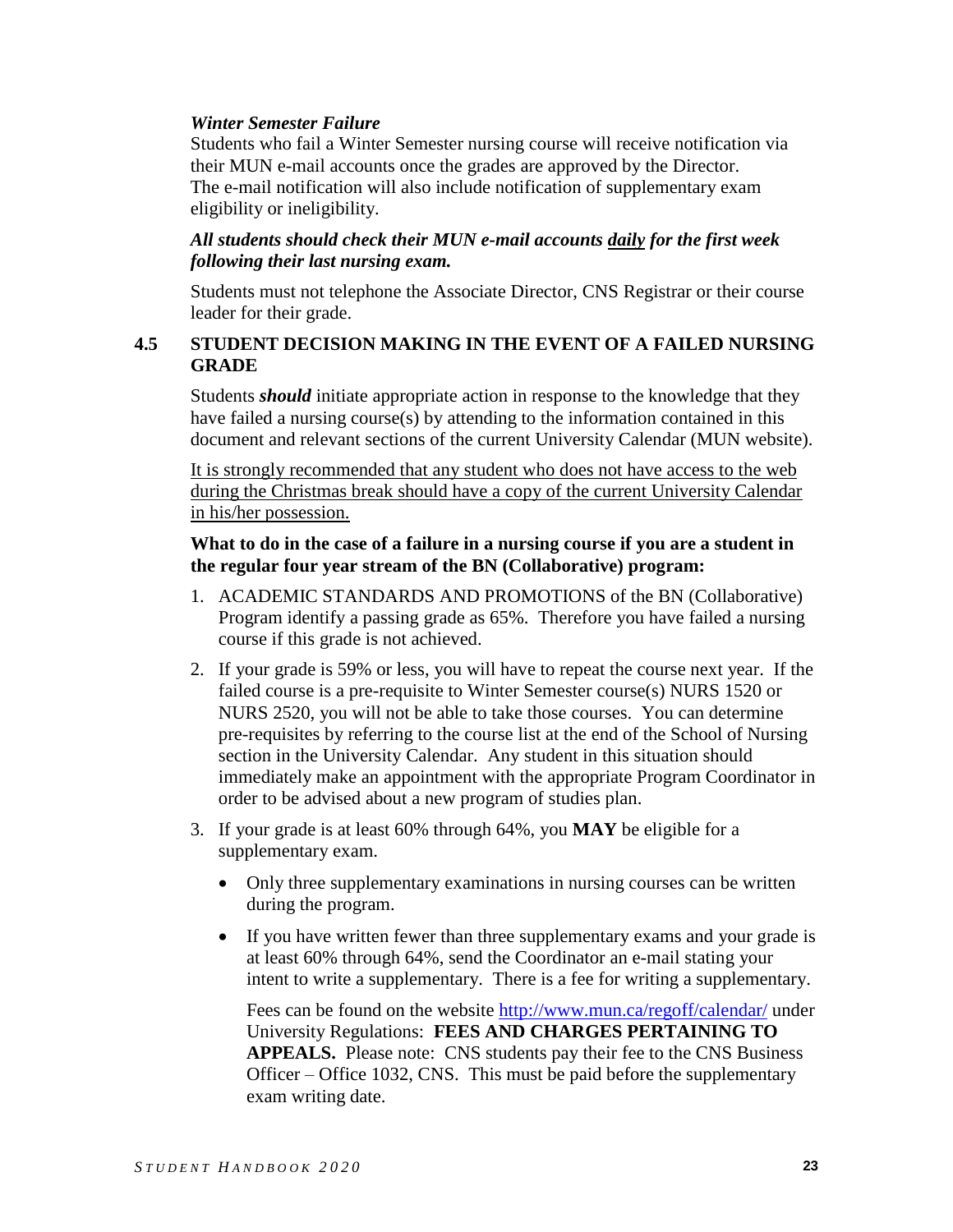- If you have already written three supplementary exams, you are not eligible to write a fourth one. If this represents your situation and the failed course is a pre-requisite to Winter Semester course(s) NURS 1520 or NURS 2520, you will not be able to take those courses. Any student in this situation should immediately make an appointment with the appropriate Program Coordinator in order to be advised about a new program of studies plan.
- A student may write a supplementary examination for any one course only once. If you have already written a supplementary exam for the failed course in a previous year, you are not eligible to write another supplementary in the same course. A second failure in a given nursing course requires withdrawal from the BN (Collaborative) Program. Any student in this situation should make an appointment with the Associate Director.
- Failure in excess of two nursing courses during the program results in mandatory withdrawal from the BN (Collaborative) Program.
- 4. Students have certain rights regarding final examinations. Please refer to the website<http://www.mun.ca/regoff/calendar/> under University Regulations, General Academic Regulations for additional information regarding the following topics:
	- Examinations:
		- Access to Final Examination Scripts
		- Rereading of Final Examination Scripts
- 5. Students have the right to appeal regulations. Please refer to the website <http://www.mun.ca/regoff/calendar/> under University Regulations, General Academic Regulations for additional information regarding the following topics:
	- Appeal of Regulations:
		- General Information
		- Appeal Procedures
		- Information Required in Letters of Appeal
		- Information Required for Medical Certificates

### **NB: Any student who wishes to initiate an appeal should submit the appropriate information outlined above to:**

Anne Marie Tracey Associate Director, BN (Collaborative) Program Office 1125, CNS [anne.marie.tracey@mun.ca](mailto:anne.marie.tracey@mun.ca)

6. Supplementary exam dates will be communicated to all students via e-mail before the last class day each semester. Fall semester supplementary exams will normally be scheduled the week preceding the start of Winter semester. Winter semester supplementary exams will normally be held within a week of the last nursing exam.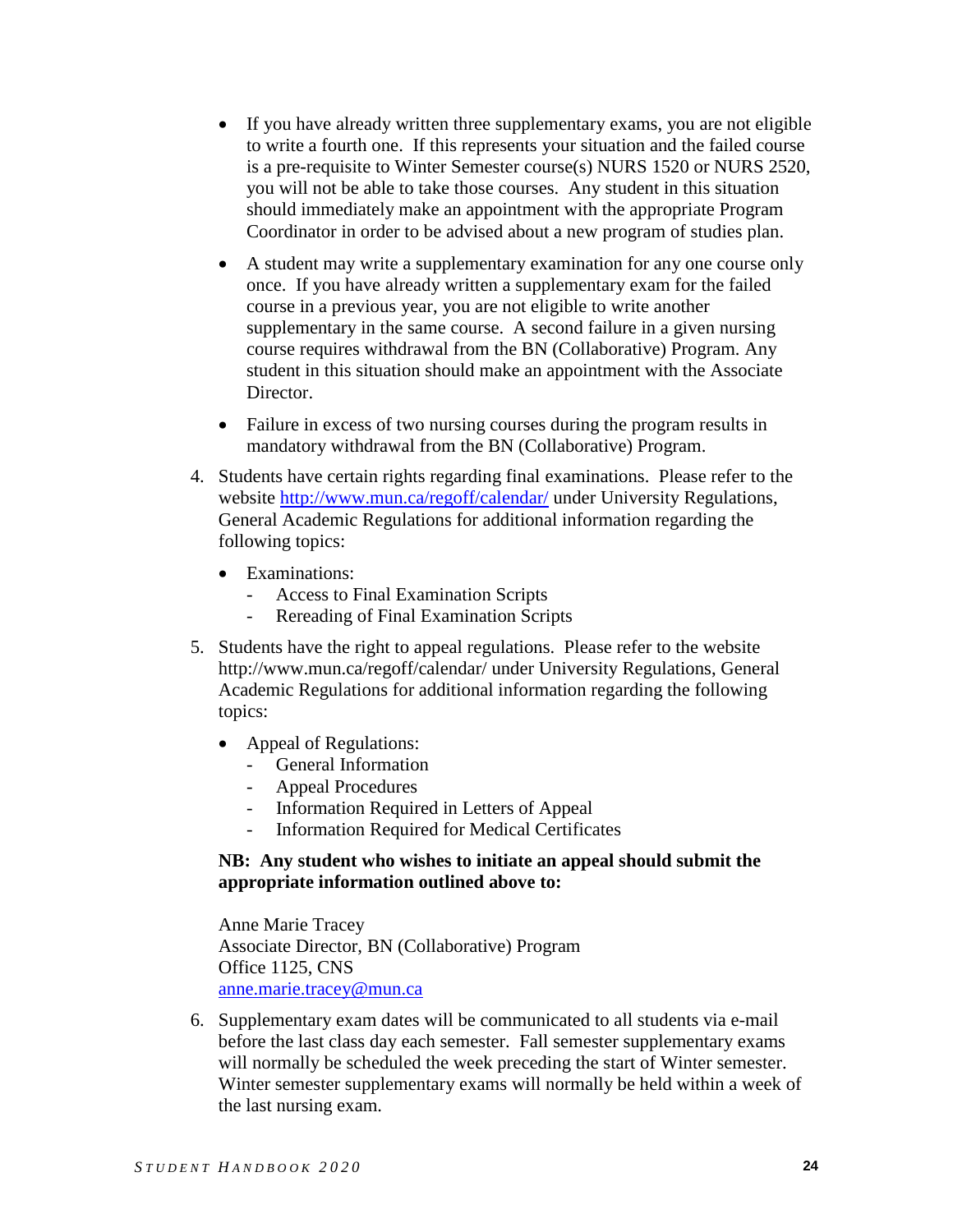## **4.6 EXAMINATIONS (TERM TESTS, MIDTERMS & FINAL EXAMINATIONS)**

#### **4.6.1 Examination Schedules**

The dates for final examinations are published in the Memorial University Calendar for the full academic year. The dates for term and/or lab exams are provided during each course orientation.

Students should not make travel arrangements that conflict with the examination schedule for each semester. The CNS will not grant deferred exams to students who fail to comply with this directive. Neither will the CNS assume responsibility for travel arrangements made for students by family or friends.

Supplementary and deferred exams for the Fall semester will normally be scheduled the week preceding the start of the Winter semester. Winter semester supplementary and deferred exams will normally be held within a week of the last scheduled nursing exam.

### **4.6.2 Centre for Nursing Studies Regulations Governing the Writing of Examinations**

All nursing examinations will be written at the CNS. The General Academic Regulations (Undergraduate) of the current University Calendar governs the writing of the CNS nursing exams.

The following additional regulations will apply:

- All students are required to sit for the exam at the time scheduled for the writing.
- Photo ID's must be worn to all examinations completed at the Centre.
- Brief cases, textbooks, binders, handbags, etc. are not permitted in the exam room.
- Caps of any sort are not to be worn during exams.
- Smart phones, electronic translators and other electronic devices are **NOT** permitted in the exam room. A basic calculator may be permitted at the discretion of the course professor.
- No exam materials of any kind, including any scrap paper, are to be removed from the examination room.

### **Important: Student Questions During Exams**

- Faculty will not answer any questions regarding content.
- Faculty will not define words/explain any phrases pertaining to content.
- Faculty will only answer questions related to a perceived error on an exam.

#### **4.6.3 Student Feedback Following Examinations**

Students who wish to request specific feedback following the release of term exams/papers/assignments should approach the faculty member within four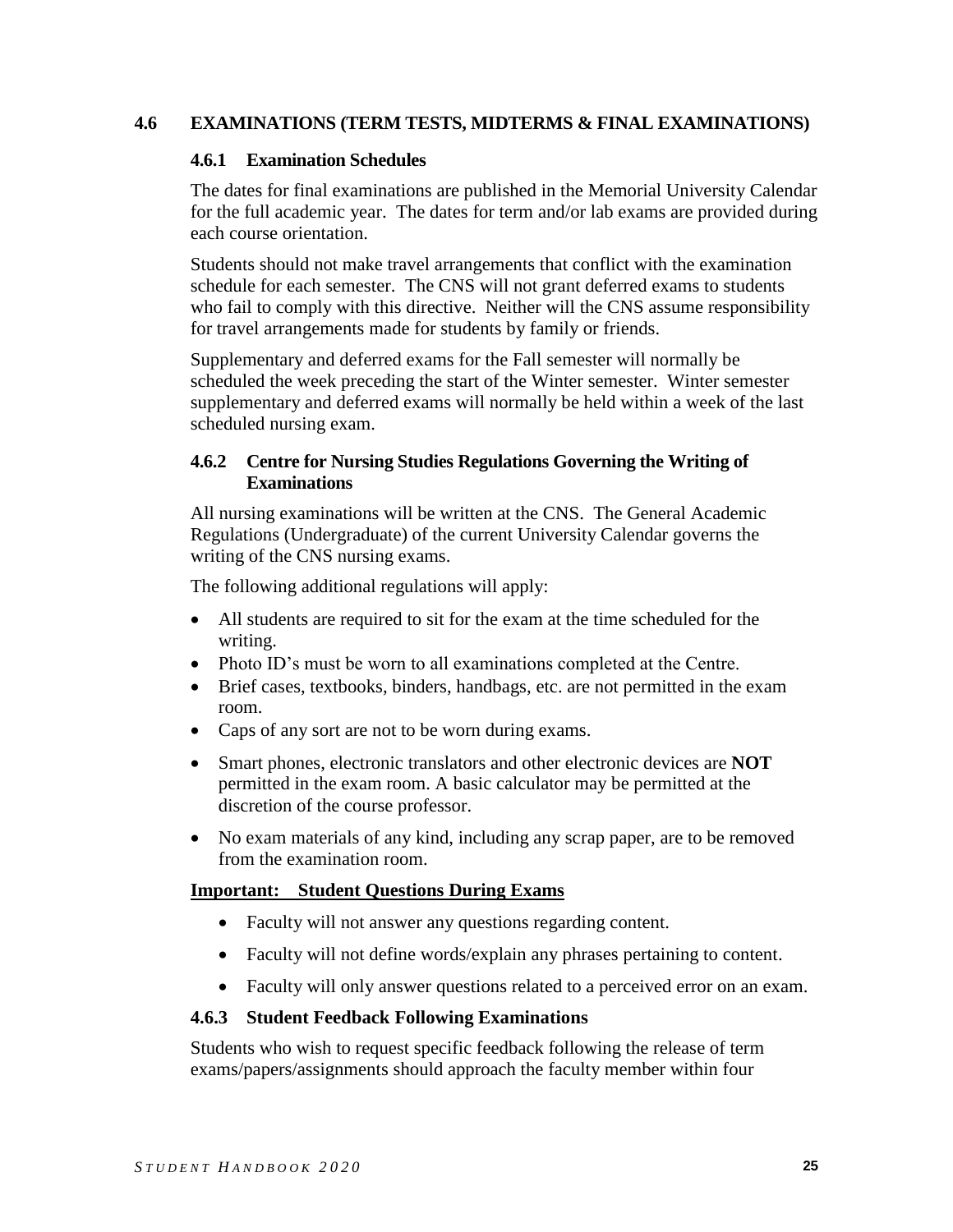working days following the release of grades or assignments. Feedback will be provided at faculty discretion.

Section 6.8.3 of the General Academic Regulations (Undergraduate) of the MUN Calendar outlines the process for student access to final examination scripts.

## **4.6.4 Guidelines for Re-Reads of Final Examinations**

A student who makes an inquiry about the re-reading of final examination scripts is referred to the University Calendar, "General Academic Regulations (Undergraduate): Regulation **6**.8**.4 Rereading of Final Examination Scripts**". This regulation applies to final examinations only. A formal application must be made to the Office of the Registrar for a re-read to occur.

Once the School has received a request for a re-read from the Office of the Registrar the following process will occur:

- 1. The Director, who normally would receive the request, will delegate the responsibility to conduct the re-read to the Associate Director.
- 2. The Associate Director will contact the relevant course professor to request the following:
	- a. Final examination script of the student who made application for the re-read
	- b. The grading key for the examination; alternatively, a selection of other graded final examination scripts from the same cohort can be obtained which demonstrate an A, B, C, F range of awarded grades
- 3. The script of the student who requested the re-read will remain unaltered but the original will be copied. All comments and marks made by the course professor will be removed by white-out on copy. That copy will then be recopied, thus resembling as closely as possible the original script submitted by the student. It is this copy that will be given to the professor selected to re-read the script.
- 4. The Associate Director will contact an appropriate professor to re-read the script in question**.**
- 5. An 'appropriate' professor will be one who has taught the same or a similar course. That professor may be another faculty member of the same School of Nursing or a faculty member at one of the collaborative partner sites.
- 6. Once a professor has agreed to re-read the script, (s)he will be given the 'copy' as previously defined, the grading key, and/or a sample of unaltered, original scripts that reflect a range of grades from A through F.
- 7. There will be no collaboration between the course professor and the re-read professor during this process.
- 8. The professor who conducts the re-read will submit his evaluation and grade for the script to the Associate Director and will return all pertinent documents. The professor will be expected to grade the re-read script within 48 hours.
- 9. The Associate Director will complete the appropriate change of grade section on the re-read request form, and will return it to the Office of the Registrar.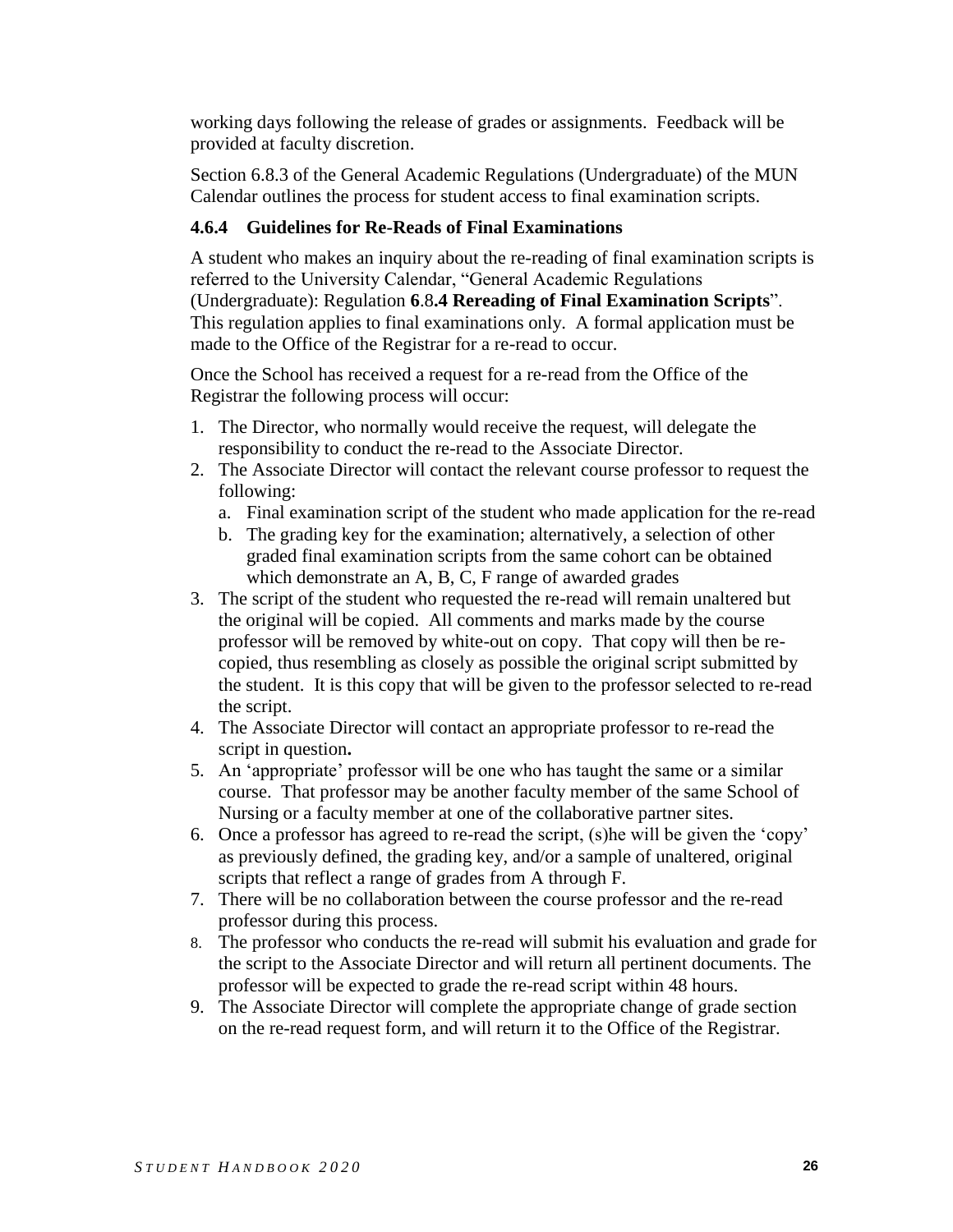### *Recalculation of the Grade following the Re-read*

Students should be advised that the outcome of a re-read may either improve or lower their grade.

The grade awarded by the professor designated to re-read the exam will be substituted for the original grade on the same evaluation component. The student's final mark will then be re-calculated. If the mark on the re-read script is higher, thus improving the final grade, that mark will be submitted on the re-read request form.

If the mark on the re-read script is lower, thus reducing the final grade, that mark will be submitted on the re-read request form.

**NOTE: For all other examinations and assignments associated with a course, this regulation would not apply. Students who request re-reads of such evaluation components will be advised that re-reads do not normally occur. If a student has a concern about an examination that was not a final examination or an assignment, the appropriate action to take is to make an appointment with the relevant course professor to communicate those concerns.**

## **4.7 DEFERRED EXAMINATIONS**

Provision for deferred **final** examination will be made in accordance with the guidelines outlined in the MUN Calendar General Academic Regulations (Undergraduates) **Section 6.8.2**.

Throughout the semester deferred course examinations are permitted only under extraordinary circumstances. In cases of illness, a medical certificate from the student's physician is required.

Students unable to sit for a scheduled course examination are requested to notify the faculty member **prior** to the scheduled writing time.

When a student misses a scheduled course examination, the provision of an alternate method of evaluation will be at the discretion of faculty.

During the Fall and Winter Semesters, in situations where exams for non-nursing courses coincide with scheduled clinical experiences, students are requested to contact the faculty member and request a deferred exam.

## **4.8 RELEASE OF GRADES DURING THE SEMESTER**

Grades will not be released to students by phone. Students obtain term test results from their BRIGHTSPACE account.

Students are **not** to request grades for other students.

## **4.9 CHALLENGE FOR CREDIT GUIDELINES**

The Schools of Nursing offer a *limited* opportunity for **Challenge for Credit** within the BN (Collaborative) program. Memorial University's Challenge for Credit regulation is found at [www.mun.ca/regoff/calendar](http://www.mun.ca/regoff/calendar) under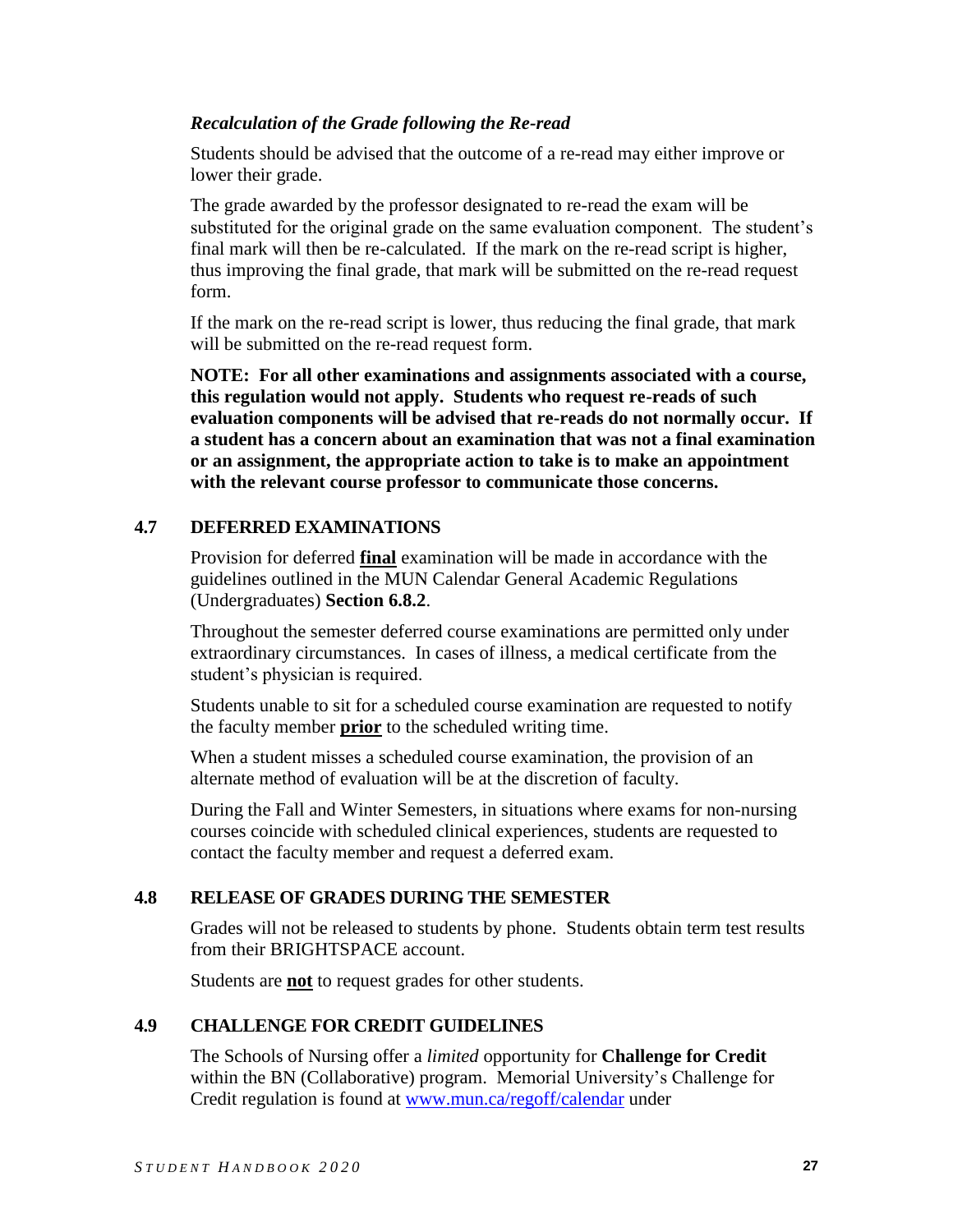Admission/ReAdmission to the University (Undergraduate). The regulation is **4.5.1**, Challenge for Credit.

Students of the BN (Collaborative) program who are also licensed practical nurses will be given the opportunity to **Challenge for Credit** NURS 1520, NURS 1017 and NURS 1003. Students who choose to apply for the challenge for credit should follow the university regulation and arrange to meet with the Associate Director.

Additionally, such students will be advised of the fee associated with the challenge and the consequences of a failed challenge. Students who fail the challenge will be given the opportunity to immediately register for the challenged course and to continue that course within the assigned group. They will be responsible for paying the full tuition for that course AS WELL AS the fee associated with the failed challenge.

### **4.10 FAST TRACK OPTION OF THE BN (COLLABORATIVE) PROGRAM**

The CNS does not deliver the Fast-Track Option of the BN (Collaborative) Program; however, most years there are a limited number of seats available for potential transfer of students from the 4-year stream BN (Collaborative) Program. As well, at times it is possible for students who have failed a course in the 4-year stream of the BN (Collaborative) Program to register for a Fast-Track course in order to continue with the regular course sequencing of the four year program.

The following are guidelines for these two scenarios of either a) transfer to the Fast-Track option or b) registration in a course of the Fast-Track Option.

## **4.10.1 Applicants From the 4-year Stream Applying for Transfer to the Fast – Track Option**

- 1. In early winter semester, second year regular stream students at each site will be advised of a March 1 deadline to apply for transfer to the fast-track option, by the Associate Director of each site. Students will be cautioned that while applications will be accepted until March 1, there is no guarantee that seats will be available to fill (that information will not be available from Administrative Council until the end of the winter semester).
- 2. Students will direct a letter of request to transfer to the fast-track option to the Associate Director of their site.
- 3. Associate Directors will take responsibility for advising students of their eligibility to apply. The students will be advised that they **must** satisfy all admission requirements outlined in the MUN Calendar for the fast-track option.
- 4. Students who fail a Nursing course in the regular-stream of the BN (Collaborative) program are NOT eligible to apply for transfer. Students **must** satisfy the requirements for transfer into the fast-track option by the end of the Winter semester in which they have made application to the fasttrack option.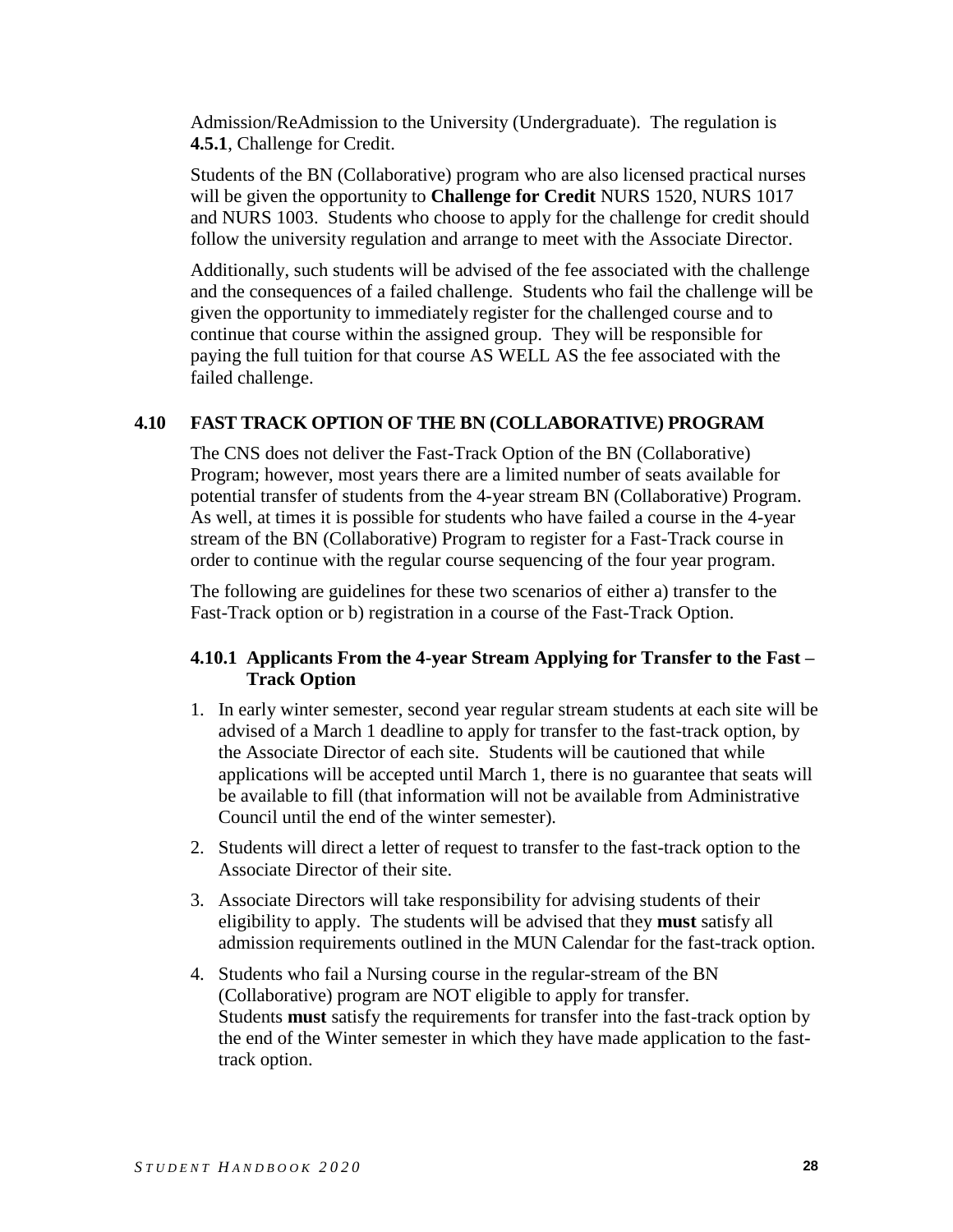- 5. Students shall be advised that when vacancies arise in the fast-track option, students from the St. John's area (CNS and MUNSON) compete for vacancies at MUNSON. Students from the Corner Brook area (WRSON) compete for vacancies at WRSON. If all seats are not filed using this process offers will be extended to students from the other city.
- 6. The Associate Directors will review and recommend transfers.
- 7. The Associate Directors will notify students of their decision.

### **4.10.2 Regular 4-Year Stream Students Who Have Failed Courses**

*Premise:* Students are permitted access to Fast Track courses, as resources allow, to enable continued sequencing with his/her regular stream cohort.

- 1. Student must have been eligible for a supplementary examination in the course.
- 2. Student must have no failures in any other courses (nursing or non-nursing) in the same semester.
- 3. Student must be provided with guidance before making the decision to repeat a course with the Fast Track. That guidance will include:
	- o Caution that success in the repeated course will not guarantee admission to additional Fast Track courses, especially linked classroom/clinical courses as clinical course availability is dependant on resource availability (placements and faculty).
	- o The option to repeat a course with the Fast Track is given only *once*.
	- o A second failure in the same course (having been repeated with the Fast Track and failed) will result in the normal application of ACADEMIC STANDARDS AND PROMOTIONS. This may mean that a student will be unable to progress in the program for a period of at least four semesters given the yearly availability of regular stream courses.
- 4. Resources must be available to accommodate the student.
- 5. Students are eligible for seats only in the city where they currently attend the BN (Collaborative) program.
- 6. If available seat(s) are opened to competition then students will be ranked according to the final grade achieved in the failing course. Those students with the highest grade in the failed course (either by original final exam or supplementary exam-whichever gives the student the higher overall course grade) will be given the highest ranking. In the case of a tie the academic average in nursing program will be used to award the seat.

## **4.11 TRANSFER TO A PARTNER SITE DELIVERING THE BN (COLLABORATIVE) PROGRAM**

Students may request a transfer to another site (i.e. Memorial University School of Nursing or Western Regional School of Nursing) if they are experiencing extenuating circumstances (such as the illness of a family member). The granting of a transfer is dependant on the resources available at the requested site which may not always be immediately available. Transfers can only occur at the end of each academic year. This is due to the fact that courses will be offered during the same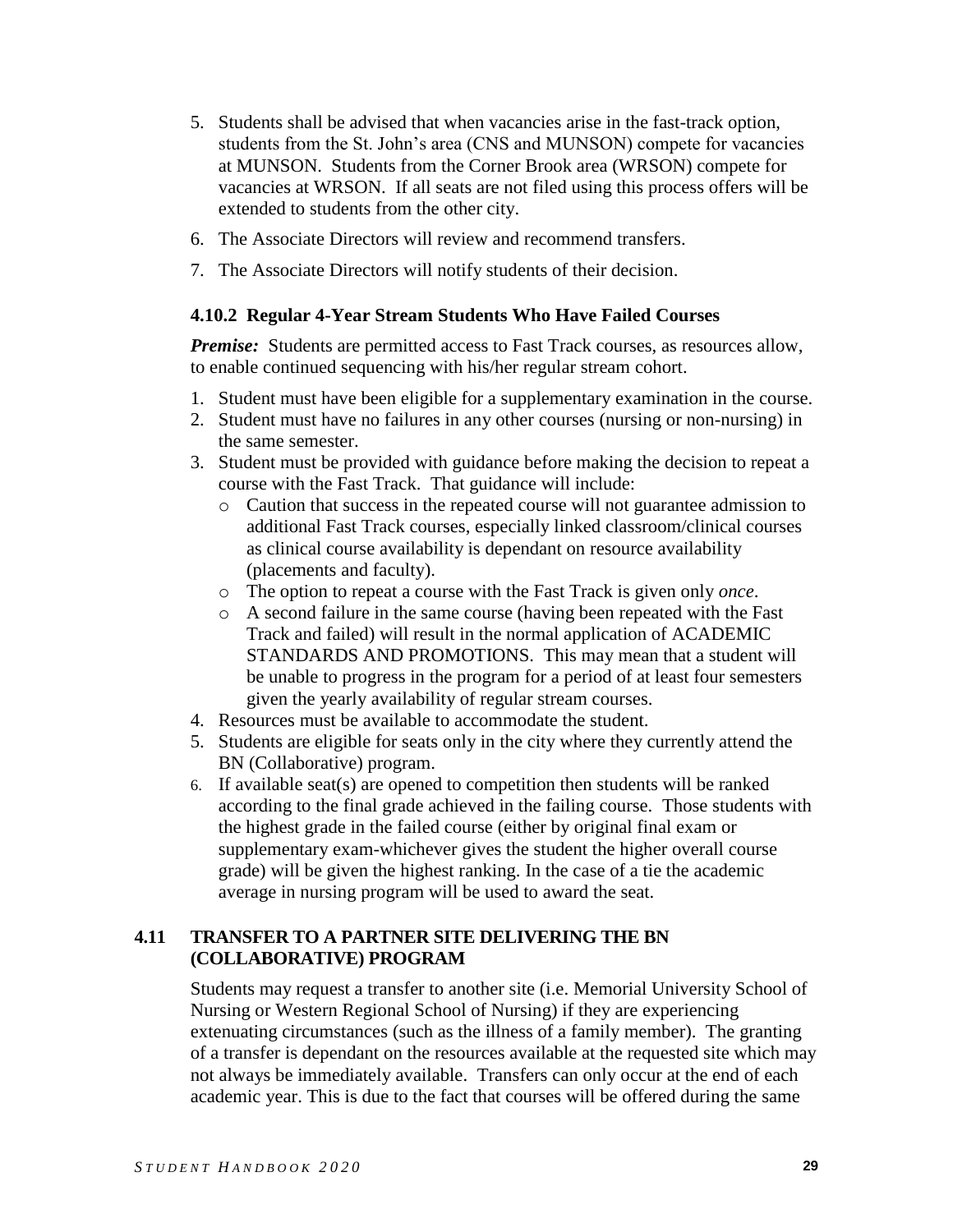year at all sites, but the semester of course offering may vary with each site. Students should follow the following process when requesting a transfer:

- 1. Transfer requests should be made in writing to the Associate Director of the school he/she is currently attending.
- 2. Transfer request letters should clearly state the extenuating circumstance and provide appropriate documentation.
- 3. A copy of the student's transcript indicating progress to date, should accompany the request.
- 4. The Associate Director sends the request to the receiving site to be considered as soon as possible.
- 5. The student, Associate Director and Registrar are notified of the outcome as soon as possible.
- 6. If the request is granted, a copy of the student's file is sent to the receiving site.

### **4.12 GUIDELINES FOR STUDENTS RETURNING TO THE PROGRAM AFTER A PERIOD OF ABSENCE**

- 1. Students who withdraw from a course/semester for medical reasons must provide proof of medical clearance before resuming studies.
- 2. Returning students will be asked to provide the following documentation; a) upto-date immunization record; b) current CPR-HCP (health care provider) Certificate; c) Certificate of Conduct; with vulnerable sectors check.
- 3. All policies outlined in the current University Calendar, Academic Standards and Promotion and Supplementary Exam Sections for the BN (Collaborative) Program will apply from the time of the students' INITIAL admission to the program.
- 4. Students wishing to register for nursing courses are required to notify the Associate Director by May  $1<sup>st</sup>$  for Fall semester registration and by November 1<sup>st</sup> for Winter semester registration.
- 5. If at any time during a period of absence the student decides not to continue with the nursing program, the student is asked to notify the school in writing.
- 6. Students wishing to do so may access the services of the CNS Guidance Counsellor during a period of absence from the Program.

### **4.13 APPEALS**

The regulations governing appeals are included in Section **6.15** "Appeal of Decisions" of the General Academic Regulations (Undergraduates), current University Calendar.

Students wishing to obtain initial information about the appeals process should consult with the Associate Director, BN (Collaborative) Program, Centre for Nursing Studies.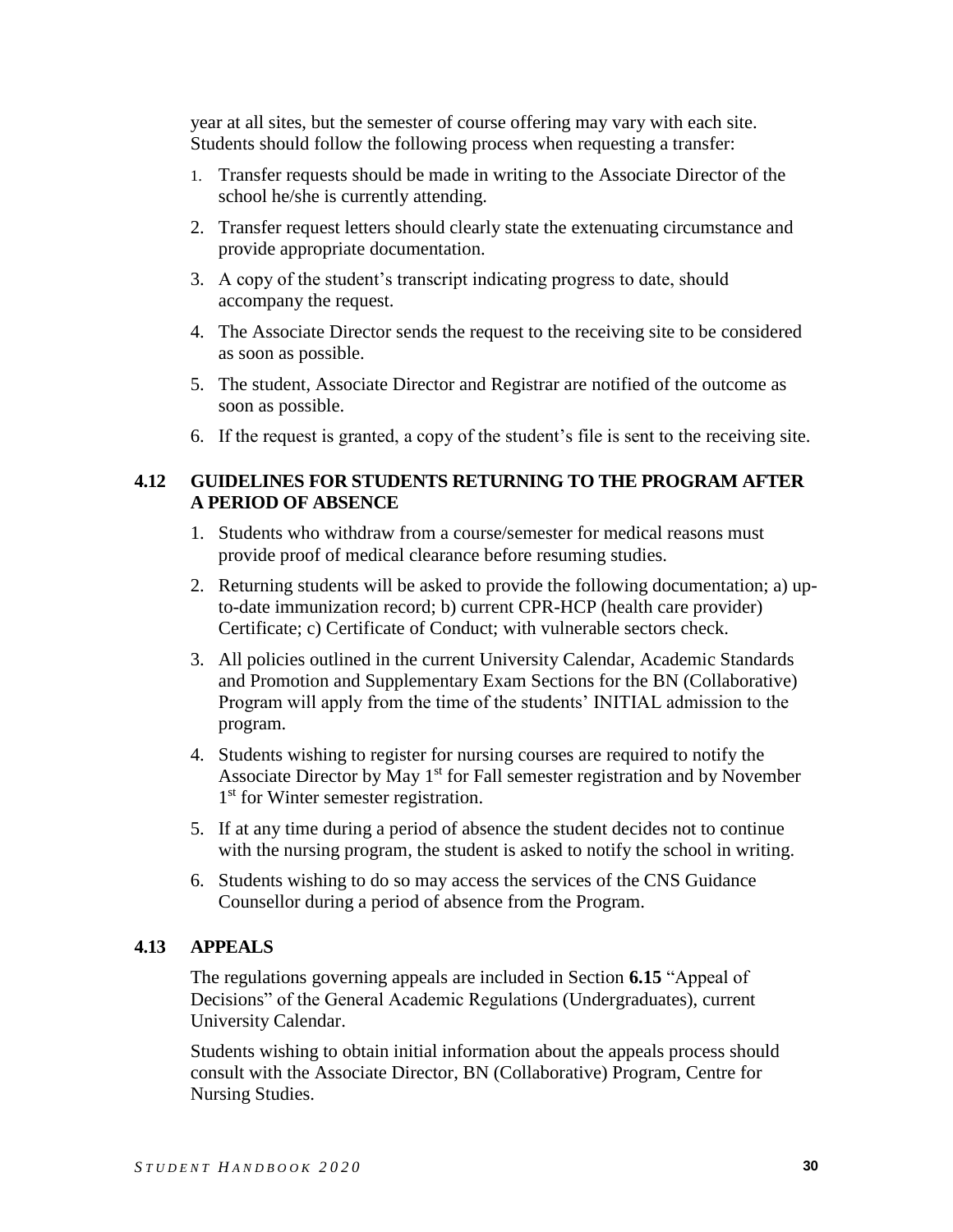Appeals are to be submitted to the Chair, Committee on Undergraduate Studies, CNS.

In the event that an appeal is denied, the student will be advised of the next avenue of appeal that may be taken.

Students with an appeal in progress may attend classes and labs but are not permitted to attend clinical experience in a course for which they are not registered.

As per University policies, grades awarded in individual courses cannot be appealed. Dissatisfaction with grades is not sufficient grounds for an appeal.

### **4.14 ACADEMIC MISCONDUCT**

Students in the BN (Collaborative) Program at the CNS are governed by the regulations for Academic Misconduct as outlined in Section 6.11 of the General Academic Regulations (Undergraduate) of the current University Calendar. Students should become familiar with those actions that could be considered an Academic offence.

### **4.15 POLICY FOR MISSED NURSING LABS**

Students unable to attend a lab should notify their lab faculty member **prior** to missing the lab. If lab absenteeism is a pattern, a student may be asked to provide supporting documentation in order to write a missed pretest/post-test. It is the student's responsibility to make arrangements with the assigned lab faculty member to write the missed pretest/post-test, if applicable. **This must be arranged within one week of the missed lab.**

### **4.16 STUDENTS CONDUCTING SURVEYS AS PART OF NURSING COURSES**

Any student who conducts a survey questionnaire as part of a nursing course assignment is responsible to bring the questionnaire to the attention of the course leader for review prior to distribution.

Additionally, the questionnaire must include the following statement:

*This questionnaire is part of a course at the Centre for Nursing Studies (include course name and number). It is not part of a research study. Professor (faculty member's name) reviewed this questionnaire with me and it has been approved for the purposes of this course. The information collected will be used only for the course and you will not be able to be identified.*

## **4.17 EXTENSION OF ASSIGNMENT DEADLINES**

Assignment deadlines will be extended only under extraordinary circumstances. Students requesting such consideration are expected to contact the faculty member prior to the due date. The granting of extensions will be at the discretion of faculty.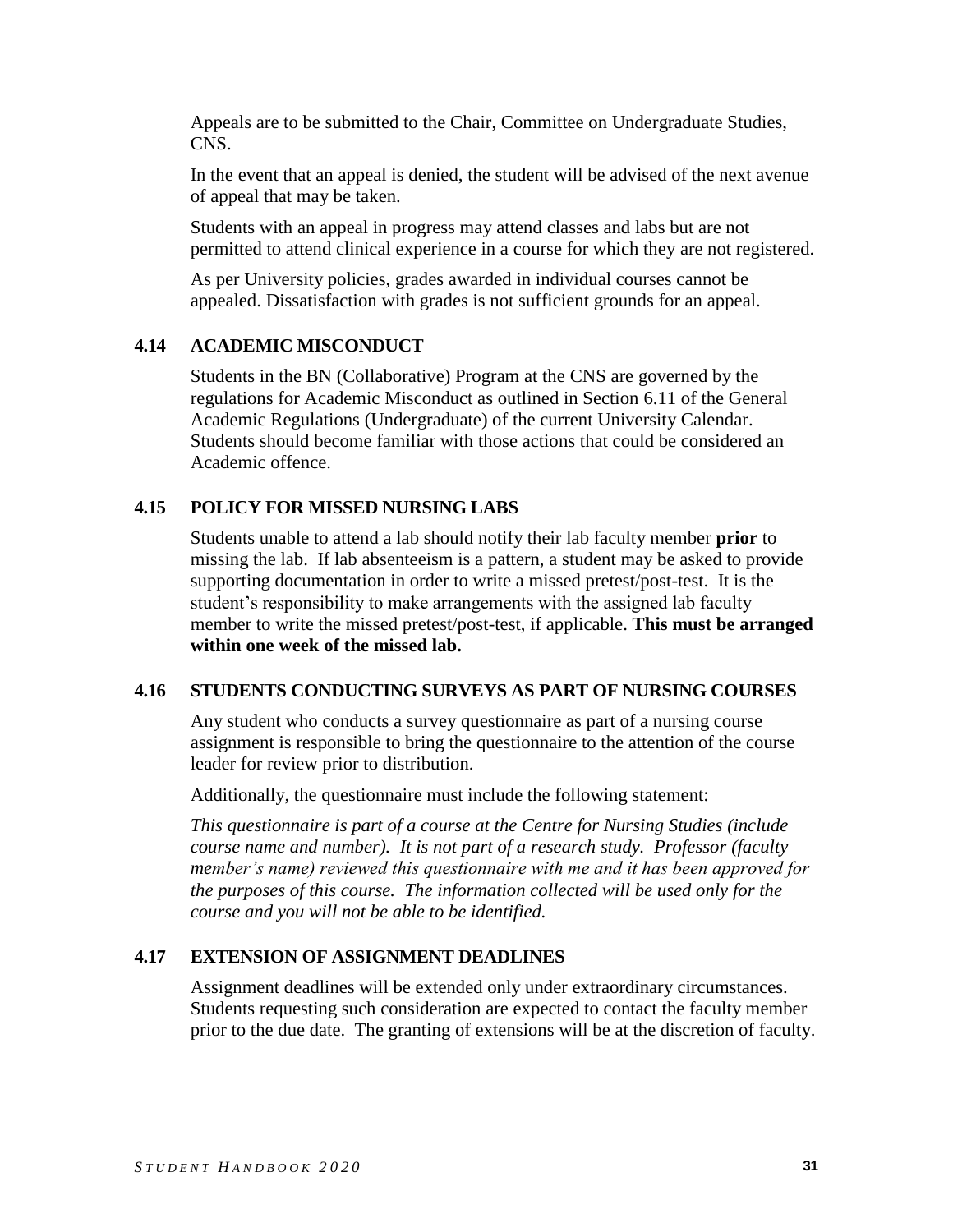### **4.18 DEAN'S LIST**

Memorial University acknowledges the academic success of its students in various ways. One of these is by naming students to the appropriate deans or vicepresident's list. Annually, every academic unit will name to its list a maximum of **10%** percent of its students, selected on the basis of academic performance in the nominating period. The nominating period shall be the Spring, Fall, and Winter Semesters immediately preceding the nomination, which will occur at the end of the Winter Semester. Minimum criteria for admission to such lists are the following:

- 1. A GPA of at least 3.5 in the credit hours completed in the preceding Spring, Fall and Winter Semesters.
- 2. Attendance as a full time student in at least two of the three semesters in the nominating period.
- **3. Successful completion of at least 27 credit hours over the nominating period, although an academic unit may require that the 27 credit hours be completed in any two of three semesters in the nominating period.** *Note: In consideration of specific programme requirements, individual academic units may include students who have successfully completed, over the nominating period, a course load other than 27 credit hours, but which is consistent with the course load defined by the programme.*

Students will receive a letter of congratulations from the Director.

A notation will be placed on the student's transcript indicating that the student has been named to the list.

## **5. CLINICAL POLICIES**

## **5.1 ORIENTATION TO CLINICAL COURSES**

An orientation session will be provided at the beginning of each clinical course. This session will include information related to

- $\bullet$  teaching faculty
- course objectives
- client populations
- clinical rotations and clinical hours
- method of evaluation/evaluation tools
- assignment guidelines
- course materials
- accessing information related to clinical agencies
	- policies
	- dress code
	- parking arrangements
	- food service arrangements
	- security of personal belongings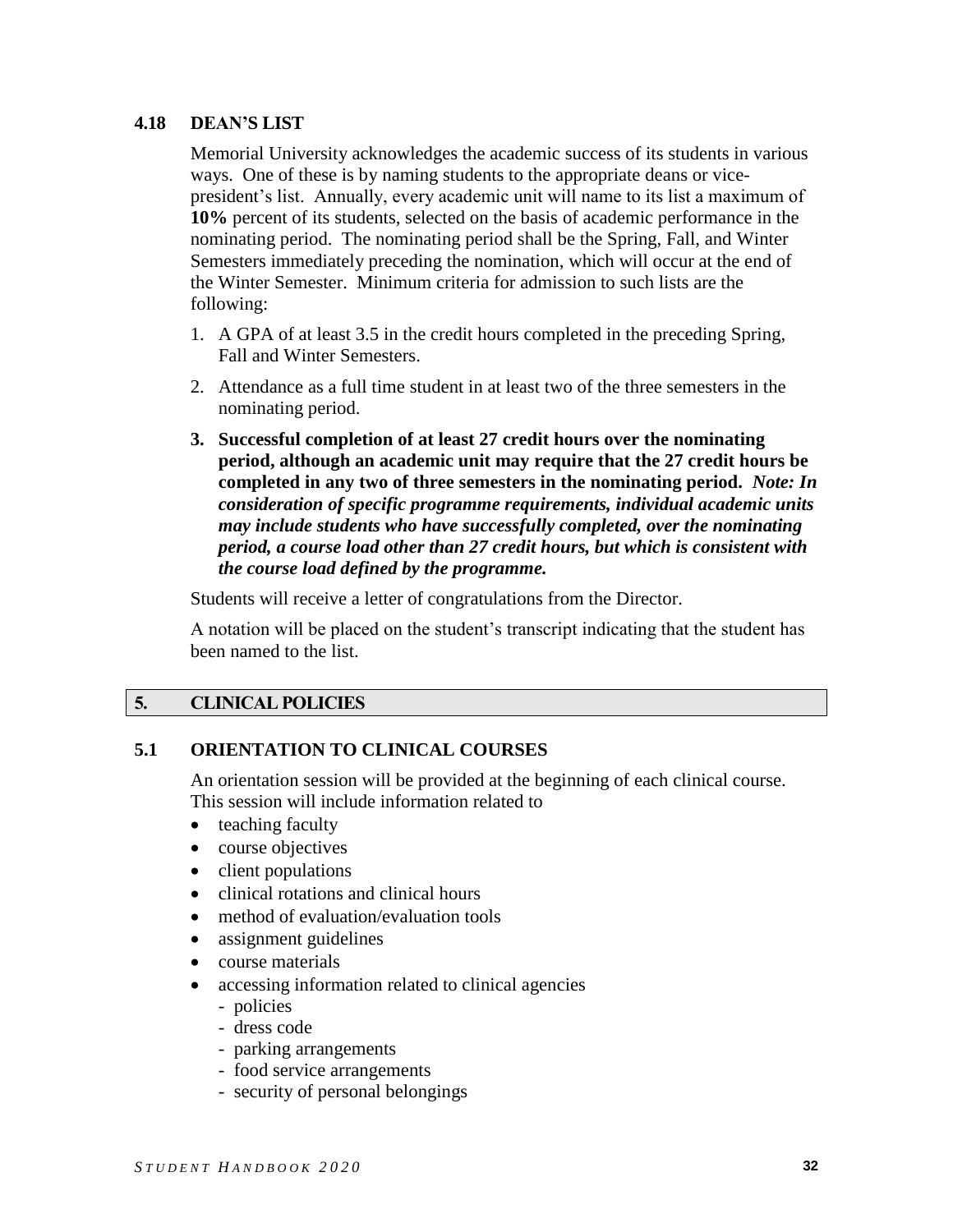## **5.2 REGISTRATION AND START DATES FOR CLINICAL COURSES**

Students are not permitted to attend clinical learning experiences unless they are registered for the clinical course. Students who have not met the pre-clinical requirements will be de-registered from the course.

Students are not permitted to begin clinical experiences earlier than the scheduled date unless permission has been granted by the Committee on Undergraduate Studies for the BN (Collaborative) Program.

### **5.3 ATTENDANCE**

Prolonged/excess absence from scheduled clinical learning experiences normally requires some form of documentation. Regardless of the evidence provided for clinical absenteeism, the student must ultimately demonstrate successful achievement of the objectives specified for each nursing practice course. Failure to demonstrate an acceptable level of clinical competency may result in failure or a request to withdraw from the course.

The faculty member is able to appraise clinical progress only when the student is present for scheduled clinical opportunities. A student's absence from clinical may seriously affect the amount and/or quality of information which can be used to assess student progress and complete his/her evaluation.

Clinical opportunities are inclusive of:

- attendance in clinical
- preparation for/participation in conferences
- individual meetings at the discretion of the faculty member

### **5.4 CLINICAL PLACEMENTS AND SCHEDULING**

### **Nursing Education Program Clinical Experience Responsibilities**

Basic nursing education programs prepare generalists to engage in entry-level nursing practice. The Undergraduate Nursing Program:

- provides students with the opportunities to acquire the knowledge, skills, and attitudes required for entry-level practice and pursue life-long learning (Association of Registered Nurses of Newfoundland and Labrador (ARNNL, 2006; ARNNL 2013a; ARNNL 2013b; CASN 2014);
- ensures that student practice learning experiences reflect national and jurisdictional standards and prepares graduates to achieve entry-level competencies (ARNNL, 2013; CASN 2014);
- works in partnership with health care settings to ensure that students have access to quality practice learning experiences (ARNNL, 2013);
- is committed to providing the clinical experiences necessary to prepare students for entry-level scope of practice primarily through the use of medical and surgical clinical areas.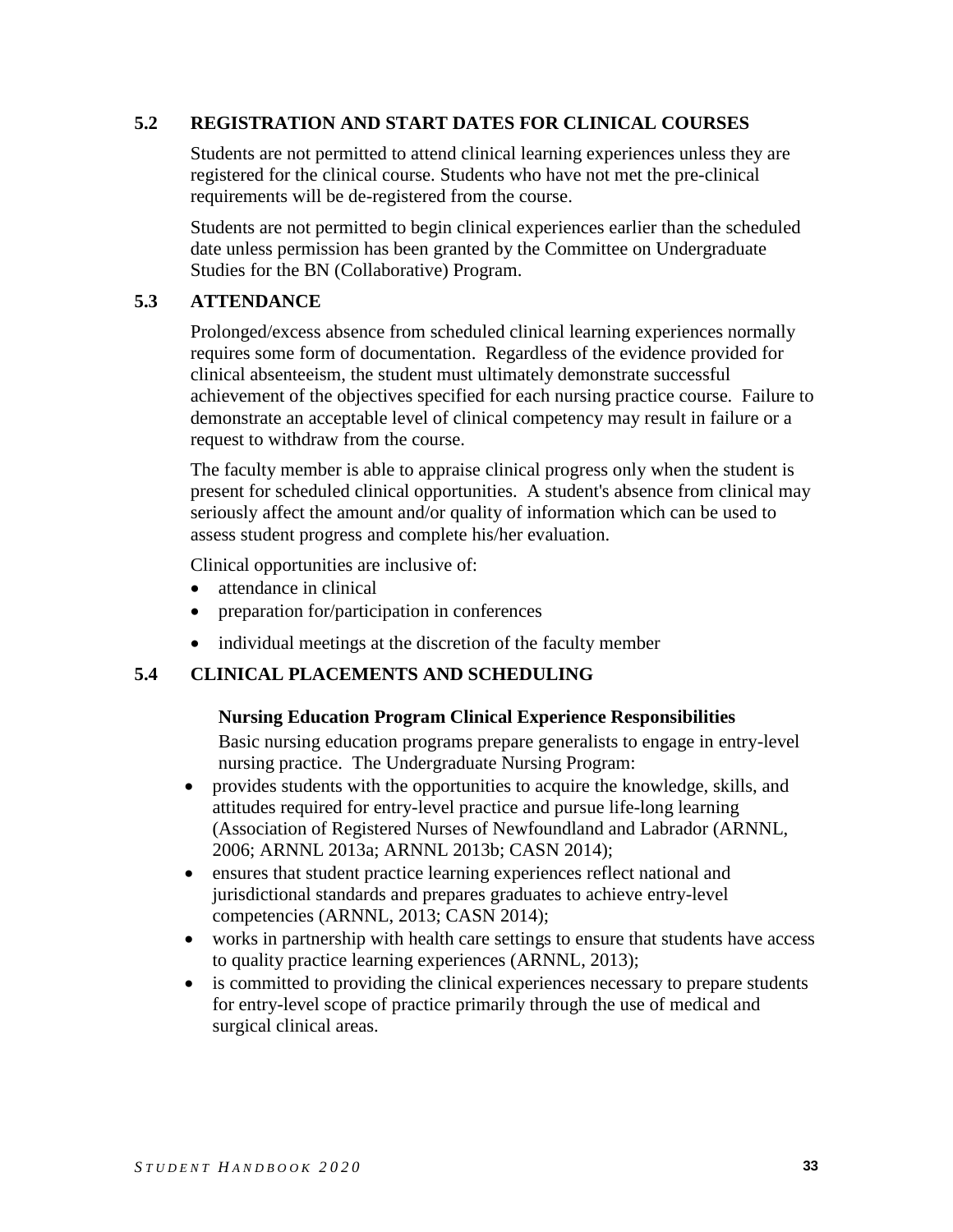### **Clinical Placement Assignments**

- 1. Clinical placements will be assigned by the School of Nursing for clinical courses throughout the program.
	- a. Group clinical courses will use a variety of clinical areas to support learning.
	- b. The primary foci of clinical experiences in N3523 and N4516 will be medical and surgical clinical areas.
- 2. Students may submit requests for placements outside St. John's or Corner Brook (city of site of study respectively), within or outside Newfoundland and Labrador for N3523, N4512 and N4516.
- 3. Students cannot submit requests for unit/hospital-specific placements within their site of study city (St. John's or Corner Brook respectively).
- 4. It is the decision of the School of Nursing to approve student placements.
- 5. Placements may be changed at any time due to unforeseen circumstances.

### **Approval Criteria for Clinical Placements**

The following will be used to determine clinical placement assignments:

- · Clinical placement history
- Academic performance in courses completed to date
- Clinical performance throughout the program; this includes nursing practice appraisal comments, consideration of learning plans, med errors, occurrence reports, sick time, etc.
- Student's professional behaviour demonstrated throughout the program

In addition, the following will be used to determine students' eligibility for clinical placements outside the St. John's and Corner Brook areas and outside of the province.

Student must have had no previous clinical failures throughout the program.

Pre-clinical placement requirements must have been met by the last day of class of the preceding semester to receive approval for an out of city/out of province placement, regardless of whether or not the placement is confirmed by the agency.

## **5.5 REPORTING OF ABSENTEEISM**

Students unable to attend a scheduled clinical activity must notify the clinical agency and assigned faculty member prior to commencement of the scheduled shift.

## **5.6 PREPARATION FOR CLINICAL ASSIGNMENTS**

Students are expected to be prepared for all clinical learning experiences and to meet clinical course assignment deadlines. Failure to demonstrate adequate preparation may result in the student being asked to leave the clinical area.

## **5.7 CLINICAL AGENCY POLICY GUIDELINES**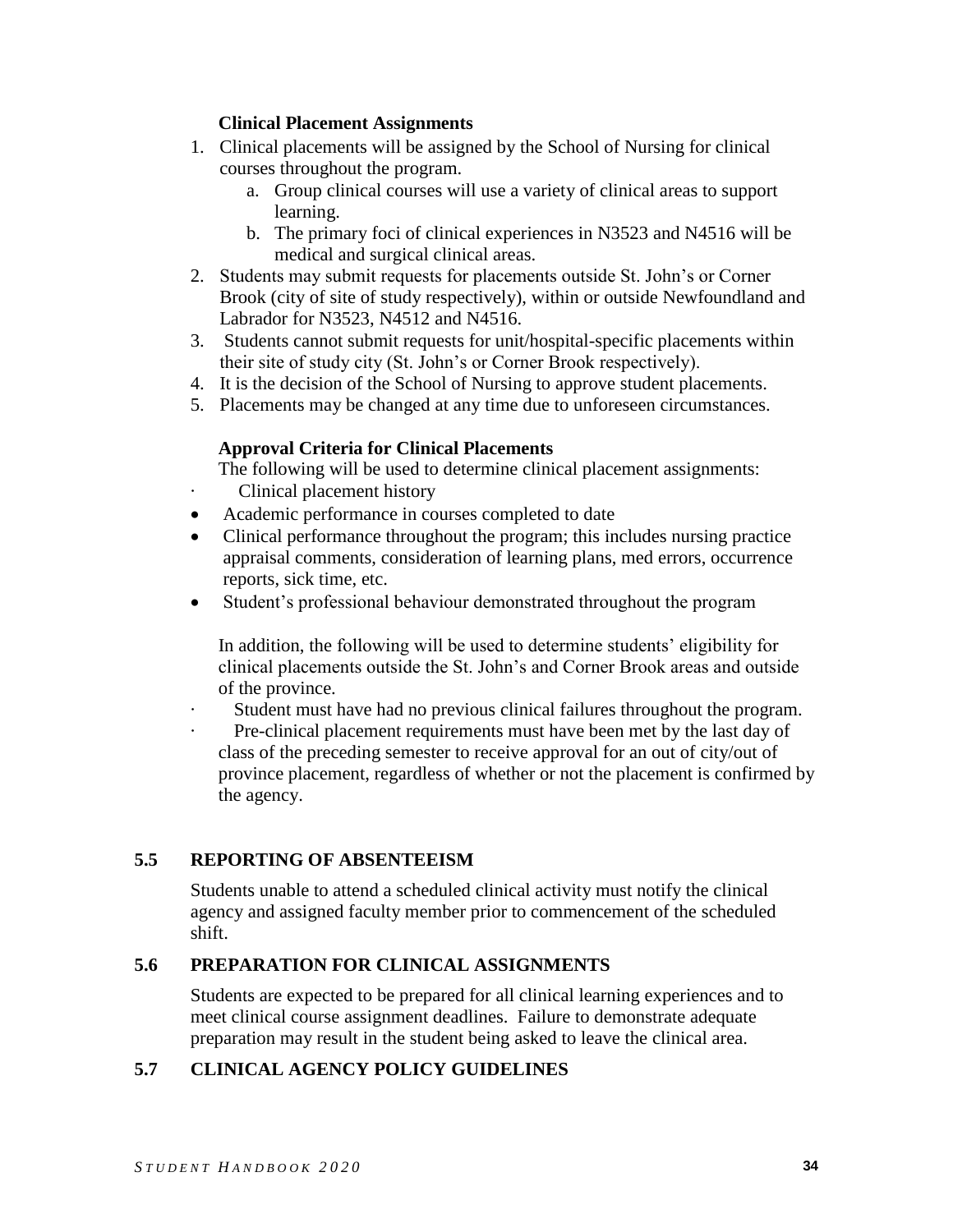Students will follow the policy and procedures of the agency in which the clinical learning experience is being provided.

## **5.8 BN STUDENT MEDICATION ADMINISTRATION POLICY**

Students may administer medications at their level of competency as they progress through the program.

- In clinical courses where there is direct supervision by a clinical instructor from the school of nursing, competency level is determined by the student and the clinical instructor.
- In clinical courses where there is no direct supervision by a clinical instructor from the school of nursing, competency is determined by the student and the preceptor/co-assigned Registered Nurse.

In addition, students are expected to comply with all agency policies regarding medication administration.

## **Medication Administration Competency (excluding High Alert Medications)**

Students may administer medications at their level of competency as they progress through the program. Determination of competency occurs as follows:

- In clinical courses where there is *direct supervision by a clinical instructor* from the school of nursing, the competency of a student, to independently administer medications, is determined in consultation between the student and the clinical instructor. This consultative process will be revisited when either the student or the clinical instructor deem it necessary.
- In clinical courses where there is *no direct supervision by a clinical instructor* from the school of nursing, competency of a student, to independently administer medications, is determined in consultation between the student and the preceptor/co-assigned registered nurse. This consultative process will be revisited when either the student or the preceptor/co-assigned registered nurse deem it necessary.

*In addition, students are expected to comply with High Alert Medications guidelines (see below) and all agency policies regarding medication administration.* 

## **Administration of High Alert Medications**

The Schools of Nursing, in an effort to promote client safety and decrease the likelihood of medication errors, follow the recommendations of the Institute for Safe Medication Practices (ISMP). *High alert medications* are described by the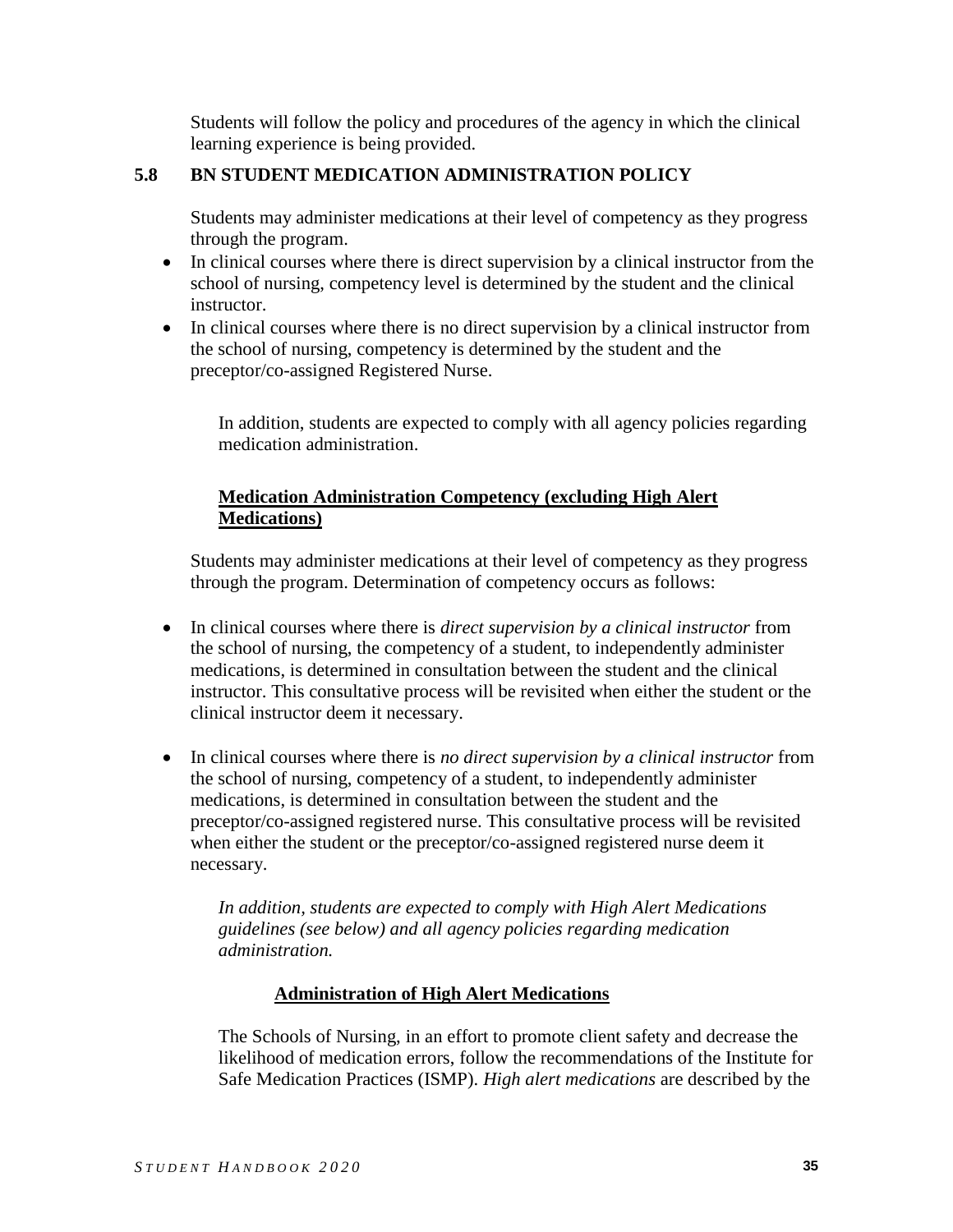ISMP as "drugs that bear a heightened risk of causing significant patient harm when they are used in error" (ISMP, 2014).

Medications that are designated as *high alert* require an *independent double check* before administration. An *independent double check* is a procedure in which two licensed health care practitioners, who are competent and authorized in medication administration (e.g. Registered Nurse, Licensed Practical Nurse, Physician, Pharmacist), separately check (alone and apart from each other, then compare results) each component of prescribing, dispensing, and verifying the high-alert medication before administering it to the patient. The students' role in independent double checks are as follows:

- Students in 3000 level clinical courses prior to NURS3523 **may not participate** in an *independent double check.* However, they can be the third signature as outlined below:
	- o In 3000 level clinical courses prior to NURS3523, when deemed competent (see definition above) to do so, *students may be the third check and signature. Students cannot independently double check medications prepared by another student under any circumstances.*
- Students in NURS3523 and 4000 level clinical courses **may participate** in an *independent double check* and can be the second signature as outlined below:
	- o When deemed competent (see definition above) to do so, students may perform an independent double check with the nurse i.e. *the student will be the second check and signature. Students cannot independently double check medications prepared by another student under any circumstances.*

Students must comply with agency policy regarding medications designated as High Alert Medications. In addition, even if not indicated in agency policy, the following medications must be treated as high alert:

- All Narcotics
- Controlled Substances (as identified in agency policy)
- **Insulin**
- All Antithrombotics (including anticoagulants and thrombolytics)

## **5.9 MEDITECH PASSWORD POLICY**

An initial Meditech password will be issued to students either in NURS1520 or NURS 2502 clinical courses. This password will be needed for the remainder of the BN program and will be necessary for the student to complete clinical with Eastern Health. Access to this computer system is vital for students to complete preparation forms, communication and documenting their patient care. A student **MUST NOT** access the system using another student, staff or faculty password. It is important that students keep their password in a safe and secure place (NOT on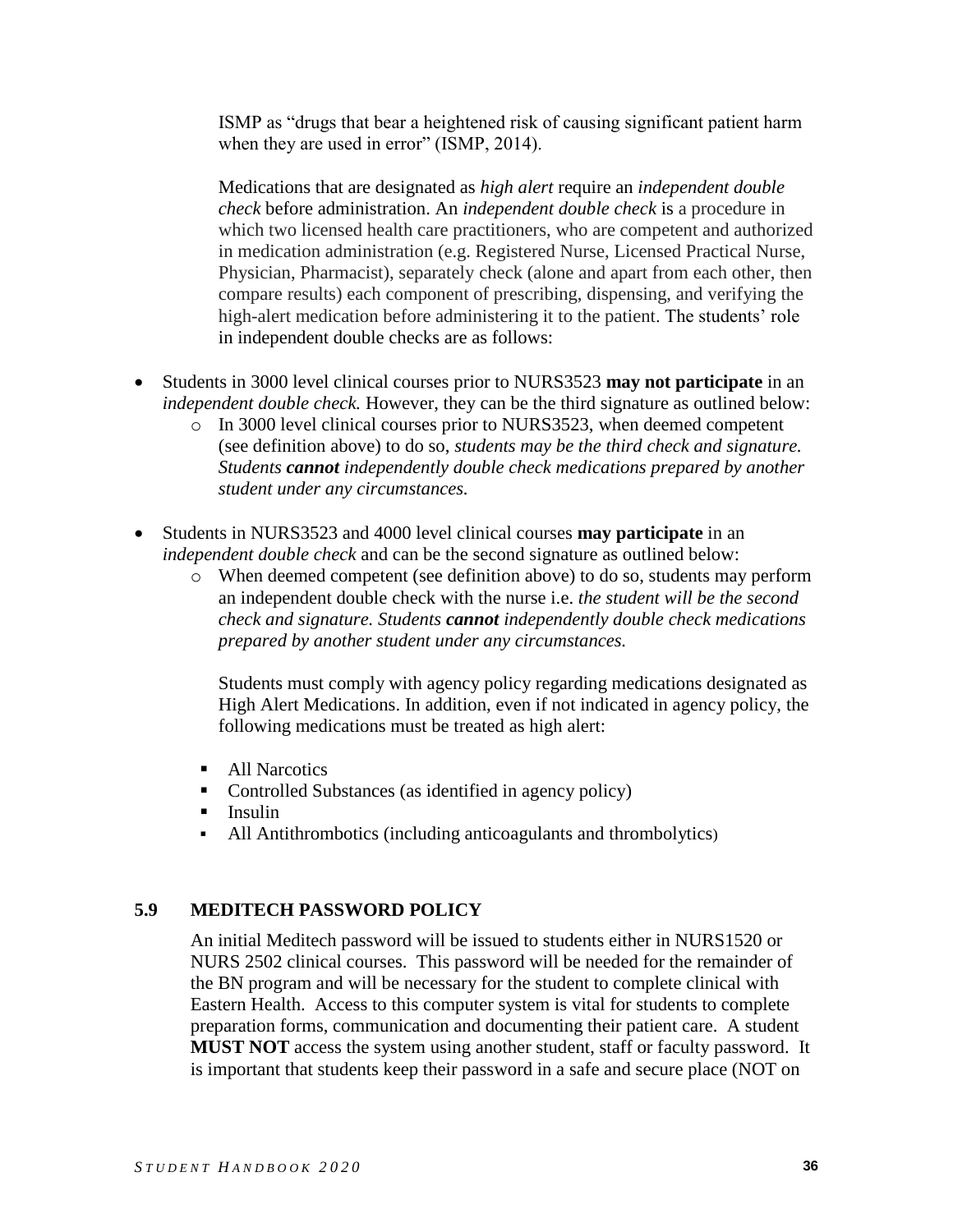the back of their ID) and log in on each clinical day. Students can log on in the computer lab here at the CNS during semesters they are not in clinical.

The following outlines the process that should be followed for student Meditech passwords:

Students will fill out an application for a Meditech password. The forms are sent to the IM&T department and the students will receive an initial password from IM&T. Students are now required to choose their own password and have it ready to enter. New alpha-numeric passwords must be 8 characters in length and include at least one number. The clinical faculty will be responsible to help the students with their first login to the system.

When a student enters the system for the first time, he/she will be asked to re-enter the password. When the password is reentered, nothing will appear in the block. If the password is typed correctly, the message VERIFIED will appear.

**If students are having difficulty with their passwords or Meditech menu, they should contact Paula Fifield at 777-7194 or by email, [paula.fifield@mun.ca](mailto:paula.fifield@mun.ca) or Laura Keough at 777-8164 or by email, [laura.keough@mun.ca](mailto:laura.keough@mun.ca) .**

## **5.10.1 Process for a Replacement Meditech Password**

Loss of a Meditech password is a serious incident, as this could compromise patient confidentiality. Obtaining a new password is time intensive and requires a coordinated effort between the CNS and the HTDM (Healthcare Technology and Data Management) department. The process for requesting a new password is as follows:

- 1. Schedule an appointment to see Laura Keough, Office 1111, Southcott Hall. Email and telephone requests will not be accepted, unless exceptional circumstances apply.
- 2. Complete the "HTDM Computer Password Form" including full signature and MUN number. This must be completed legibly and in ink.
- 3. Complete an "Incident Report". The incident form is required as patient confidentiality has potentially been compromised. This form will be retained on the student's file.
- 4. Submit a replacement fee of \$20.00

## **Always keep your password in a safe place!**

## **5.10 CO-ASSIGNMENT OF STUDENTS**

Students in clinical settings are co-assigned to patients/clients with a staff member of the institution. Students are to report to these staff members at the end of the clinical experience and when leaving the unit at any time during the day.

## **5.11 CONFIDENTIALITY**

All matters pertaining to clients/patients/residents are to be held in the strictest confidence. Any verbal or written identification beyond that necessary for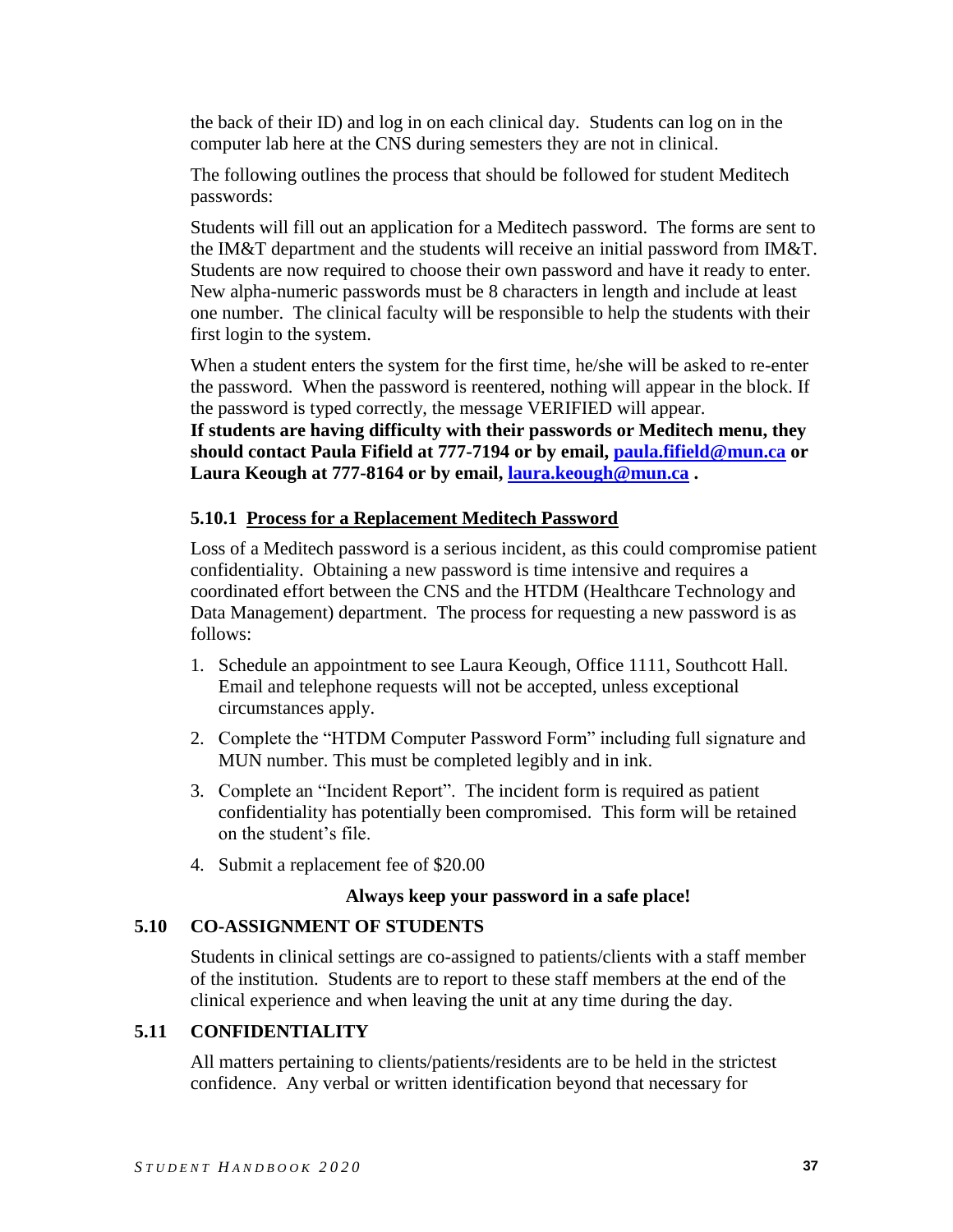professional communication is considered a serious breach of ethical and legal principles. **This includes postings on social media, such as Facebook**.

Violations of standards related to confidentiality will be considered a serious clinical incident and will be dealt with accordingly.

## **5.12 PRE-CLINICAL PLACEMENT REQUIREMENTS**

Please refer to the *Student Pre-Clinical Requirements* booklet for further information. MUN Student Health Centre holds regular clinics and provides the same services offered through a family physician. Appointments are required – 864-7597.

Students are **not** permitted in the clinical setting if the required documents are not on the students' file i.e.: current CPR. Students unable to meet these requirements may therefore be delayed or prevented from completing the nursing program.

## **5.13 FIT TESTING**

All students are required to undergo protective mask fit testing prior to clinical placements and to ensure testing is repeated every two years.

## **5.15 CLINICAL DRESS CODE**

The purpose of the clinical dress code is to assist the student to identify the boundaries for personal decision making regarding professional dress and grooming. These guidelines reflect recognition that clients' perceptions of the profession of nursing are influenced in part by how nurses display a professional image in all practice settings. These guidelines also reflect the boundaries that are acceptable to agencies that provide clinical placements for students in the BN (Collaborative) Program. Students are also referred to ARNNL's position statement "Professionalism and the Registered Nurse" at [www.arnnl.ca](http://www.arnnl.ca/)

## **Students who do not comply with the clinical dress code will be asked to leave the clinical setting.**

### **A. Personal Grooming**

In keeping with principles of infection control and a professional image, the following guidelines apply to personal grooming:

### *Hair*

Hair must be neatly groomed. Hair longer than shoulder length must be tied back. Hair ornaments must be small and neutral in color. Whether short or long, hair should not hang in the face or over the eyes when leaning forward.

## *Make Up*

An overall neutral look is permitted.

## *Nails*

Fingernails must be short and neatly groomed. Artificial nails, nail enhancements and nail polish are prohibited.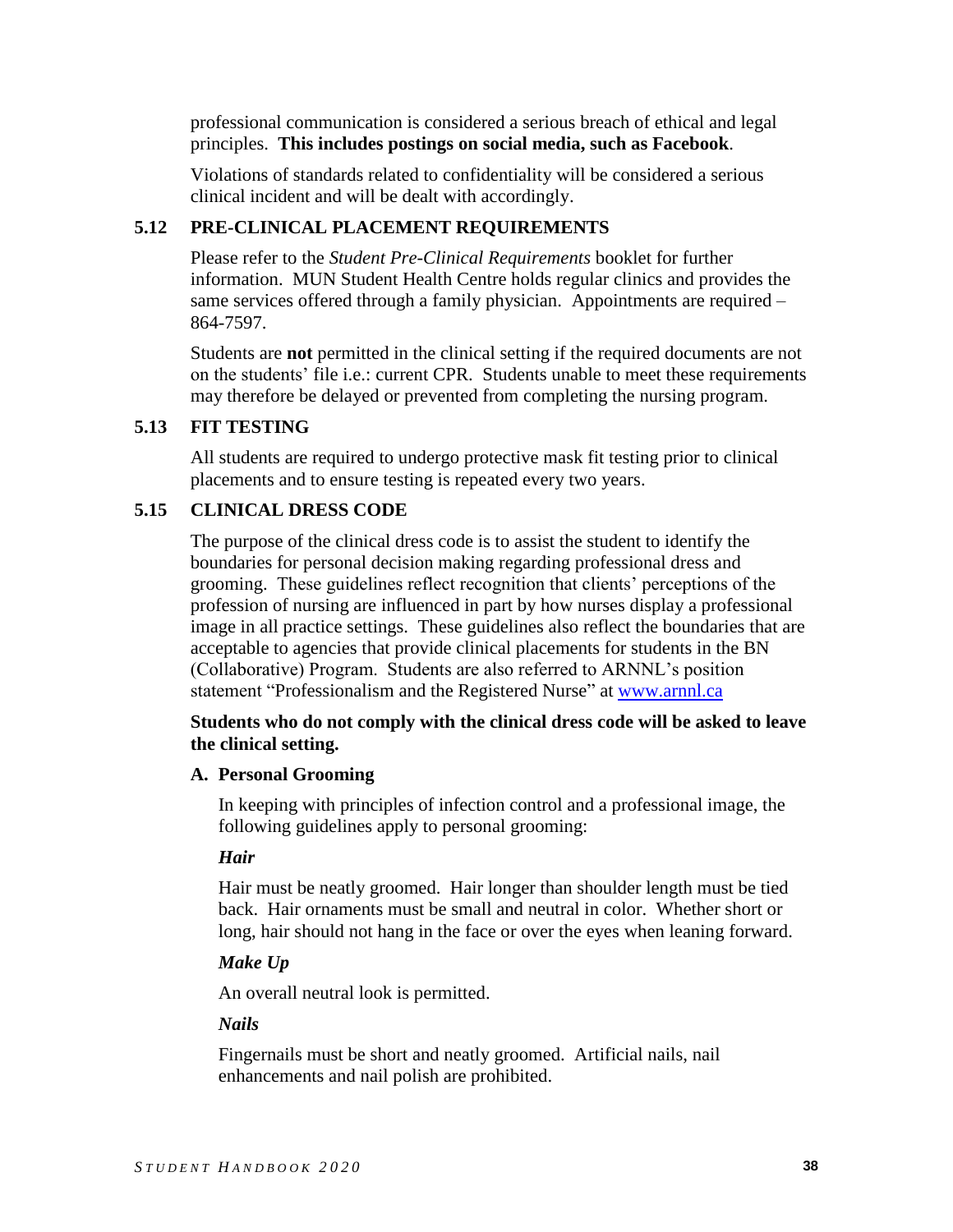### *Jewelry*

For purposes of infection control and student/client safety, the following guidelines apply:

- o No rings are permitted.
- o Small stud earrings, to a maximum of two per ear only, are permitted. In relation to body piercing, no other visible jewelry is permitted. Neutral, solid spacers are permitted.
- o Wrist or brooch style watch is permitted. Wrist watches must be removed during client care and when hand washing.

### *Perfumes/Scents*

Because of the increasing incidence of allergies within the general population, the use of scents is not permitted. This policy is strictly enforced and is inclusive of perfume, aftershave, and scented products such as lotion, soap, hair spray, deodorant and powder. In the interest of clients and colleagues who experience allergic reactions, students are also asked to use non-scented products and to avoid offensive odors such as cigarette smoke on clothing.

### **B. Clinical Uniform Attire**

Uniforms are required for clinical practice within a hospital or nursing home environment. Students are required to purchase their own uniforms. A minimum of two uniforms is needed to satisfy the usual requirements of most clinical courses. Uniform selection should be made in accordance with the following guidelines:

### *Standard Uniform*

**Navy blue pants and a white top are required**. Warm up jackets must be white. Long-sleeved tee-shirts under the uniform are not permitted.

The uniform must accommodate the freedom of body movement needed to perform tasks in a manner that will prevent injury. It should be roomy and loose fitting. It should have pockets large enough to hold items such as a small note pad, pen, and scissors.

The clinical uniform must be standard uniform apparel and professional in appearance. Tops should extend beyond the top of the leg and provide full coverage during movement.

### *Footwear*

Footwear is considered part of uniform attire. A standard "duty" shoe or footwear of a sports shoe/sneaker variety is required. Footwear must be primarily white. The shoe must be closed at the toe and heel. Clinical uniform footwear must **NOT** be worn outside the clinical area.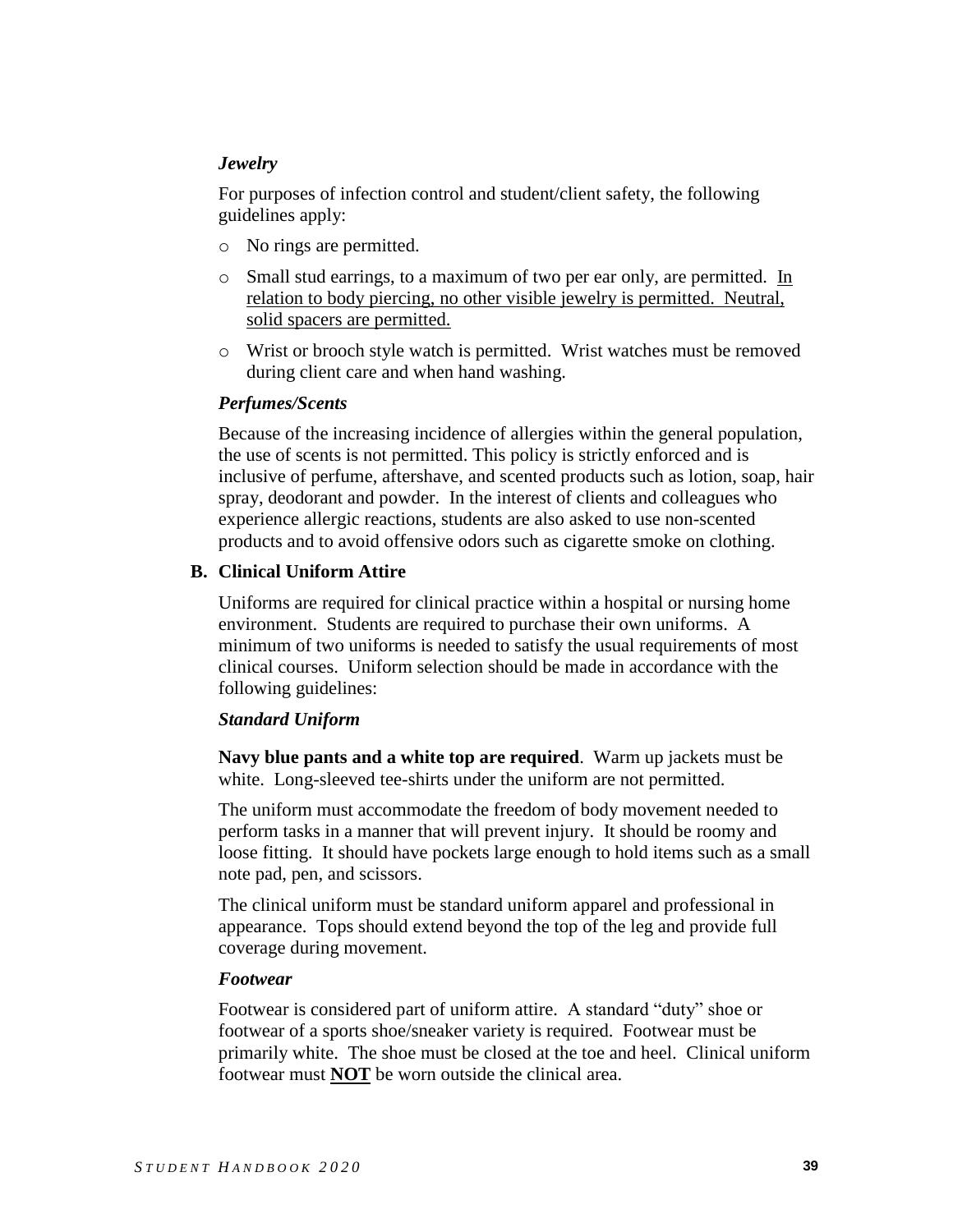### *Lab Coats/Warm-Up Jackets for Clinical Area*

Students are required to wear a lab coat or warm-up jacket when in client care areas and not in uniform. Under no circumstances are students to wear lab coats that are worn for science-based lab courses.

#### **C. Clinical Equipment (Required for Winter Semester Year 1)**

All students must have their own:

- o Bandage scissors
- o Stethoscope
- o Watch with a second hand

#### **D. Identification**

Students must wear appropriate identification at all times when in the clinical setting. This includes the school name tag, school lanyard, a photo identification badge and on the upper left sleeve, the school crest. The student's full name must be visible at all times in all clinical areas.

#### **E. Non-Uniform Attire**

When assigned to clinical practice in community agencies and within some hospital units, students may not be required to wear the standard uniform. Within these settings, certain types of street attire are appropriate. Faculty, during orientation, will advise students as to the appropriate attire.

Students should note that in the case of visits to clinical agencies to do patient research, the guidelines for casual attire should be followed:

#### *Casual Attire*

Within most community agencies the guidelines for suitable casual attire includes casual/dress pants, skirts knee length or longer, non-see-through blouses and casual/dress shirts.

Unsuitable attire includes clothing that is excessively tight, form fitting or excessively baggy. Low necklines are inappropriate. Any attire displaying pictures, names, slogans, logos or inappropriate expressions is not acceptable. Spandex, jeans, and sweatpants and unsuitable.

Suitable footwear includes casual shoes with enclosed toe and heels. Clogs, sandals or boots are not appropriate.

**All guidelines listed under A. Personal Grooming, apply when following the casual attire guidelines.**

**STUDENTS WILL BE REQUIRED TO LEAVE THE CLINICAL AREA IF THEIR UNIFORM DOES NOT CONFORM TO THESE GUIDELINES.**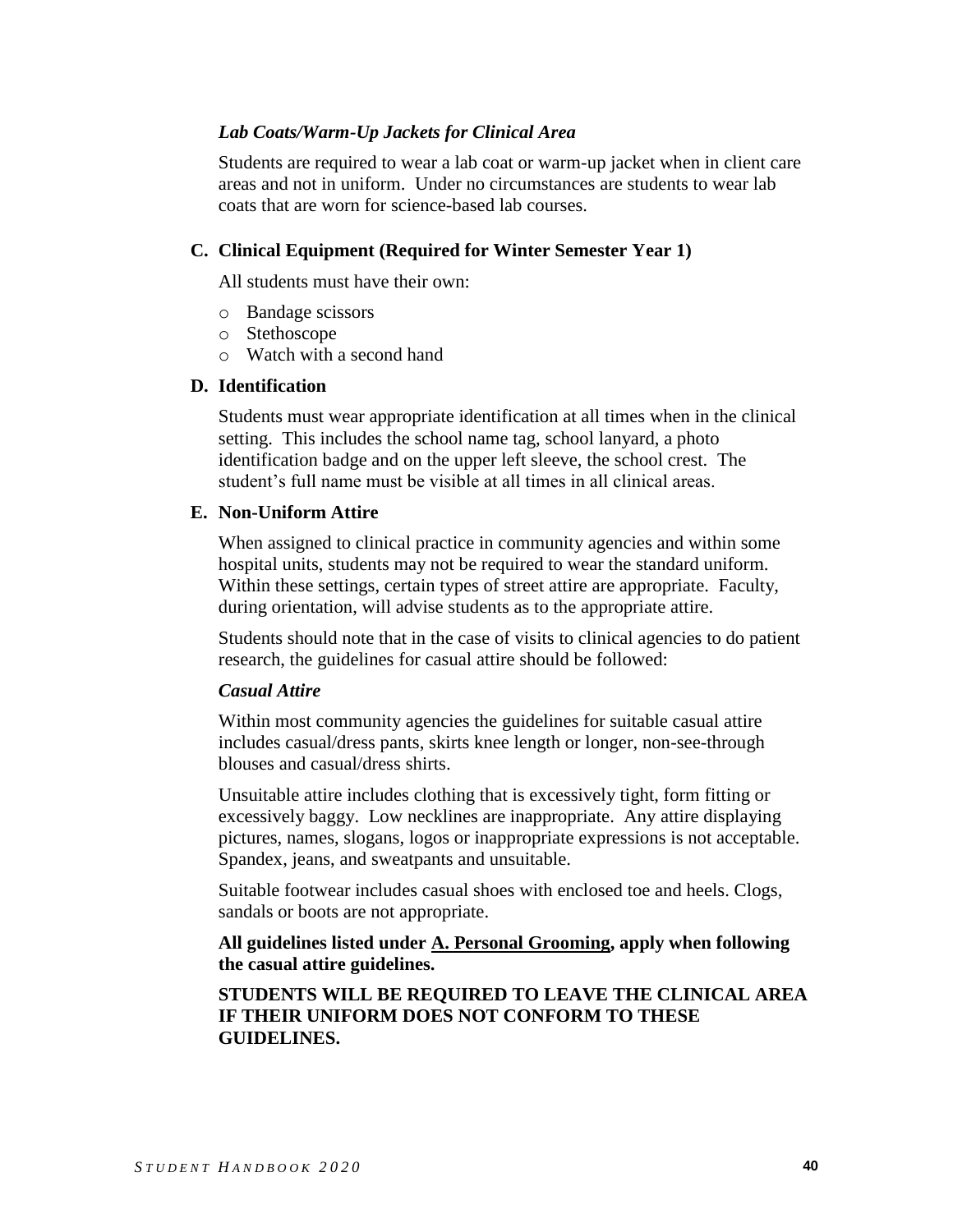## **5.16 PROTOCOL FOR CLINICAL VISITS**

When visiting a clinical agency to see clients or review records, students should seek out the nurse/agency personnel in charge of the unit or client. A full introduction, including name, school, course and purpose of the visit, should be made. If there are difficulties in meeting the objectives of the visit, the student should contact the faculty member. A professional image, as outlined in 5.1.4 Clinical Dress Code: Casual Attire, is the appropriate standard.

### **5.17 VALUABLES IN THE CLINICAL SETTING**

Valuables taken to the clinical agency are the responsibility of the student. Students are advised not to take more money than they require for that day into the clinical area. In most clinical agencies, there is nowhere to store valuables.

## **5.18 EVALUATION OF STUDENT CLINICAL PERFORMANCE (NURSING PRACTICE APPRAISAL FORM)**

The evaluation criteria for clinical learning experiences will be reviewed with students at the beginning of each nursing practice course.

There will be regularly scheduled evaluations of the clinical performance of each student during the semester.

Any clinical incidents deemed to be of a serious nature will be discussed with students at the time of the occurrence.

Students experiencing difficulties with nursing practice courses will be made aware of potential solutions and sources of help for the problems identified.

### **5.19 CLINICAL INCIDENT REPORT**

In the event of a clinical incident such as a medication error, treatment error, patient fall, etc., the student, in consultation with faculty, will complete a CNS Clinical Incident Report (Appendix B).

In most clinical agencies students will also be assisted in completing an agencyspecific incident report.

The action taken following any such clinical incident will be at the discretion of faculty and in keeping with seriousness of the incident as well as the unique circumstances surrounding each situation.

A major focus of the incident review will be assisting the student to meet learning objectives identified as a result of the incident.

The Clinical Incident Report will also be used to document any injury incurred by a student i.e. needle stick in the clinical area.

Any injury is to be reported immediately to the Occupational Health Nurse at the site. The Occupational Health Nurse will assume responsibility for initiating necessary treatment, teaching and follow up.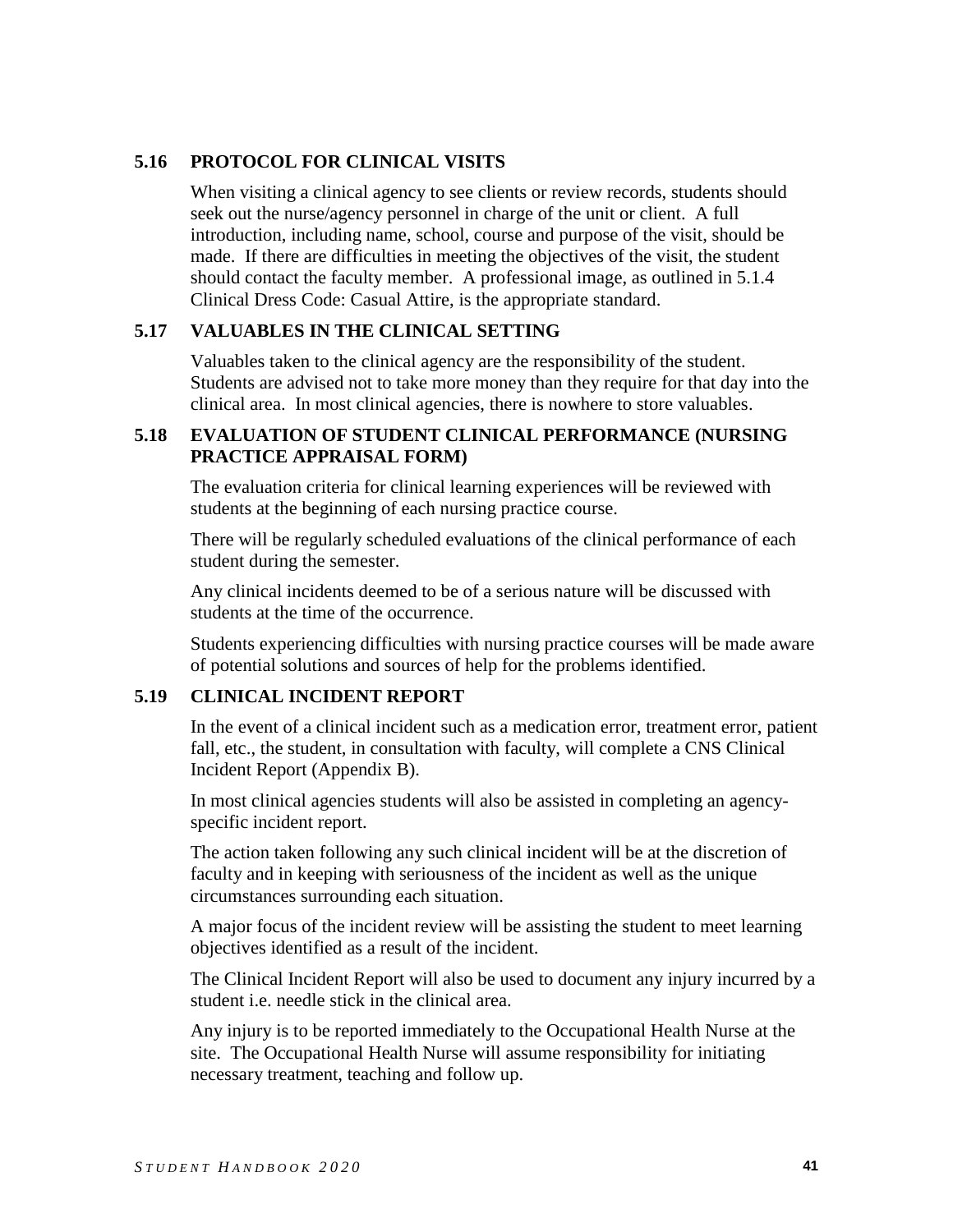If the Occupational Health Nurse is not available or if any injury occurs during an evening or night shift or during a weekend, students should proceed immediately to the Emergency Department at that site for assessment. Based on the assessment, priority is determined and students are seen in order of importance.

## **5.20 REMEDIAL LABS**

Students experiencing problems in the performance of nursing skills may be referred to the IRC to do a remedial lab.

This referral may be required for students who are involved in actual or potential medication errors. The nature of the remedial experience will be determined by the IRC Coordinator, based on the type of error made.

## **5.21 PHARMACOLOGY CLINICAL CALCULATIONS**

At the beginning of clinical courses, there will be a learning experience designed to assist students in maintaining their competency in drug calculations and to identify any area(s) in which improvement is needed.

## **5.22 STUDENT AT RISK OF CLINICAL FAILURE OR DEEMED UNSAFE**

As per School of Nursing promotion regulations 7.8, as listed in the University calendar, "A student may be required to withdraw from a nursing course with a clinical component or from the program at any time, on the recommendation of the Committee on Undergraduate Studies, if the student is deemed unlikely to profit from continued attendance in the clinical course or program and/or is deemed unsafe in a clinical setting. Students who are required to withdraw from the program for any of these reasons will not be eligible for future admission/readmission to the program or the School of Nursing".

## *Policy*

Expectations for Safe Clinical Practice

- 1) Students are expected to demonstrate growth in clinical practice through the application of knowledge and skills from previous and concurrent courses.
- 2) Students are expected to demonstrate growth in clinical practice as she/he progresses through the course and to meet the clinical practice expectations described in the course outline\*.
- 3) Students are expected to prepare for clinical practice in order to provide safe and competent care. Preparation expectations are detailed in the course outline\*.

The faculty member will inform the preceptor or co-signed nurse or agency contact that they should notify the faculty member as early as possible if any of the above three expectations are not met. This provides for timely initiation of remedial activities to maximize a student's clinical progress.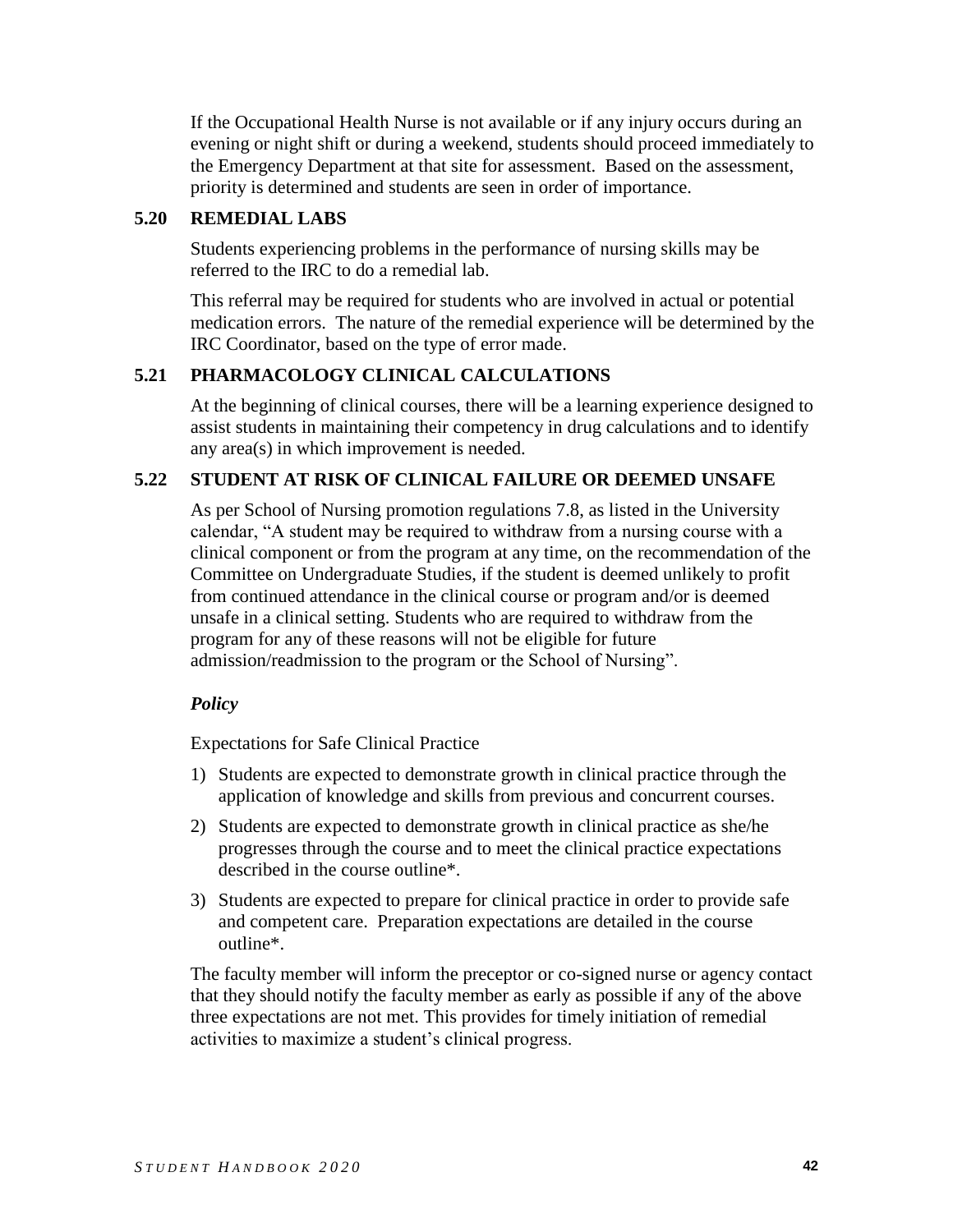### *Definitions*

### *At Risk*

A student is considered to be *at risk* for clinical failure if s/he has difficulty meeting the Nursing Practice Appraisal Criteria or other designated evaluation criteria in clinical courses.

## *Unsafe*

A student is considered to be *unsafe* in clinical practice when his/her performance places himself /herself or another individual at risk for, or actually causes physical, psychosocial, or emotional harm (Scanlan, Care, & Gessler, 2001).

The School of Nursing recognizes the importance of identifying students who are *at risk* of failing a clinical course or who are deemed *unsafe* in clinical practice. Once the student has been identified as *at risk* or *unsafe*, through an occurrence or a pattern of behaviour\*, a process is put in place to assist the student towards achieving competent and safe practice. If the *at risk* student's performance does not improve, the student will fail the clinical course. If the *unsafe* student's performance does not improve and continues to place himself or herself or others at harm or potential harm, the student will fail the clinical course and the university calendar nursing promotion regulation will apply (see current University Calendar, SON, Promotion Regulations).

## **Procedure for the At Risk Student**

## **The Faculty Member:**

- 1. Identifies the occurrence or pattern of behaviour\* that places the student at risk of clinical failure and arranges to meet and discusses the same with the student as soon as possible.
- 2. Informs the course leader, and at any point in the procedure, the course leader may inform the Associate Dean/Director or designate.
- 3. Documents, within 48 hours, specific information about the area of concern (e.g. criteria not being met due to an occurrence or pattern of behaviour). Documentation must include date and time when the student was originally informed of the occurrence or pattern of behaviour and the verbal feedback given to the student.
- 4. Meets with the student as soon as possible to review the documentation.
- 5. Signs and dates the documentation.
- 6. Collaborates with the student to develop a Learning Plan to address his/her deficiencies in meeting the standards of nursing practice and or competencies as outlined in the Nursing Practice Appraisal Criteria and or other course designated evaluation criteria. The plan provides specific details outlining the objectives, strategies (e.g. return to the lab for instruction and review; review specific theory before next clinical day, follow up meetings with faculty), outcomes, and timelines that the student will have to meet. The consequences of failing to meet criteria will be outlined in the Learning Plan, e.g. removal from clinical unit or failure of the course.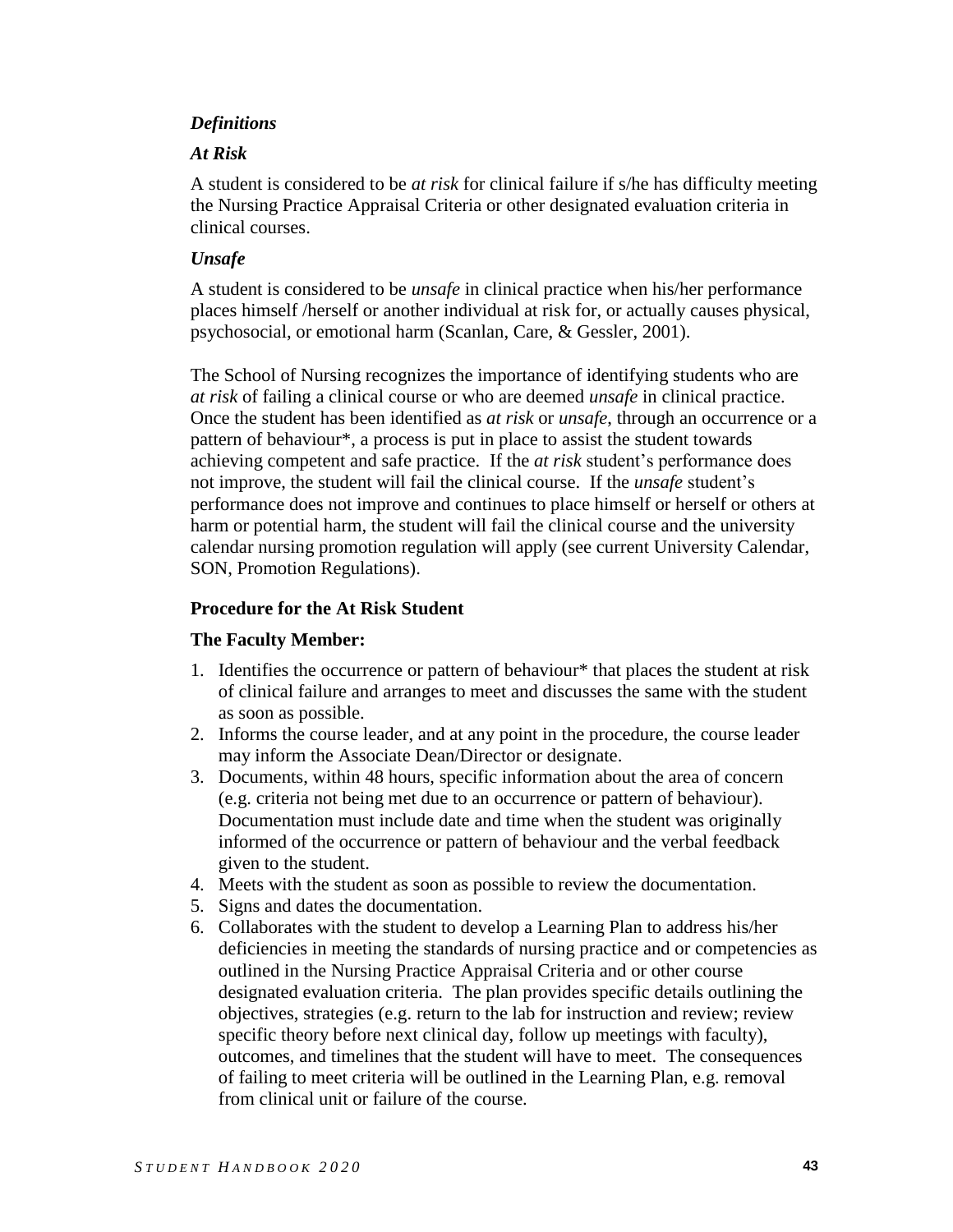- 7. Informs the student that his/her clinical performance will be evaluated for consistent and sustained improvement in accordance with the Learning Plan.
- 8. Advises the student that the consequences of failing to demonstrate consistent and sustained improvement in nursing practice will result in a failed grade.
- 9. Holds periodic meetings with the student to discuss progress toward meeting the Learning Plan objectives.
- 10. Documents supporting evidence of the student's ongoing clinical performance in relation to meeting the standards of nursing practice and or competencies as outlined in the Nursing Practice Appraisal Criteria and or other course designated evaluation criteria.
- 11. Determines if the student passes or fails the course in consultation with the course leader, Associate Dean/Director or designate.

### **The Student***:*

- 1. Meets with the faculty member to review the documentation.
- 2. Signs the form to verify s/he has read the document. The student's signature does not mean that they agree with the documentation but that it was discussed with him/her.
- 3. Responds in writing to the documentation, if desired, within 48 hours of receiving the document. It is recommended that the student discuss his/her perceptions of personal performance and how it relates to the standards of nursing practice and or competencies as outlined in the Nursing Practice Criteria and or other course designated evaluation criteria.
- 4. Collaborates with the faculty member to develop a Learning Plan to address his/her deficiencies to meet the standards of nursing practice and or competencies.
- 5. Acknowledges in writing that s/he is willing to participate in this Learning Plan.
- 6. Meets all components outlined in the Learning Plan.
- 7. Consults at any point in the procedure with individuals such as the course leader, individuals from counselling service and/or Associate Dean/Director or designate.

### **Procedure for the Unsafe Student**

### **The Faculty Member:**

- 1. Dismisses the student immediately from the clinical area if the student is deemed to be unsafe, either through one serious event or a pattern of unsafe behaviours\*.
- 2. Notifies the course leader, who will notify Associate Dean/Director or designate as necessary.
- 3. Documents specific information about the unsafe situation/event/behaviour. Documentation must include how the occurrence or behaviour failed to meet the standards of nursing practice and or competencies as outlined in the Nursing Practice Appraisal Criteria and or other course designated evaluation criteria. Documentation includes date and time when the student was originally informed of the occurrence or behaviour and the verbal feedback given to the student.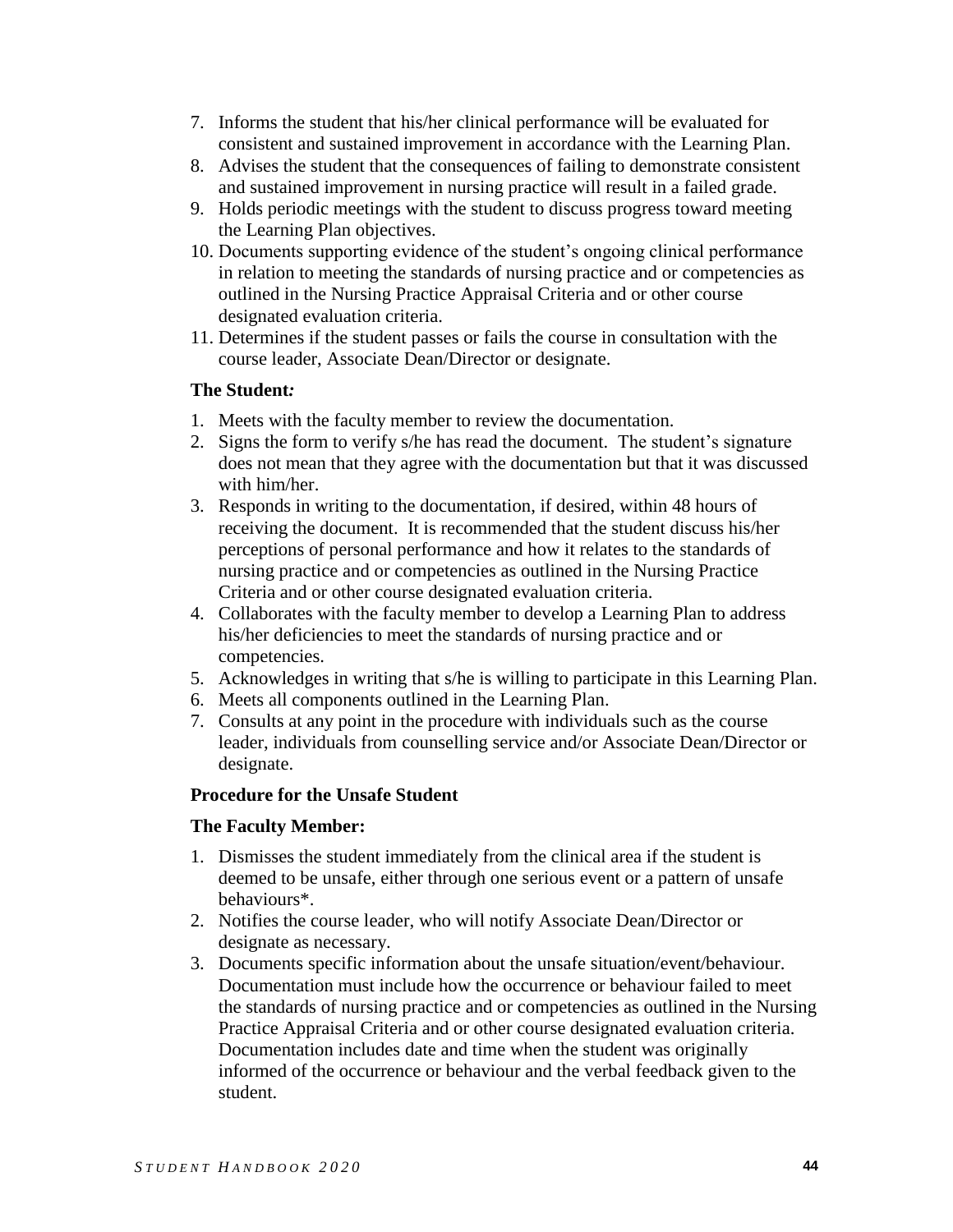- 4. Meets with the student as soon as possible to review the documentation.
- 5. Signs and dates the documentation.
- 6. Collaborates with the student to develop a Learning Plan to address the unsafe practice or behaviour. The plan provides specific details about the objectives, strategies (e.g. return to the lab for instruction and review; review specific theory before next clinical day, follow up meetings with faculty), outcomes, and timelines that the student will have to meet. The consequences of failing to meet criteria outlined in the Learning Plan will be clearly outlined, e.g. result in a failed grade in the course and/or implementation of the university calendar nursing promotion regulations (see current University Calendar, SON, Promotion Regulations).
- 7. Informs the student that clinical performance will be evaluated for consistent and sustained improvement in accordance with the Learning Plan.
- 8. Informs the student that the consequence of failing to demonstrate consistent and sustained improvement in nursing practice will result in a failed grade.
- 9. Holds periodic meetings with student to discuss progress toward meeting the Learning Plan objectives.
- 10. Documents supporting evidence of the student's ongoing clinical performance in relation to meeting the standards of nursing practice and or competencies as outlined in the Nursing Practice Appraisal Criteria and or other course designated evaluation criteria.
- 11. Determines if the student passes or fails the course in consultation with the course leader and Associate Dean/Director or designate as necessary.
- 12. The Associate Dean/Director consults with the Committee on Undergraduate Studies, at any point, as necessary, to review the unsafe clinical practice of the student. The committee will make a determination as to whether the unsafe practice requires that the student be required to withdraw from the nursing course and or from the program as per the university calendar nursing promotion regulation.

### **The Student***:*

- 1. Meets with the faculty member to review the documentation.
- 2. Signs the form to verify s/he has read the document. The student's signature does not mean that s/he agrees with the documentation but that it was discussed with him/her.
- 3. Responds in writing to the documentation, within 48 hours of receiving the document. It is recommended that the student discuss his/her perceptions of personal performance and how it relates to the standards of nursing practice and or competencies as outlined in the Nursing Practice Criteria and or other course designated evaluation criteria.
- 4. Collaborates with the faculty member to develop a Learning Plan to address his/her deficiencies to meet the standards of nursing practice and or competencies.
- 5. Meets all components outlined in the Learning Plan.
- 6. Acknowledges in writing that s/he is willing to participate in this learning plan.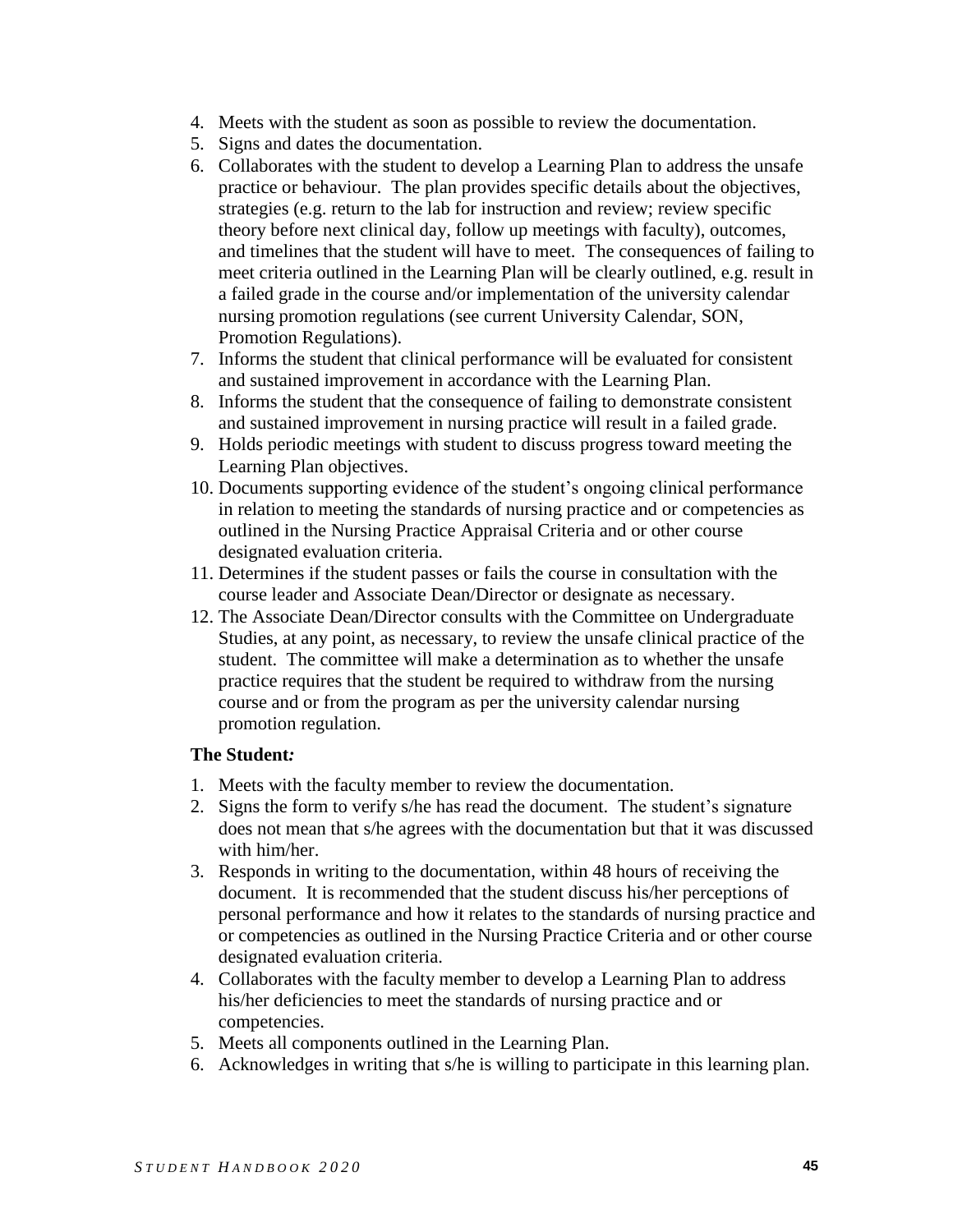- 7. Consults at any point in the procedure with individuals such as the course leader, individuals from counselling service, Associate Dean/Director or designate.
- 8. May appeal the decision if it is determined that unsafe behaviour requires him/her to be withdrawn from the nursing course and or from the program, as per the calendar regulations (see current University Calendar, General Academic Regulations, Appeal of Regulations).
- \* Note: In relation to the standards of nursing practice and or competencies as outlined in the Nursing Practice Appraisal (NPAF) criteria and/or other course designated evaluation criteria.

## **6. ADDITIONAL INFORMATION AND RESOURCES**

### **6.1 CLASSROOM ETIQUETTE**

In addition to the guidelines listed below, students are expected to adhere to Memorial University's *Student Code of Conduct 2014* available at *[www.mun.ca/student/conduct/conduct.php](http://www.mun.ca/student/conduct/conduct.php)*

There are rules of courtesy and professionalism that apply to classroom situations. A classroom is a formal setting; however, that does not mean that the interactions need to be controlled. It does mean that students and faculty have rights and responsibilities with regards to treating each other with courtesy.

Throughout this program you will have guest speakers, student presentations, and faculty lectures/lab/clinical activities which require much preparation. It is expected that you treat guest speakers, fellow classmates, and faculty members with respect. Respectful, professional and courteous behavior is expected during all activities. Outlined below are expectations for professional conduct to promote a healthy environment conducive to learning:

#### **Noise**

- When class begins, please stop your conversation.
- Wait until class is completely over before putting your materials away in your backpack, standing up, or talking to friends.

### **Entering and Exiting Class**

- Please arrive on time to class and stay for the entire class. Late arrivals and early departures are disruptive for the presenter and for your classmates.
- If despite your best efforts, you arrive late, please enter through the rear door and quietly take a seat at the back of the classroom. If there are extenuating circumstances and you anticipate that you will need to leave class early please sit close to the rear door and leave as quietly as possible.

### **Electronic Devices**

- Cell phones/smart phones /other electronic devices should be silent during the class period and placed in your backpack, purse etc.
- No audio, video, or picture taking during class without permission.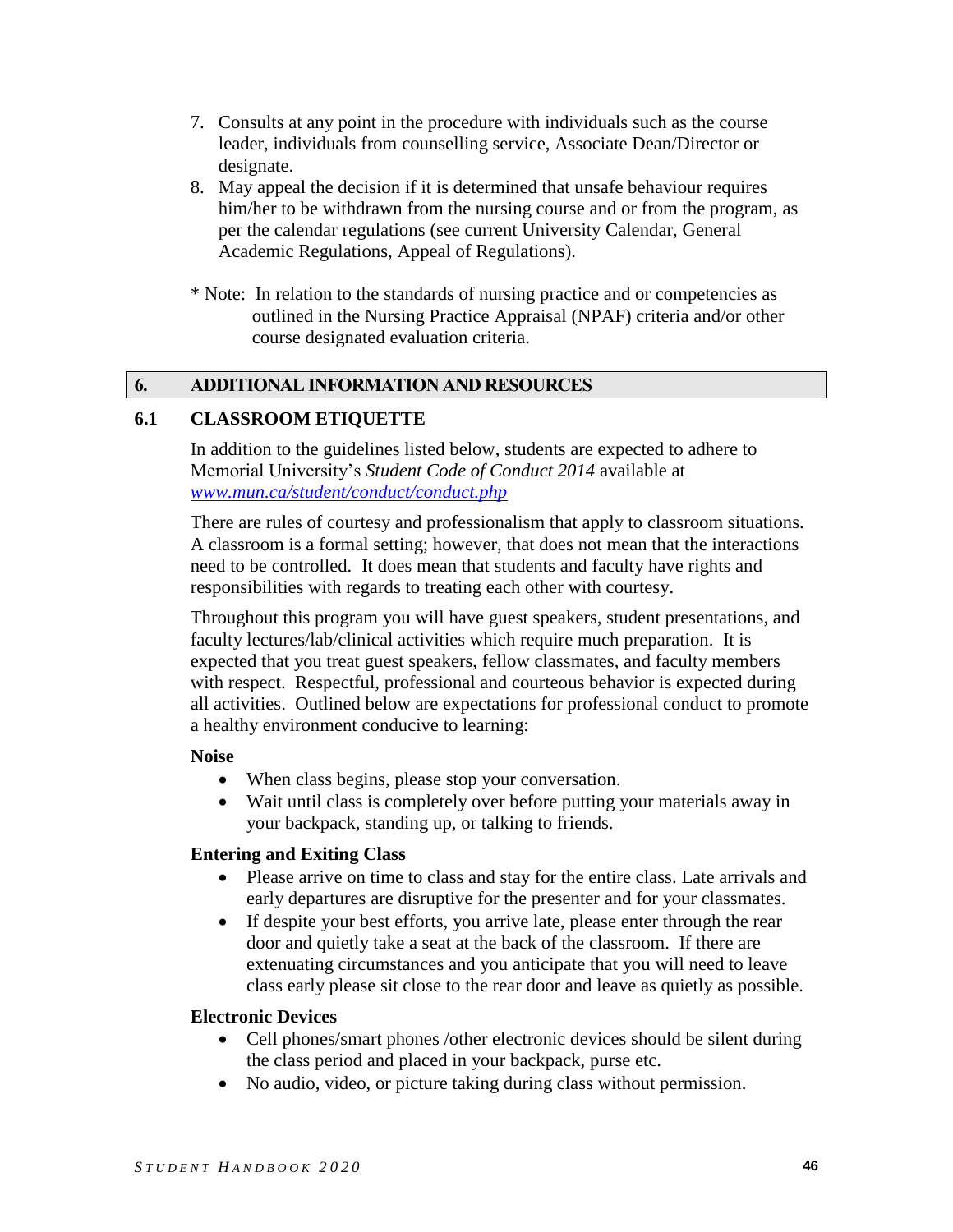If faculty notes any of the above, it will be addressed during the class period.

### **E-Mail Etiquette**

- You are expected to write as you would in any professional correspondence. E-mail communication should be courteous and respectful in manner and tone.
- Faculty will make every effort to respond to e-mail promptly. However, if you e-mail a question at the last minute about an assignment or exam it may not be possible to send a response before the assignment or exam is due.

### **Food and Beverages**

- Food is not permitted in the classroom during class time. Water bottles and beverages in covered cups are permitted.
- Food is permitted during class breaks. All garbage must be placed in the proper receptacle.

### **Other**

**If there are extenuating circumstances on a specific day regarding any of the above expectations please discuss with faculty in advance to ensure acceptable action.**

## **6.2 INFORMAL RESOLUTION OF STUDENT COMPLAINTS**

These guidelines are intended to facilitate informal resolution of student complaints. The process for formal resolution of complaints is outlined in the Memorial University Calendar.

• The initial attempt to resolve the complaint is made by the student and faculty member. Students are expected to approach faculty prior to seeking resolution at any other level.

*Students who perceive that they need assistance with communication and or conflict management techniques may seek the services of the Guidance Counsellor prior to requesting an appointment with the faculty member*.

- If the problem is not able to be resolved in the initial discussion between the student and faculty member, the appropriate Program Coordinator meets with the faculty member and student to try and seek a solution.
- If the faculty member or student does not wish to attend this meeting or if a solution cannot be reached, then the matter is referred to the Associate Director.
- Prior to referring the matter to the Associate Director, the Program Coordinator will provide documentation of the problem identified and the efforts at resolution initiated to that point.
- At any point in the process, the student may have another student present as a support person. Any student choosing to do so will be made aware that the confidentiality which normally prevails in faculty/student discussions cannot be guaranteed with a second student in attendance.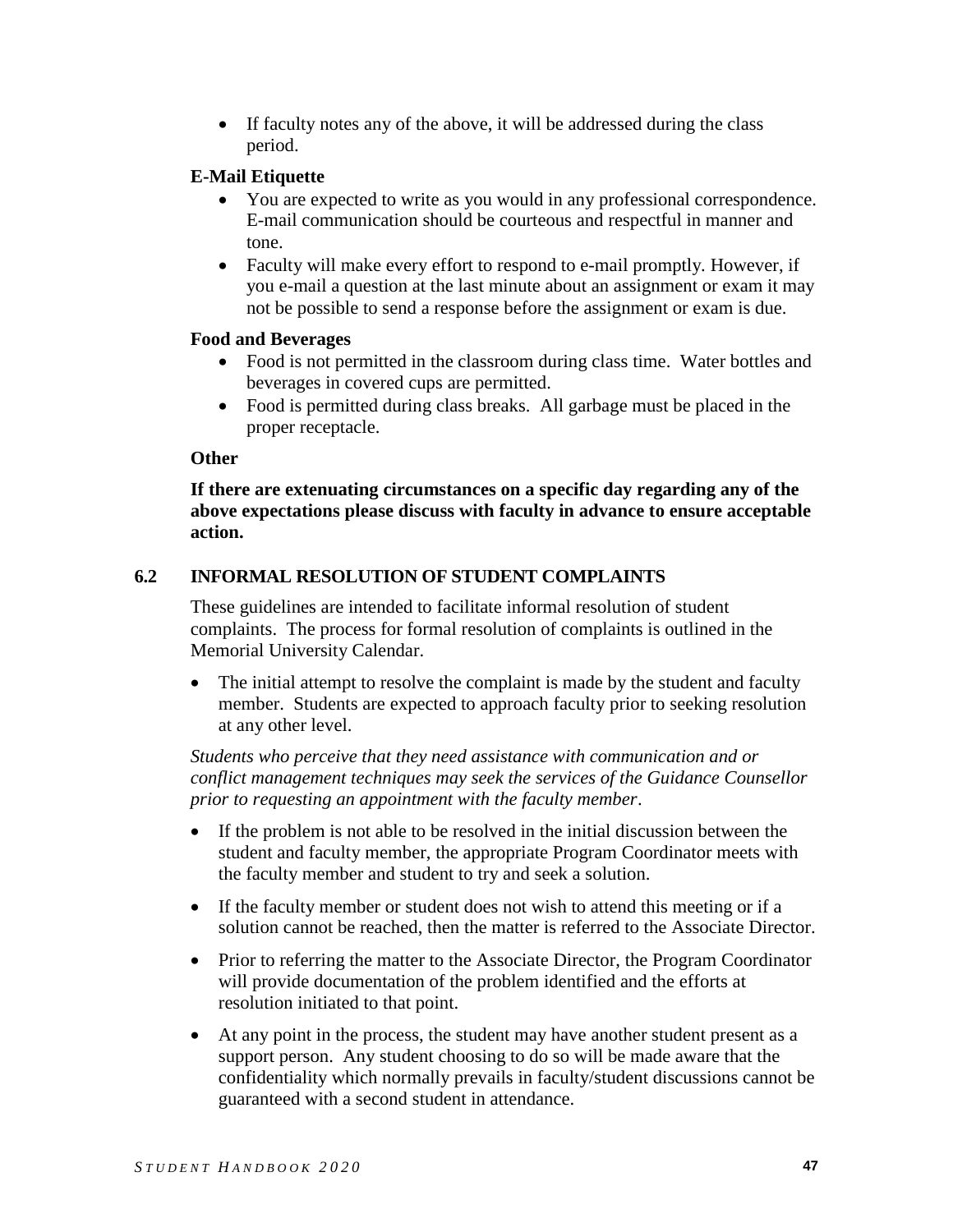## **6.3 CANCELLATION OF LEARNING EXPERIENCES DUE TO ADVERSE WEATHER CONDITIONS**

Students are advised that if Memorial University is closed **DUE TO ADVERSE WEATHER CONDITIONS** scheduled learning activities for the CNS will also be cancelled.

When the university is closed due to weather conditions, students are not expected to attend clinical if the clinical experience is supervised by faculty.

Students in a preceptored experience or in an independent practice supervised by staff nurses may go to clinical because they will be supervised by the agency. For these students, liability coverage is not affected by closure of the university.

Senior students in preceptorship or independent practice must make their own decision regarding their ability to get to their clinical area safely. If you are working in a clinical area and the university closes, you must make your own decision as to whether you remain in the area.

## **ALL BN STUDENTS ARE REMINDED THAT LEARNING EXPERIENCES MISSED DUE TO MUN CLOSURE MAY HAVE TO BE MADE UP IF FACULTY DEEMS THAT MAKE UP IS NECESSARY FOR EVALUATION PURPOSES.**

### **6.4 EVALUATIONS (COURSE AND FACULTY)**

Students may be requested to complete the following evaluations:

- $\circ$  Faculty evaluation 11<sup>th</sup> week of the semester
- $\circ$  Course evaluation via on-line CEQ 12<sup>th</sup> week of the semester

These evaluations are meant to be used to improve either the course structure or teaching methodologies. Individual student responses are anonymous. The faculty will not have access to the evaluations until the course grades are submitted.

### **6.5 SUBMISSION OF ASSIGNMENTS**

Assignments may be placed in faculty mailboxes located in the CNS Mailroom. There are also assignment drop boxes located in the lobby of Southcott Hall. Whenever major course assignments are due, a drop box will be labeled, two days prior to the due date, with the name of the course, the faculty member and the due date. The drop slot will be emptied by 16:00 on the due date. Students are asked to ensure that assignments are placed in the correct drop box.

One assignment drop box is also labeled for other mail, dropped off after designated mailroom hours, which will not fit in the mailroom drop slot.

Assignments, other than major papers, projects, etc, may be placed in the drop slot in the mailroom door.

Students are advised to keep an electronic or hard copy of assignments prior to submitting them.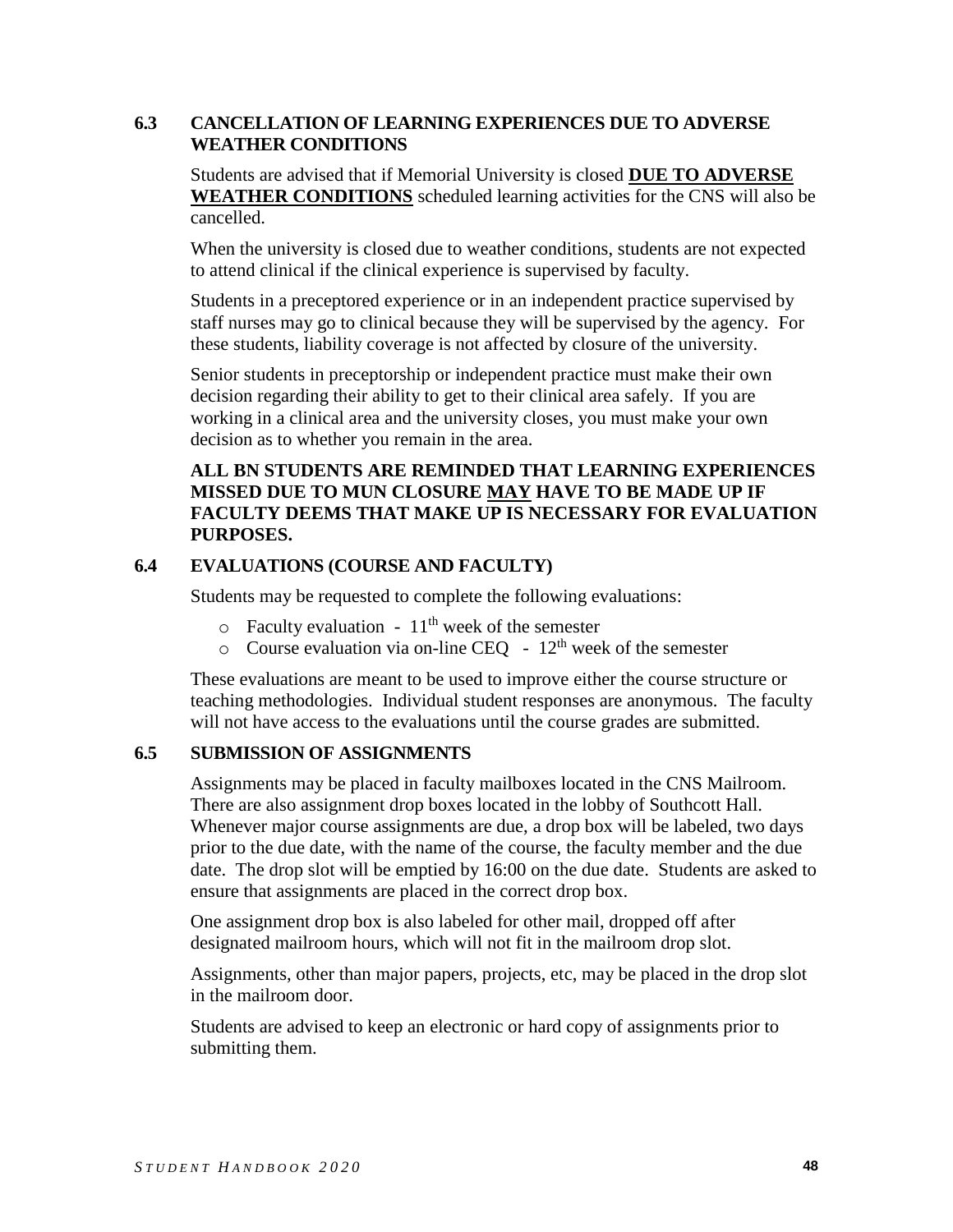### **6.6 STUDENT RECORDS**

#### **6.6.1 Student Files**

All documentation concerning a student's progress through the program is kept in the student's file. Students should know that this information is used by the faculty for the following purposes:

- eligibility for admission to and promotion in the program
- assessment of special needs or circumstances relevant to the student's progress
- references to potential employers and/or admission to graduate studies

### **6.6.2 Access**

A student has the right to view his/her file in the presence of a faculty member or the CNS Registrar for the BN (Collaborative) Program.

### **6.6.3 Use of Student Papers/Projects**

There will be times when faculty members may wish to use a student's paper/project as a sample of student work for accreditation purposes. Such papers/projects may be retained for program evaluation purposes providing that all identifying information is removed.

### **6.6.4 Student Profile**

Students are asked to submit a Student Profile Form (Appendix D) at the end of the Winter semester of each academic year.

The information submitted is used in support of scholarship applications that require documentation of involvement in extracurricular activities and/or can be used in references.

Information will not be added retrospectively, so it is in your best interest to keep your profile current.

## **6.7 VERIFICATION OF ENROLLMENT**

Please note that when students require letters to confirm their enrollment in the Program, the letters can be provided by the CNS registrar. However, documents requiring the Memorial University seal must be obtained from the Registrar's Office at Memorial University.

## **6.8 IDENTIFICATION**

All students are required to purchase a CNS photo ID card. This card is to be worn in a visible area at all times during all clinical learning experiences and when writing examinations at the CNS. It is also to be presented when requesting borrowing privileges from the LRC or IRC.

Students will also be required to purchase a name pin with the CNS logo, name and the designation Bachelor of Nursing Student. Name pins will be required for all lab and clinical learning activities.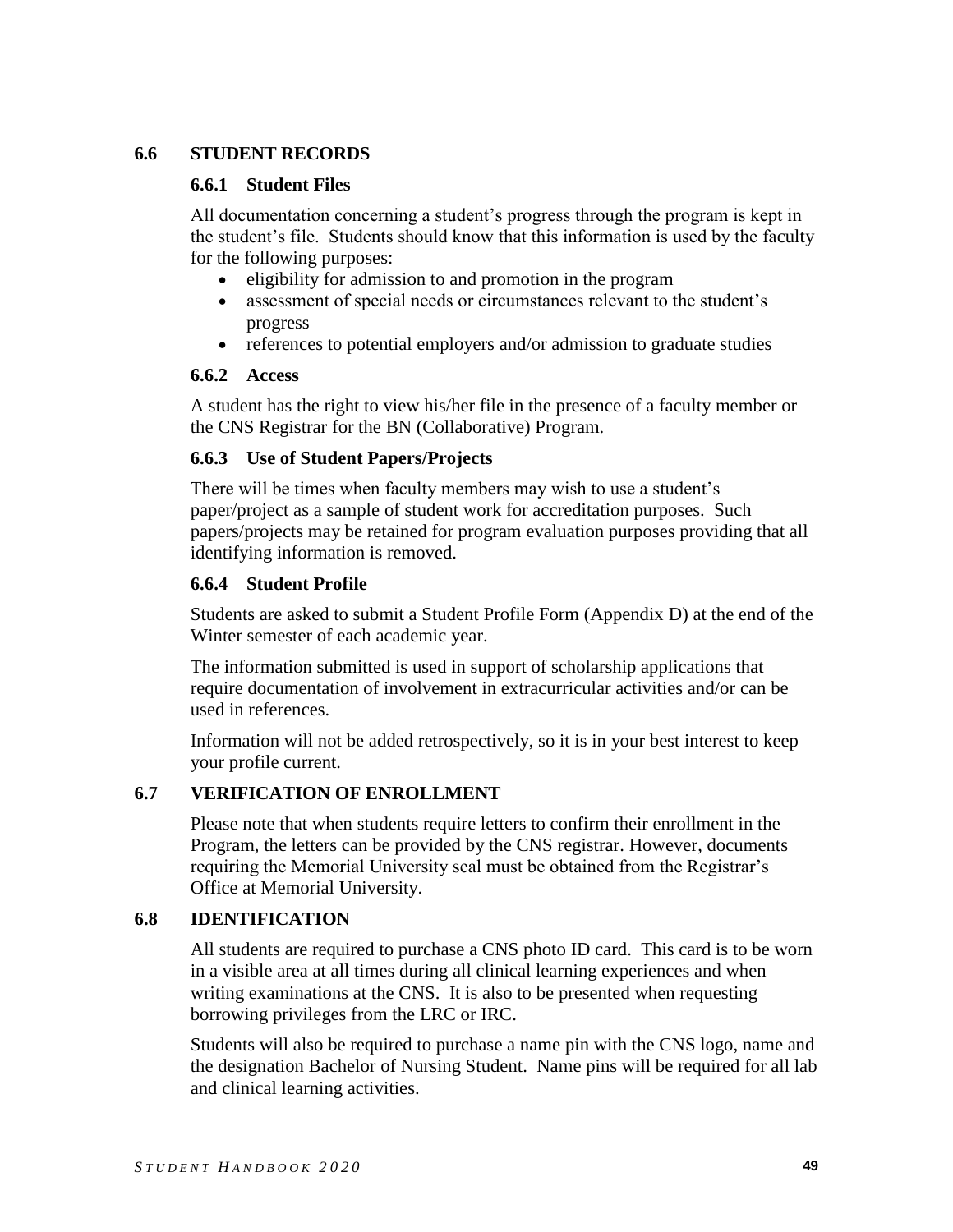### **6.9 FINANCIAL ASSISTANCE/STUDENT LOANS**

Financial assistance is awarded to students, on the basis of demonstrated financial need, through the Canada Student Loan program and provincial government grants.

The School of Nursing has no mechanism for dealing with individual loans for those students who are in student loan program(s) of Memorial University. It is the student's responsibility to know current policies governing funds regarding eligibility.

For full information, consult the Student Aid Division, First Floor, Couglan College or on the Internet at [http://www.edu.gov.nf.ca/studentaid.](http://www.edu.gov.nf.ca/studentaid)

### **6.10 SCHOLARSHIPS**

A full list of Memorial University scholarships, bursaries and awards can be found in the University Calendar.

Throughout the year, students will be made aware of other scholarship sources as they arise. Notices will be placed on the appropriate bulletin boards.

## **6.11 LOCKERS**

Lockers will be made available to students who request them. Students will complete locker application forms during the first week of class. Lockers will be shared. Locker assignments will be posted. All students are responsible for purchasing their own locks. Lockers should be locked at all times. At the end of the Winter semester/academic year, all personal belongings and locks should be removed from the lockers or they will be removed by CNS employees.

## **6.12 MAIL**

The CNS mail room is located on the Ground Floor of Southcott Hall. The hours for mail distribution will be posted at the beginning of each semester.

Assignments, papers and other mail that you need to submit to faculty is to be brought to the mail room. The Operations Officer will place any mail submitted in the designated faculty mailbox. Students should ensure that the faculty member's name is clearly indicated on any mail submitted.

The use of the Assignment Drop Box is discussed in the section of the handbook labeled Submission of Assignments.

There is a drop slot in the mailroom door and students may submit mail via this manner at any time.

Memos from faculty/staff intended for students will also be distributed from the CNS mailroom. When there is mail for you, your name will be posted on the student Mail Distribution Bulletin Board adjacent to the mailroom.

For confidentiality reasons, students are not permitted to request mail for any other student.

It is your responsibility to check for mail daily and to cross your name off the list when you have collected your mail.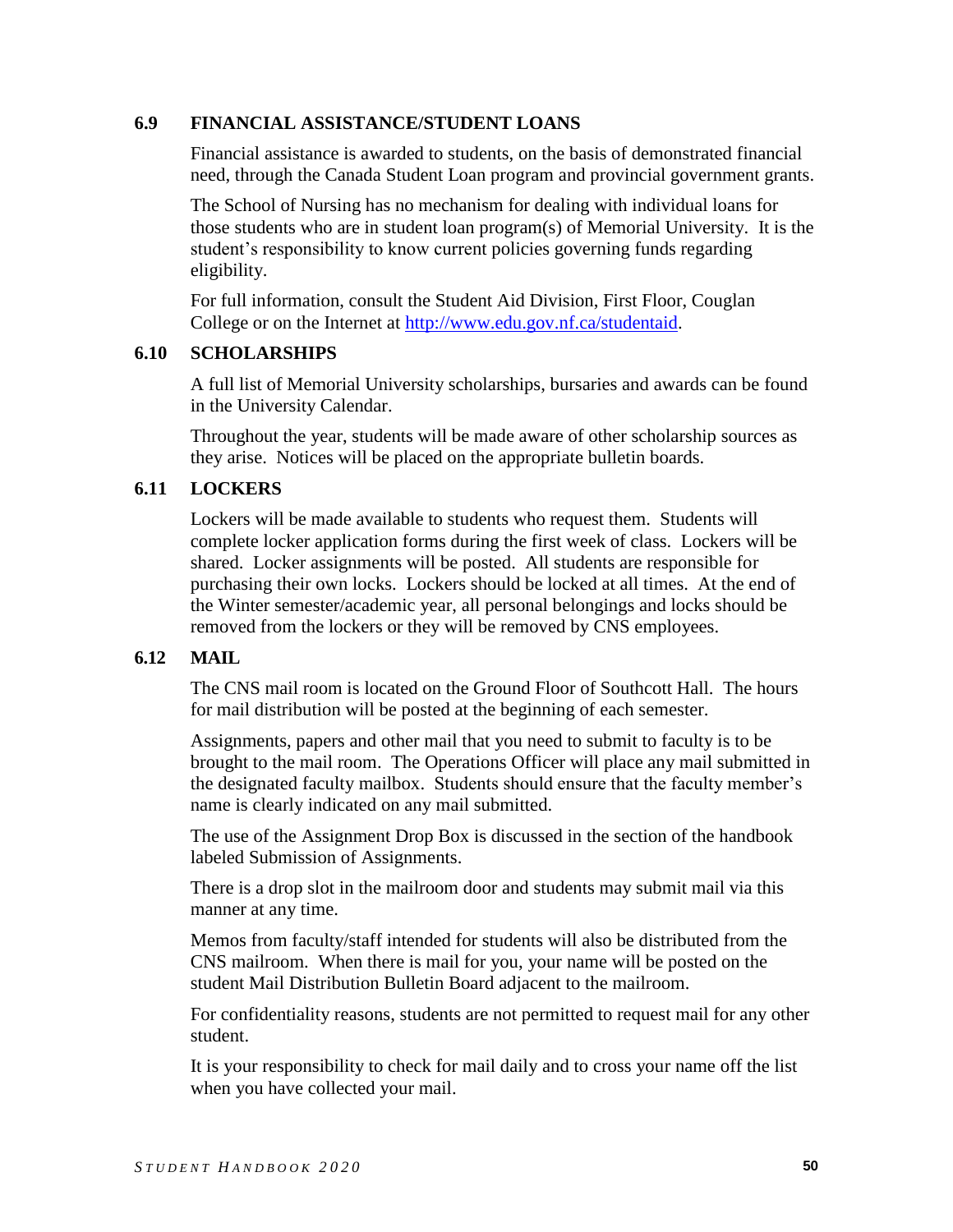Students are not permitted to enter the faculty workrooms on tenth and eleventh floors to place mail in the internal faculty mail boxes.

Correspondence that you wish to submit to the Associate Director, BN (Collaborative) Program should be given to the management secretary for the BN (Collaborative) Program, Room 1111.

Students are requested not to have personal mail directed to the Centre. Such mail will be returned to sender.

Members of the Nursing Society Executive, CNSA Delegates and Class Executives may have professional correspondence forwarded to their attention to the:

> **Administrative Office Centre for Nursing Studies 10th Floor, Southcott Hall 100 Forest Road St. John's, NL A1A 1E5**

> > **Fax: (709) 777-8176**

### **6.13 E-MAIL**

All students will have a MUN e-mail account. Students will be given their e-mail address and have a password set up by the LRC staff during the LRC orientation.

Group distribution lists are established for each year of the program. Students should check their MUN e-mail on a regular basis as email is the method of correspondence. Please note: Each course will have a BRIGHTSPACE shell, and all course related email is sent through BRIGHTSPACE.

### **6.14 BULLETIN BOARDS**

Bulletin boards are provided for notices and other informational materials. Such notices must be kept current and should not be placed elsewhere.

Notices should be typed or neatly written and should be dated. Notices, with the exception of those containing information needed throughout the entire semester, will not remain on the bulletin boards for more than two weeks.

Removal of outdated items will be the responsibility of the CNS Operations Officer.

Student Bulletin Boards are located as follows:

#### Ground Floor

- $\bullet$  BN Students years 1 4. Notices regarding clinical placements, clinical orientation, etc. are posted on these boards.
- Nursing Society
- Learning Resource Centre
- General Information Board Intended for Public Use
- Community Initiatives
- Classroom, Lab and Conference Room Schedules
- Student Mail Distribution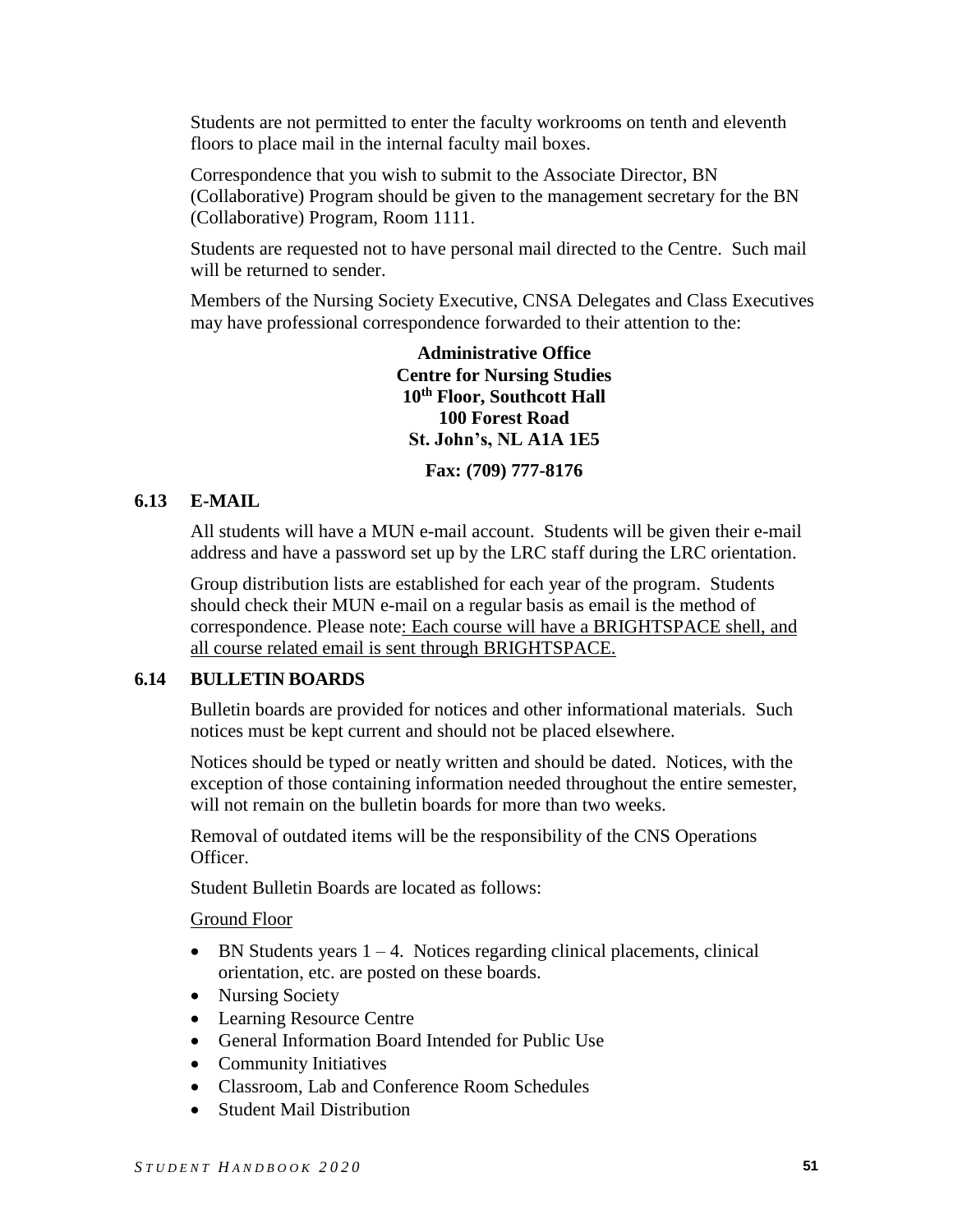### First Floor

- Classroom, Lab and Conference Room Schedules
- BN Students year  $1 4$

Students are responsible for checking bulletin boards on a regular basis.

## **6.15 TRANSPORTATION**

All nursing courses will be taken at the CNS. Non-nursing courses will be taken on the MUN campus. Whenever possible, schedules will be planned to keep your commuting time between the CNS and the MUN campus to a minimum. Arrangements related to the travel between the two sites are the responsibility of the student.

Transportation costs associated with clinical course requirements require additional financial expenditure on the part of the nursing students. Students assigned to acute care agencies and nursing homes will be assigned to shifts which necessitate arrival to or departure from an agency, outside the normal operating hours of public transportation.

The CNS increasingly makes use of clinical placements in community and nontraditional health care agencies within St. John's and the surrounding communities.

Due to the difficulty in finding sufficient clinical placements within St. John's to accommodate learning experiences for all students, it is likely that clinical placements outside of St. John's will continue to increase across all years in the program.

The travel and/or living expenses associated with clinical placements need to be budgeted for during each semester.

## **6.16 FOOD SERVICE**

Canteen service is available from the Cafeteria located on the first floor of the Miller Centre. Hours of operation are as follows:

• Monday-Friday  $08:00 - 15:00$ 

### **Please note: These times may vary throughout the year. Notices of change are posted in the cafeteria.**

## **6.17 PARKING**

A limited number of parking permits will be made available to students in each year/program. A parking permit does not guarantee a parking place. A random draw of completed applications will take place to equitably distribute the parking permits.

These permits are valid only for the student parking lot. The cost is \$10.00.

A permit will not be issued until an application form containing the vehicle model, color and license plate number is submitted.

At the beginning of each academic year notices regarding the sale of parking permits will be posted on the ground floor bulletin boards for students in each year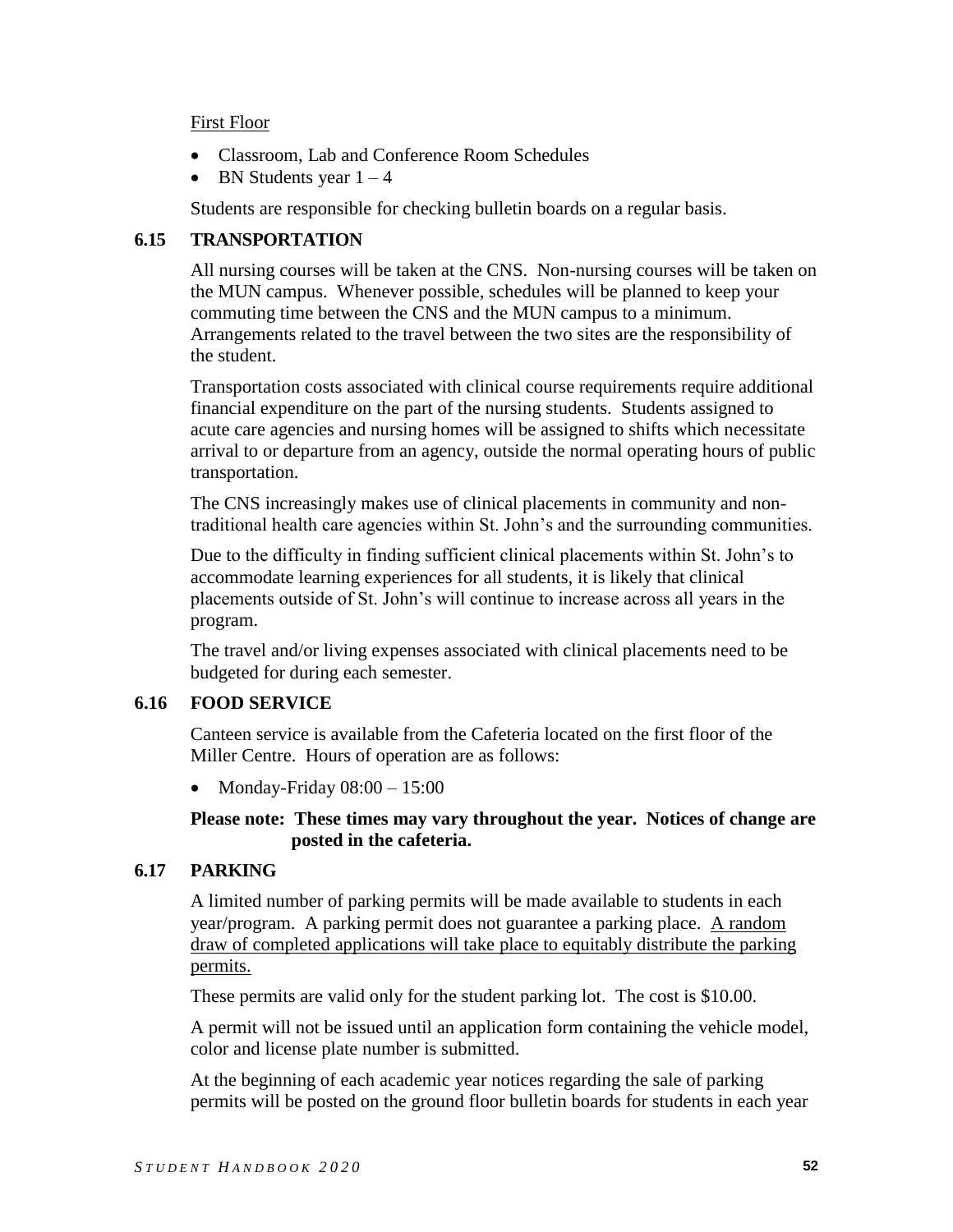of the program. Students who are not able to obtain a parking permit may place their names on a waiting list and will be notified if a permit becomes available.

### **6.18 SMOKING REGULATIONS**

Smoking and second-hand smoke are recognized as serious health hazards. Effective since September 23, 2009, Eastern Health has a Smoke Free Environment Policy at all of its owned and operated facilities.

This policy includes that smoking is not permitted anywhere in or near buildings, on the grounds, in parking garages, or on the parking lots of Eastern Health sites and facilities.

### **6.19 FIRE SAFETY**

As part of the CNS orientation, all students are required to attend a general information session on fire safety. This session is a mandatory pre-clinical requirement.

Part of the orientation to every clinical area includes reference to the student's duties in the event of fire.

The guidelines entitled, "Centre for Nursing Studies Code Red Action Card", prepared by the Emergency Preparedness Committee, Miller Site are posted throughout the CNS including classrooms, conference rooms, lab rooms and by elevators. Students are advised to acquaint themselves with these guidelines as well as knowing the nearest exit of all the rooms occupied for learning activities scheduled at Southcott Hall.

## **6.20 EMERGENCY PREPAREDNESS**

All students are required to attend a general information session on emergency preparedness. This session is a mandatory pre-clinical requirement.

Codes have been established for various types of emergency situations in Southcott Hall.

For any **Medical Emergency** requiring medical assistance at Southcott Hall, **Dial 9 for an outside line, then 911**. State your medical emergency and your exact location in Southcott Hall.

For all other codes, **DIAL EXTENSION 2000** and identify the emergency situation you are reporting.

Action cards for Code Red (fire) are posted in all classrooms, lab rooms, conference rooms and near all elevators.

## **6.21 SCENT-FREE GUIDELINES**

Eastern Health endeavors to provide a scent-free environment for clients, employees and all persons who use its facilities. Scented products contain chemicals which may cause severe problems for persons with asthma, allergies and chemical sensitivities.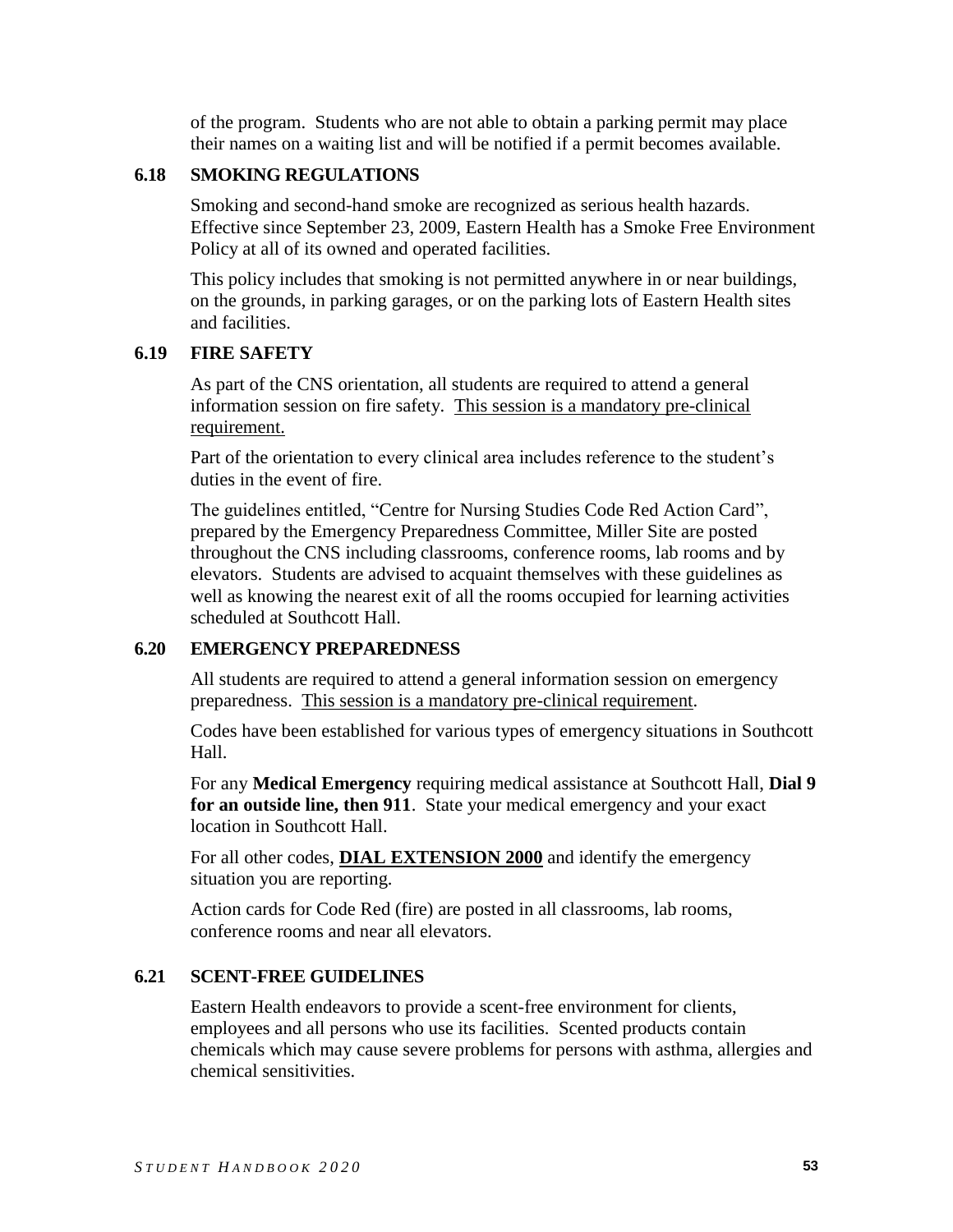To achieve this goal a Scent-Free Policy is in effect for all Eastern Health Buildings. All persons are advised to use fragrant-free personal care products. Eastern Health is committed to using environmentally friendly products.

### **Students are expected to follow this policy and are not to wear scented products in any clinical setting or while in the Southcott Hall Building.**

## **6.22 CELL PHONE USE**

The use of electronic communication devices, such as cell phones and smart phones, to place/receive calls, text messages, access internet sites, emails, video or photograph for personal reasons in the clinical setting is prohibited during working hours. Personal smart phones should be placed on vibration/silent mode during working hours and should only be used during rest periods and meal breaks. Use of personal cell phones in the presence of a patient is strictly prohibited.

Cell phone use is permitted in the Southcott Hall Building but must be silenced during scheduled learning activities.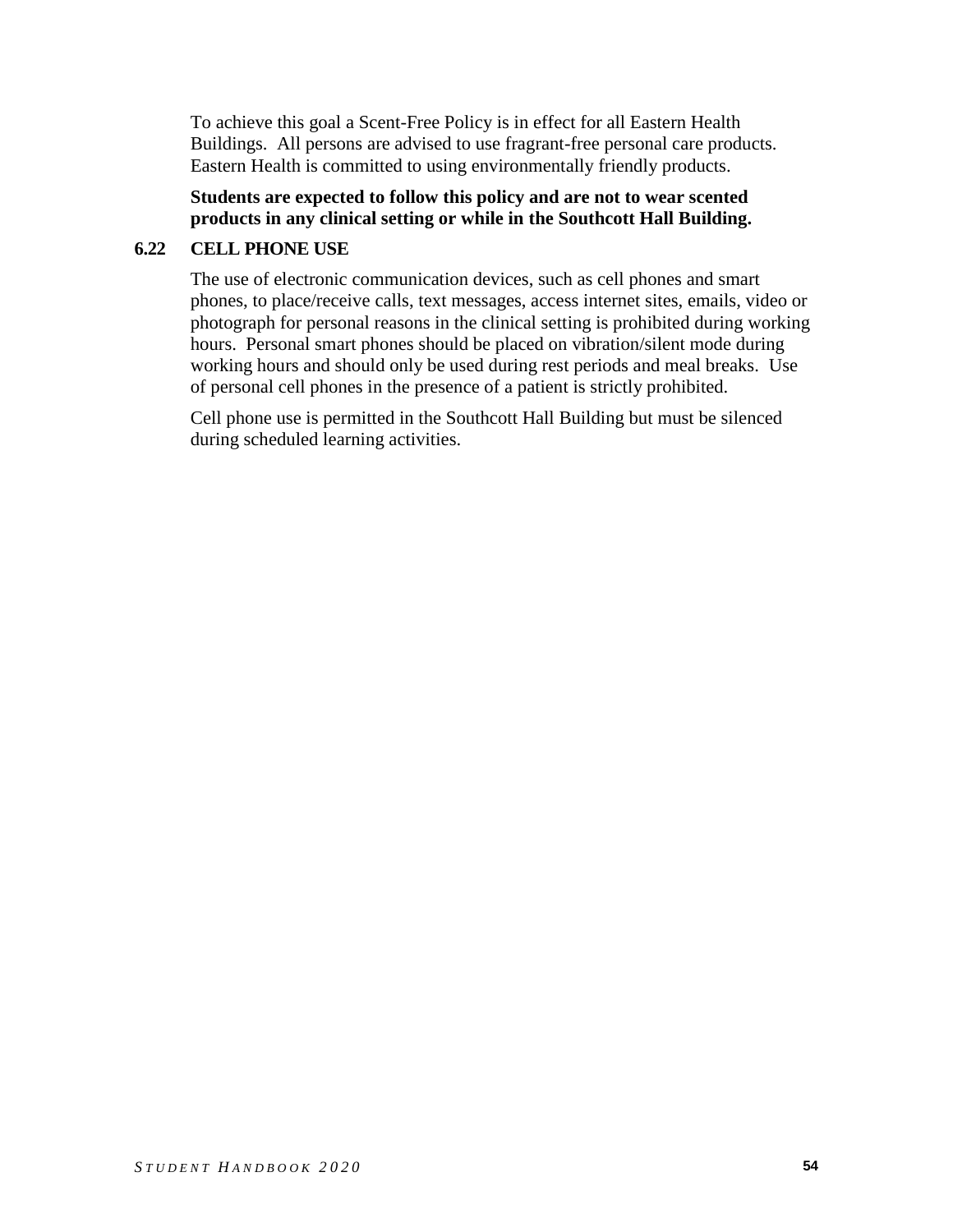### **APPENDIX A: GUIDELINES FOR CENTRE FOR NURSING STUDIES BN STUDENTS CONCERNING USE OF MUN LIBRARIES**

- 1. BN students of the Centre for Nursing Studies should normally use the resources and services at the Centre for Nursing Studies Learning Resource Centre before using those at MUN Health Sciences Library (HSL) or Queen Elizabeth II (QEII) Library.
- 2. Instructional services in the use of library resources, including learning how to perform computer literature searches are available to you at the Centre for Nursing Studies Learning Resource Centre. Help with all computer programs is available by asking LRC staff for assistance, or by making an appointment for more in-depth instruction. The Health Sciences Library also provides workshops that are open to any MUN student.
- 3. Journals, books and audiovisual materials held at the QEII and Health Sciences Libraries can be used in-house.
- 4. You can sign out books and other circulating materials from the Health Sciences and QEII Libraries using your MUN student ID card.
- 5. MUN ID cards can also be used for photocopying and printing at HSL and QEII libraries.
- 6. The Study Rooms in the Health Sciences Library are available on a first-come, first-served basis to groups who are in health programs or who are using health science materials. Priority is given to students who are in the MUN Faculty of Medicine, School of Nursing or School of Pharmacy. Use of group rooms is limited to a minimum of two people.

### **Please Note: This applies to study rooms within the Health Sciences Library. Second floor seminar rooms in the Health Sciences Centre are for MUN School of Medicine students only.**

- 7. Students requiring articles through Interlibrary Loan, which are not locally available may request the articles from Document Delivery at the Health Sciences Library using the request form located at [http://www.library.mun.ca/borrowing/ill/index.php.](http://www.library.mun.ca/borrowing/ill/index.php) When requesting articles, be sure to identify yourself as a Centre for Nursing Studies student. Journal articles requested through Document Delivery will normally be emailed; books ordered require in-person pick-up at the HSL.
- 8. Reference assistance in using the HSL or QEII Library is only available when the relevant Information Desk is open. It is not available from the Circulation Staff.
- 9. It is recommended that you use your primary site of instruction for library services whenever possible.

Questions or concerns related to these guidelines should be referred to the Learning Resource Centre at the CNS.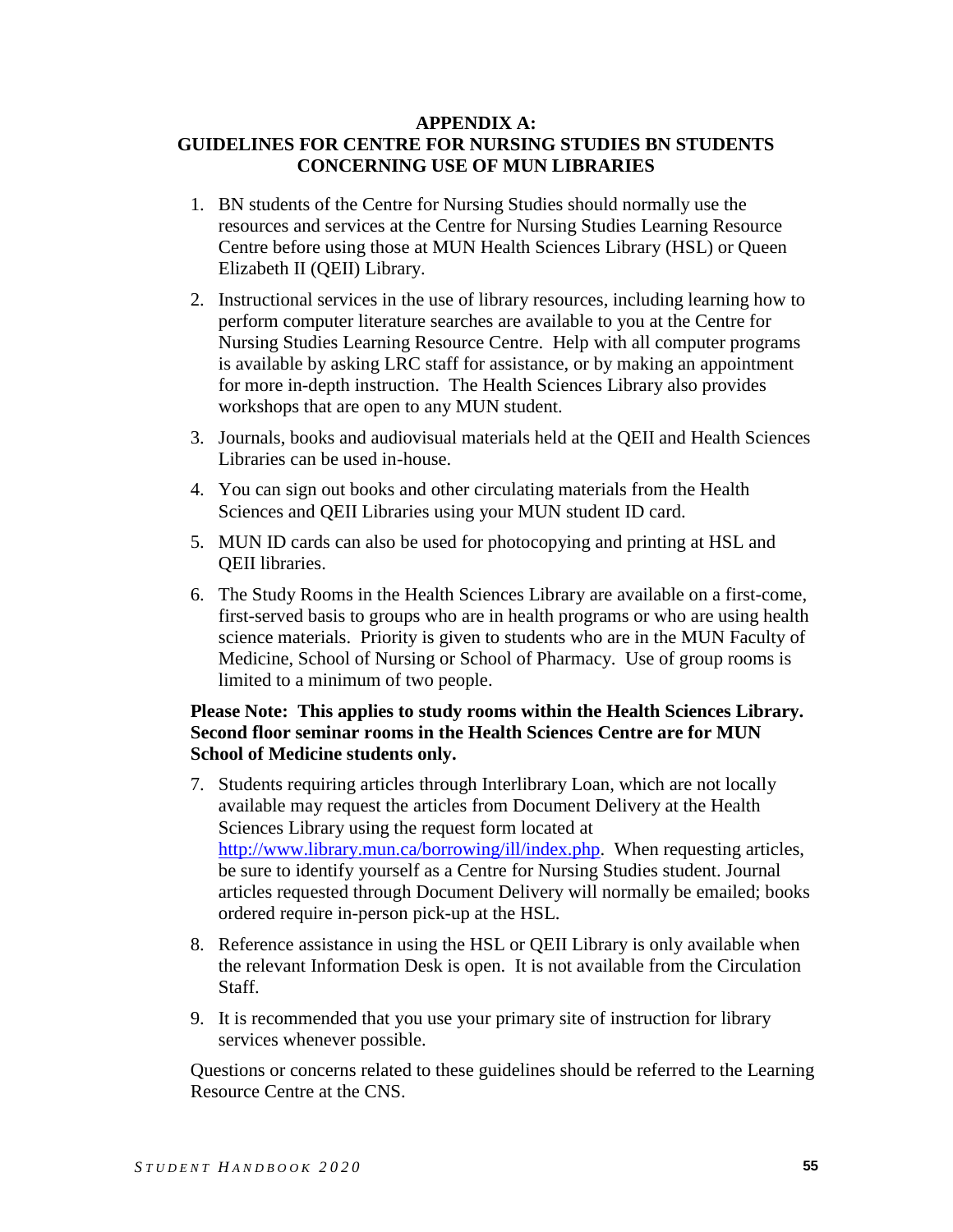### **APPENDIX B: CLINICAL INCIDENT REPORT**

To be completed by faculty for student incidents and submitted to the Associate Director BN (Collaborative) Program.

| Date of Incident                                              |            |                            |  |
|---------------------------------------------------------------|------------|----------------------------|--|
|                                                               |            |                            |  |
|                                                               |            |                            |  |
| Type of Incident: _____<br>$\qquad$ (please specify) $\qquad$ | Drug Error | Treatment Error Fall Other |  |

Description of the Incident (include a precise description of the event; client's immediate reaction, if any; person(s) advised of incident; where/ how incident was recorded; outcome)

Summary of Student Interview and Recommendations Made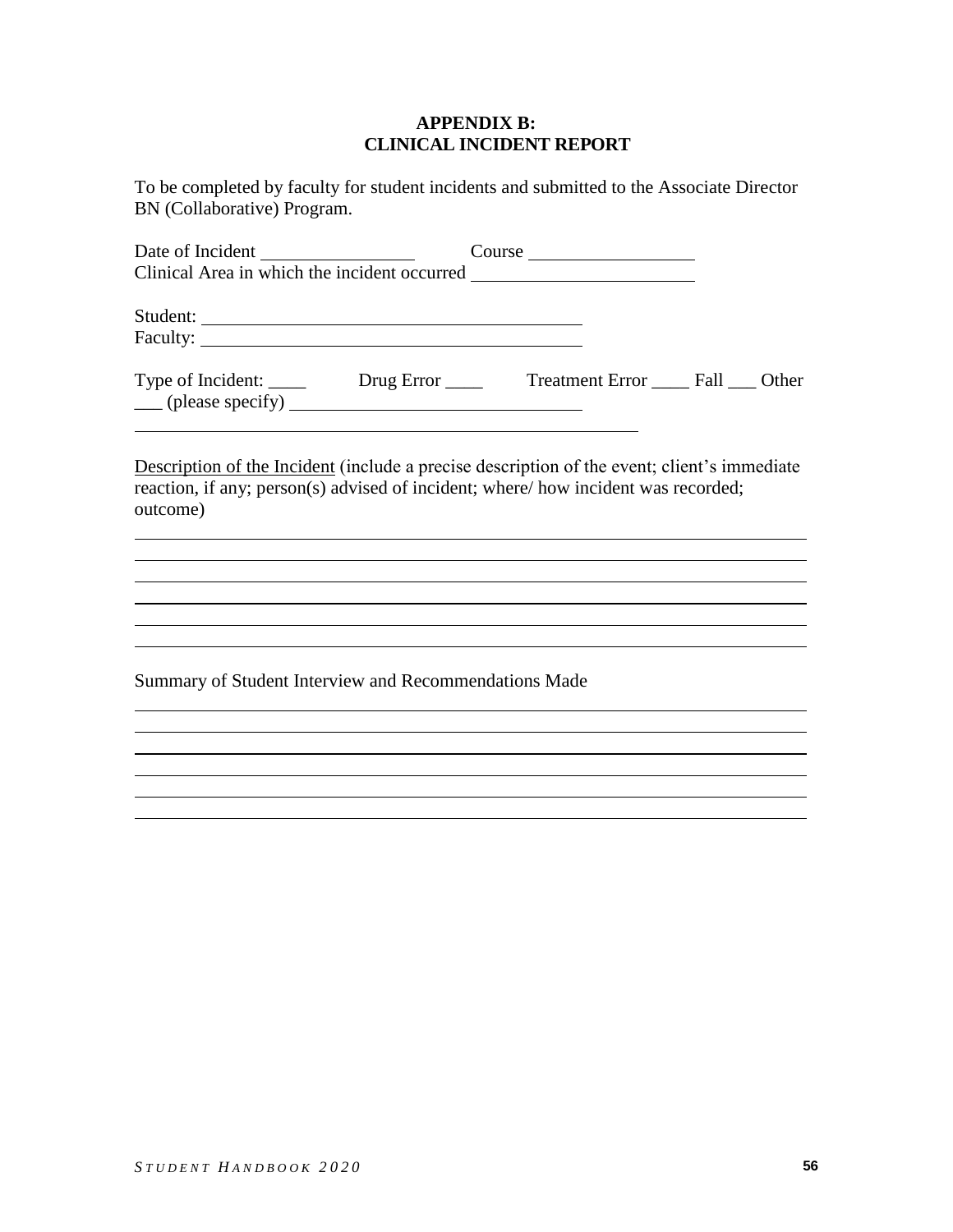### **APPENDIX C: STUDENT PROFILE**

ADDRESS: New York Contract to the ADDRESS:

NAME: STUDENT NUMBER

ENTRANCE DATE: EXPECTED GRADUATION DATE:

EXTRA CURRICULAR ACTIVITIES (include participation in intramural sports, school recruitment, health fairs, committees, clubs/societies, any volunteer work, etc.)

AWARDS/SCHOLARSHIPS (include any awards, prizes or scholarships that you have received during the program)

COMPETITIONS (include public speaking events, essay contests, etc. you may have entered while in the program)

Signature: \_\_ Date: \_\_\_\_\_\_\_\_\_\_\_\_\_\_\_\_\_\_\_\_\_\_\_\_\_\_\_\_\_\_\_

\_\_\_\_\_\_\_\_\_\_\_\_\_\_\_\_\_\_